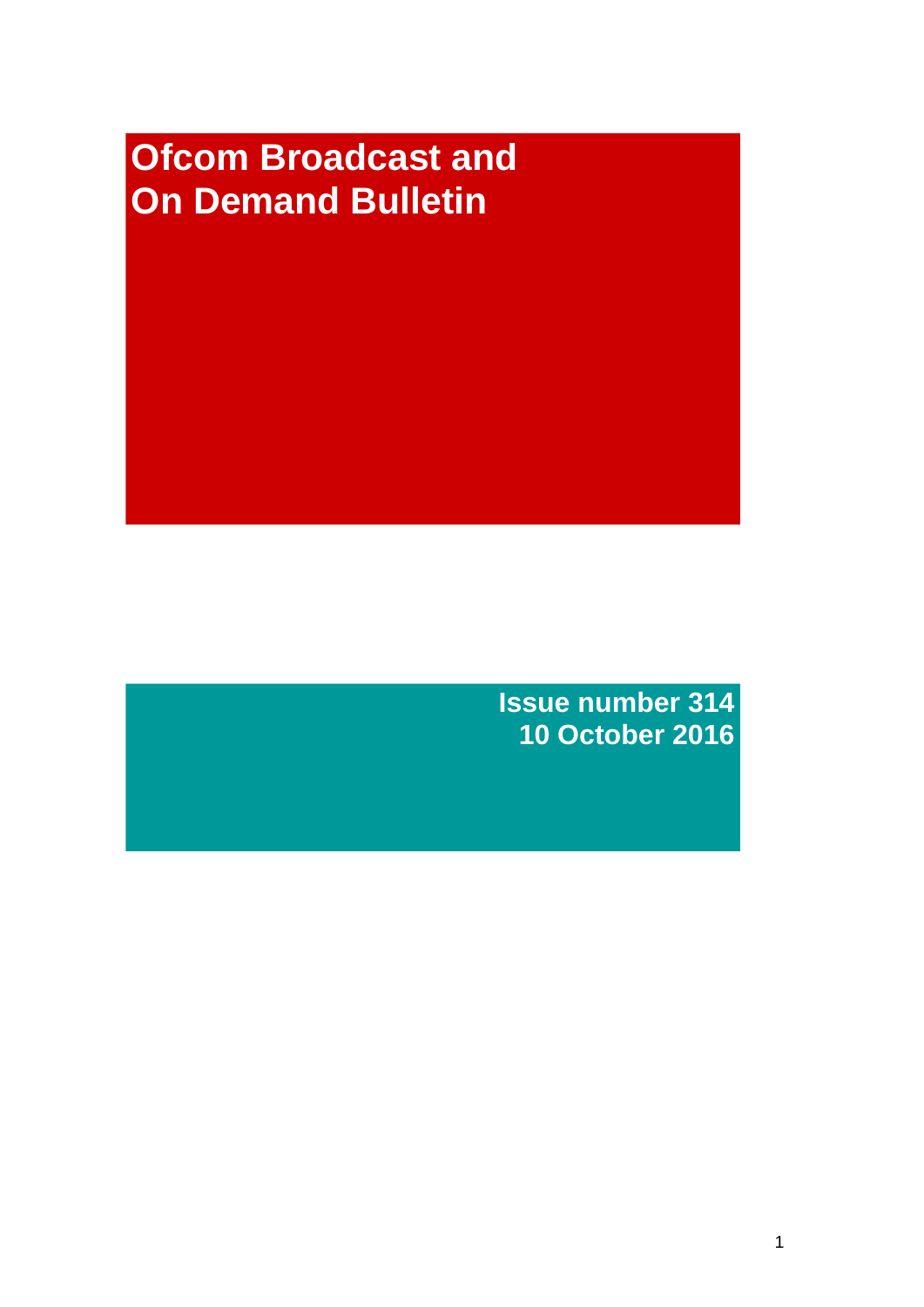# **Contents**

| Introduction                                                                                               | 3  |
|------------------------------------------------------------------------------------------------------------|----|
| <b>Broadcast Standards cases</b>                                                                           |    |
| In Breach                                                                                                  |    |
| <b>Red Rock</b><br>BBC 1, 20 July 2016, 13:45                                                              | 5  |
| <b>Broadcast Licence Conditions cases</b>                                                                  |    |
| In Breach                                                                                                  |    |
| Broadcasting licensees' late and non- payment of licence fees<br>Various licensees                         | 10 |
| <b>Production of recordings</b><br>DM News Plus, 20 May 2016, 02:10                                        | 15 |
| <b>Retention and production of recordings</b><br>Ramadhan Radio 87.7 MHz (Bristol), 7 to 16 June 2016      | 17 |
| Providing a service in accordance with 'Key Commitments'<br>Youthcomm Radio (Worcester), 26 to 28 May 2016 | 19 |
| <b>Broadcast Fairness and Privacy cases</b>                                                                |    |
| <u>Not Upheld</u>                                                                                          |    |
| <b>Complaint by Mr Toaha Qureshi</b><br>The Deobandis (Part 2), BBC Radio 4, 12 April 2016                 | 22 |
| <b>Tables of cases</b>                                                                                     |    |
| <b>Complaints assessed, not investigated</b>                                                               | 34 |
| <b>Complaints outside of remit</b>                                                                         | 41 |
| <b>Investigations List</b>                                                                                 | 43 |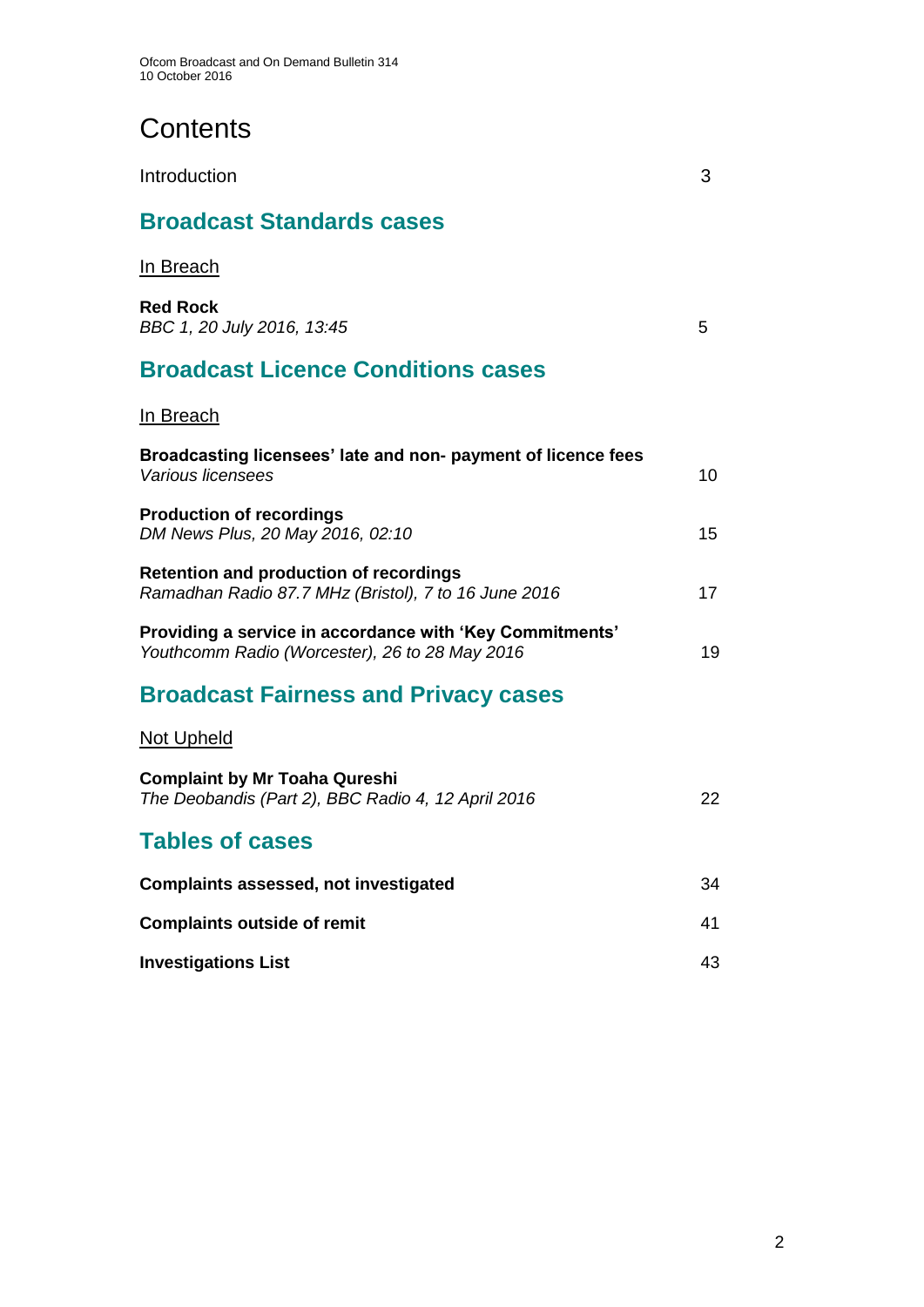# Introduction

Under the Communications Act 2003 ("the Act"), Ofcom has a duty to set standards for broadcast content as appear to it best calculated to secure the standards objectives<sup>1</sup>. Ofcom also has a duty to secure that every provider of a notifiable On Demand Programme Services ("ODPS") complies with certain standards requirements as set out in the Act<sup>2</sup>. Ofcom must include these standards in a code, codes or rules. These are listed below.

The Broadcast and On Demand Bulletin reports on the outcome of investigations into alleged breaches of those Ofcom codes and rules below, as well as licence conditions with which broadcasters regulated by Ofcom are required to comply. We also report on the outcome of ODPS sanctions referrals made by the ASA on the basis of their rules and guidance for advertising content on ODPS. These Codes, rules and guidance documents include:

- a) [Ofcom's Broadcasting Code](http://stakeholders.ofcom.org.uk/broadcasting/broadcast-codes/broadcast-code/) ("the Code") for content broadcast on television and radio services.
- b) the [Code on the Scheduling of Television Advertising](https://www.ofcom.org.uk/__data/assets/pdf_file/0014/32162/costa-april-2016.pdf) ("COSTA") which contains rules on how much advertising and teleshopping may be scheduled in television programmes, how many breaks are allowed and when they may be taken.
- c) certain sections of the [BCAP Code: the UK Code of Broadcast Advertising,](https://www.cap.org.uk/Advertising-Codes/Broadcast.aspx) which relate to those areas of the BCAP Code for which Ofcom retains regulatory responsibility for on television and radio services. These include:
	- the prohibition on 'political' advertising;
	- sponsorship and product placement on television (see Rules 9.13, 9.16 and 9.17 of the Code) and all commercial communications in radio programming (see Rules 10.6 to 10.8 of the Code);
	- 'participation TV' advertising. This includes long-form advertising predicated on premium rate telephone services – most notably chat (including 'adult' chat), 'psychic' readings and dedicated quiz TV (Call TV quiz services). Ofcom is also responsible for regulating gambling, dating and 'message board' material where these are broadcast as advertising<sup>3</sup>.
- d) other licence conditions which broadcasters must comply with, such as requirements to pay fees and submit information which enables Ofcom to carry out its statutory duties. Further information can be found on Ofcom's website for [television](http://licensing.ofcom.org.uk/tv-broadcast-licences/) and [radio](http://licensing.ofcom.org.uk/radio-broadcast-licensing/) licences.
- e) Ofcom's [Statutory Rules and Non-Binding Guidance for Providers of On-](https://www.ofcom.org.uk/__data/assets/pdf_file/0022/54922/rules_and_guidance.pdf)[Demand Programme Services](https://www.ofcom.org.uk/__data/assets/pdf_file/0022/54922/rules_and_guidance.pdf) for editorial content on ODPS. Ofcom considers sanctions in relation to advertising content on ODPS on referral by the Advertising Standards Authority ("ASA"), the co-regulator of ODPS for advertising or may do so as a concurrent regulator.

[Other codes and requirements](http://stakeholders.ofcom.org.uk/broadcasting/broadcast-codes/) may also apply to broadcasters, depending on their circumstances. These include the Code on Television Access Services (which sets out how much subtitling, signing and audio description relevant licensees must

<sup>1</sup> <sup>1</sup> The relevant legislation is set out in detail in Annex 1 of the Code.

<sup>&</sup>lt;sup>2</sup> The relevant legislation can be found at Part 4A of the Act.

<sup>3</sup> BCAP and ASA continue to regulate conventional teleshopping content and spot advertising for these types of services where it is permitted. Ofcom remains responsible for statutory sanctions in all advertising cases.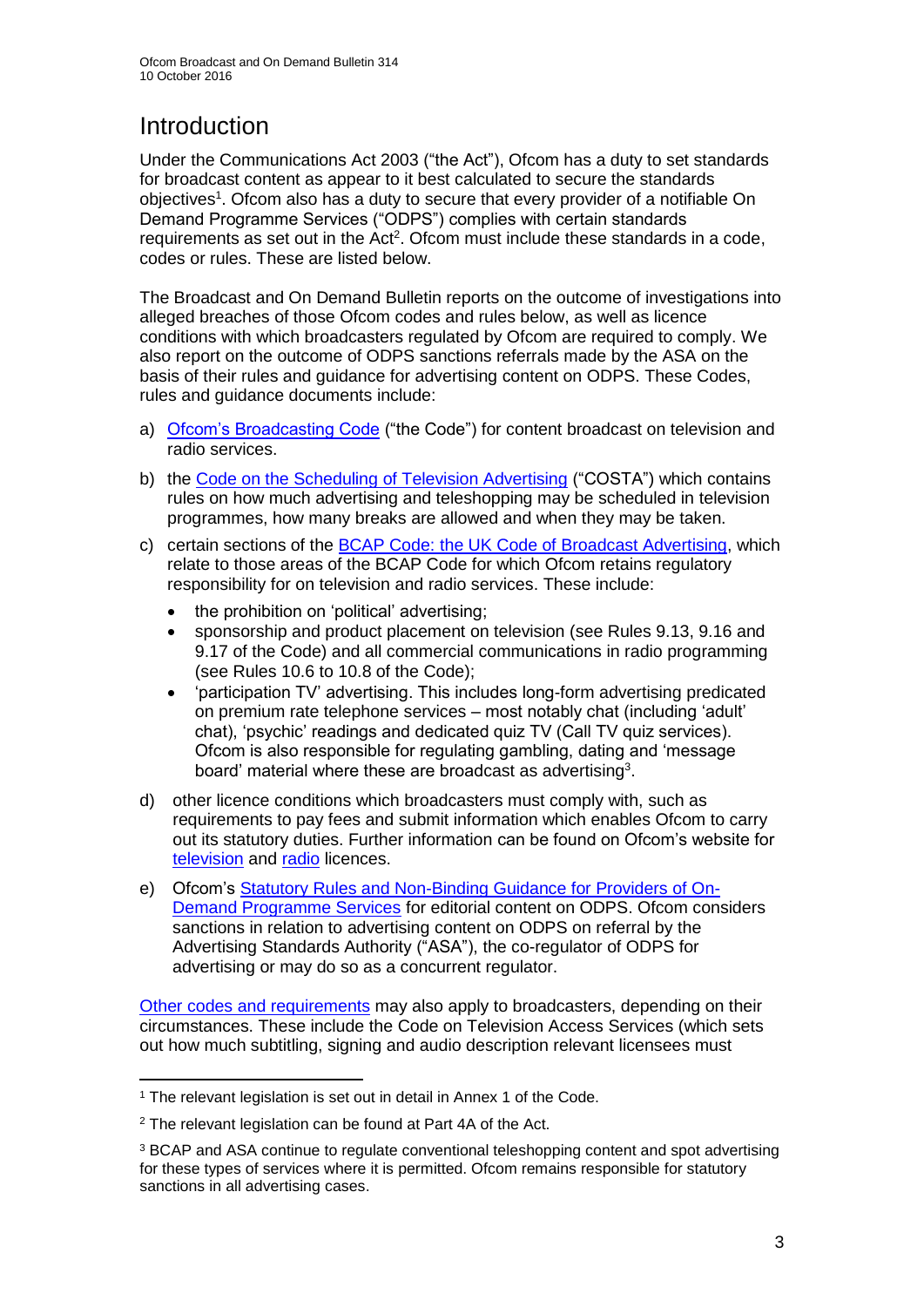provide), the Code on Electronic Programme Guides, the Code on Listed Events, and the Cross Promotion Code.

**It is Ofcom's policy to describe fully the content in television, radio and on demand content. Some of the language and descriptions used in Ofcom's Broadcast and On Demand Bulletin may therefore cause offence.**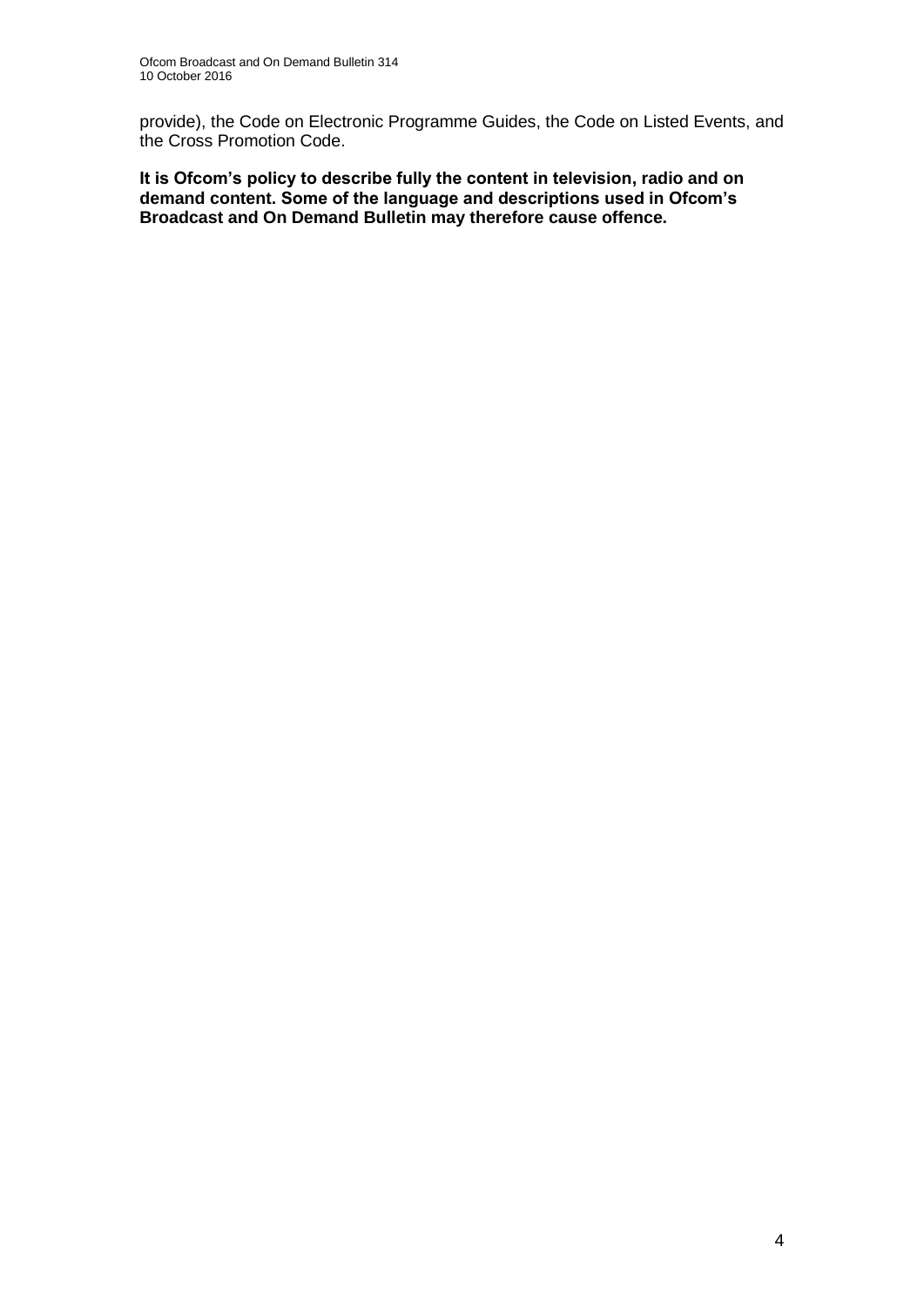# **Broadcast Standards cases**

### **In Breach**

### **Red Rock** *BBC 1, 20 July 2016, 13:45*

#### **Introduction**

A complainant alerted Ofcom to scenes of violence, which the complainant did not consider appropriate for early afternoon broadcast, in the drama *Red Rock*.

*Red Rock* is a police drama series set in a fictional seaside town near Dublin, based around the activities at the local police station. Each episode lasts approximately 40 minutes.

At the start of this episode there was a brief summary of the plot so far. This included clips making clear there was tension between two characters, Sergeant Brian McGonigle and police officer Sharon Cleere. This was because Sharon had evidence suggesting that Brian was having an affair with a 15-year-old girl, Rachel. There had been a confrontation between the two as a result with the Sergeant saying: *"I'm warning you. You start spreading those lies about me and I swear you'll regret it".*

As the episode developed there were scenes in which: Sharon Cleere confronted Rachel about the affair; Rachel told Brian about her meeting with Sharon, which ended with Brian commenting: *"She* [Sharon] *won't be telling anyone anything, believe me"*; Brian met a thug by the dockside and told him that he had *"*[g]*ot a little job"* for him; Brian arranged to go on patrol one night with Sharon in a police car soon afterwards; it was made clear that Sharon was uneasy about this arrangement; and, while on patrol they received an emergency call saying that there had been a breakin at a warehouse.

About 30 minutes into the episode, Brian and Sharon were shown arriving in the dark at the warehouse to find a white van with the rear doors still open, suggesting the intruders were still in the warehouse. Brian ran ahead into the warehouse, leaving Sharon to call for assistance. Accompanied by menacing music, the female police officer crept into the warehouse, calling out for her colleague. Brian was shown whistling nonchalantly, leading Sharon further in to the building. Suddenly Sharon was blocked by a large, menacing man. She told him to *"put your hands up where I can see them"* but another man was shown approaching her from behind. Appearing scared and distressed, the female police officer again shouted out for help.

A third man appeared, and the three men were shown circling the female police officer in a menacing way. Two of the men were shown facing her and as she turned around, the third man behind her punched her violently in the face, causing her to fall on the ground. Close up shots were then shown of the faces and shoulders of the three assailants as they beat and kicked Sharon severely, and of Brian as he listened to the thuds, groans and screams of the attack. No footage of the assault itself was shown (for example blows or kicks landing on Sharon) but it appeared from the sound track that the assailants punched or kicked the female police office at least 12 times. The attack on Sharon lasted about 17 seconds, from the moment of the first punch until the violence ended.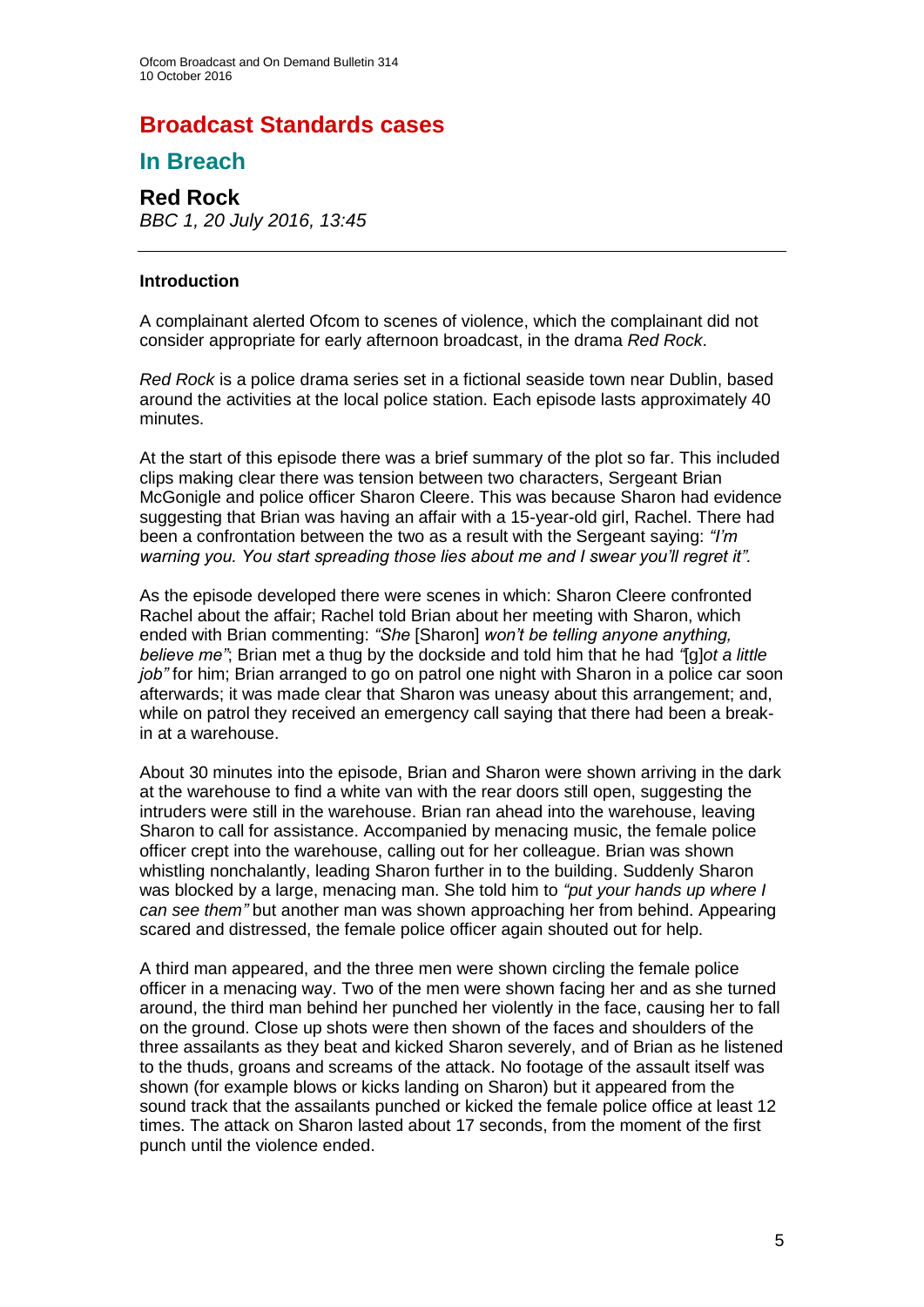The female police officer was depicted lying unconscious on the ground. Brian appeared and approached Sharon to touch her hand with his shoe as if to check that she was indeed unconscious. A close up shot of her bruised face showed blood trickling from her nose, and of her bloodied hand twitching repeatedly. Her three attackers and the male police officer walked away to another part of the warehouse, leaving her lying unconscious.

Brian handed money to the three men in payment for the attack and said to one of the assailants *"Just do it"*. The attacker punched Brian on the side of the face (clearly to make it appear that Brian had also been assaulted). Brian staggered, spat, and then asked the man to punch him again to make his injuries seem more convincing, and he did so, but more powerfully. The attackers departed and Brian called police colleagues for emergency assistance. The sequence from the moment when Sharon was first confronted by an assailant until Brian called for back-up assistance was about one minute in duration.

In later scenes in the same episode, Sharon was shown: being carried by paramedics on a gurney at the hospital, still unconscious and wearing a neck brace; intermittently conscious and barely able to speak in intensive care in hospital after surgery, being told by colleagues that her life may have been saved at the warehouse because of Brian's intervention; and, in a slightly menacing scene, being visited alone out of visiting hours by Brian. In another scene, police colleagues are informed that Sharon suffered concussion, broken ribs, a collapsed lung, and bruising as a result of the attack.

Ofcom considered this material raised issues warranting investigation under Rules 1.3 and 1.11 of the Code, which state:

- Rule 1.3: "Children must also be protected by appropriate scheduling from material that is unsuitable for them".
- Rule 1.11: "Violence, its after-effects and descriptions of violence, whether verbal or physical, must be appropriately limited in programmes broadcast before the watershed (in the case of television) or when children are particularly likely to be listening (in the case of radio) and must also be justified by the context".

We therefore sought comments from the Licensee as to how the material complied with these rules.

#### **Response**

The BBC said that the violent scenes were "appropriately edited and editorially justified" and that they would have been within audience expectations for this timeslot. It said that "viewers were made sufficiently aware of the impending violence to act to prevent any children in their care from seeing the attack itself".

The broadcaster said that the storylines in *Red Rock* are "adult in nature and not designed to appeal to children". It said that the drama series *Doctors* was previously broadcast in the same timeslot for a long time and had "built a reputation for tackling difficult themes and serious social issues". The BBC said that the series was preceded by the lunchtime news and was "unlikely" to have attracted younger viewers. It said that "although the school summer holidays had begun in some parts of the UK, adults watching with children were likely to have been aware that this was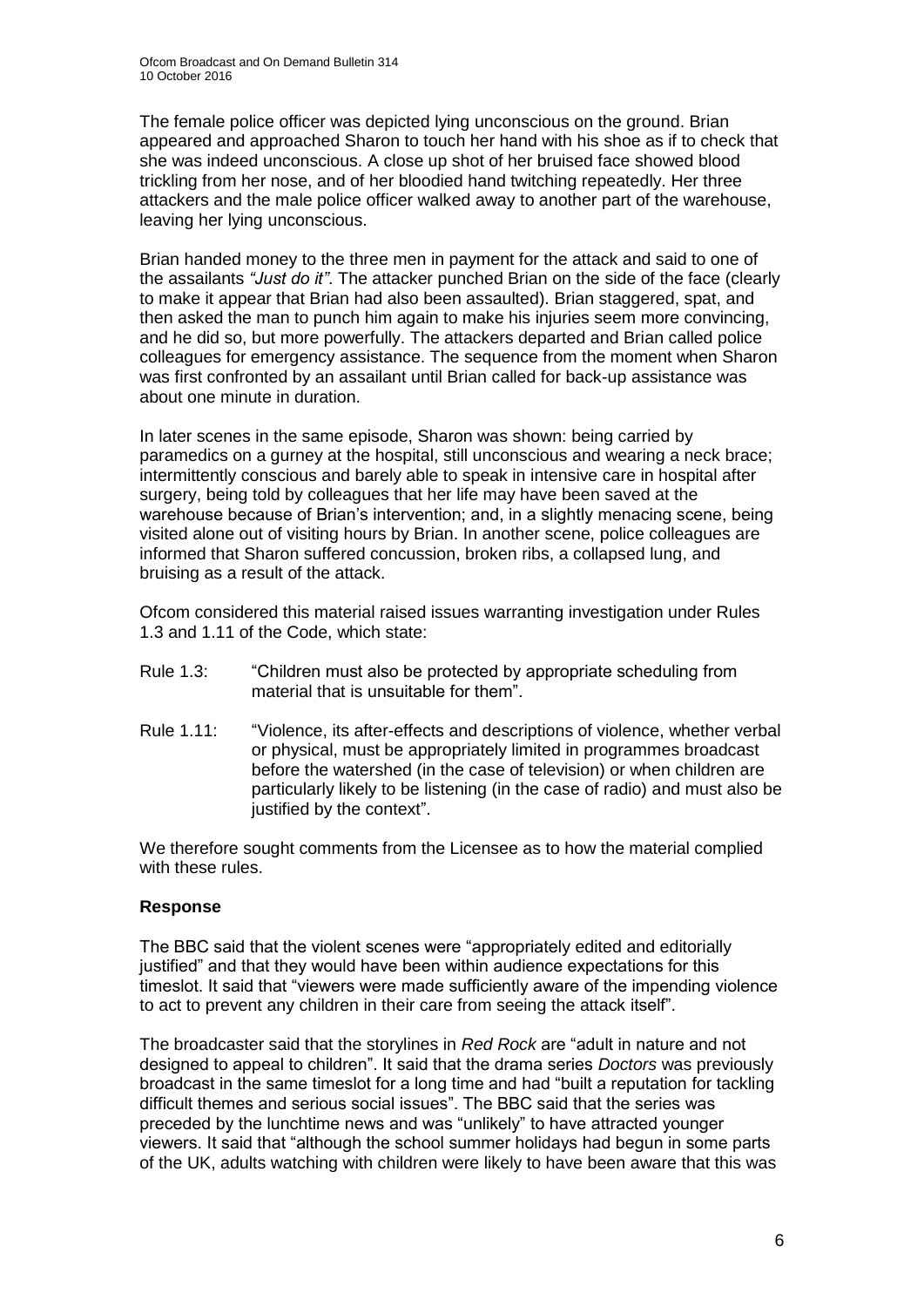traditionally a slot for adult drama and would have made their viewing decisions accordingly".

The BBC said that the storyline for this episode had been building from the previous episode and there were several indications in the plot and dialogue and in the leadup to the attack that Sergeant McGonigle intended to harm Sharon Cleere. It said that the female police officer was "plainly uneasy at being instructed to go out in the car with the male police officer, and a sense of menace developed as they entered the warehouse where the attack took place, heightened by the accompanying music". It said that "[i]t became clear at this point that the female police officer had been lured to the warehouse by the male police officer and was in serious danger".

The broadcaster said that the shot of the first assailant punching Sharon was brief and "filmed in a highly stylised manner and dimly lit". It said that it was the only shot showing contact with the female police officer's body throughout the attack, "other images of her being kicked having been edited by the BBC from the version supplied". It added that "the scenes of her lying unconscious after the attack served to illustrate the severity of it". The broadcaster said the images of the victim's face after the attack were not unduly graphic and the violence mitigated by the dim lighting. It added that the "twitching of her hand served to reassure viewers that she had survived the attack" and that "the subsequent scene confirmed that she would survive her injuries". It also said that these scenes, along with the scenes of the punches that Sergeant McGonigle exhorted the attackers to inflict on him, were editorially important to illustrate his character and "the lengths he was prepared to go to in silencing the female police officer".

#### **Decision**

Under the Communications Act 2003, Ofcom has a statutory duty to set standards for broadcast content as appear to it best calculated to secure the standards objectives, one of which is that: "persons under the age of eighteen are protected". This objective is reflected in Section One of the Code. In applying the Code, Ofcom must have regard to the right to freedom of expression of the broadcaster and the audience.

### Rule 1.11

Rule 1.11 states that violence must be appropriately limited in programmes broadcast before the watershed and must also be justified by the context.

We first assessed whether the level and nature of the violence was appropriately limited. We took account of Ofcom's 2014 research on Audience Attitudes towards Violent Content on Television<sup>1</sup>. This research indicated that viewers took various factors into account when evaluating the acceptability of violence on television. In summary, before the watershed audiences were less willing to accept: violence in general and wished it to be less extreme; violence against more vulnerable individuals; and, the infliction of physical harm, especially when lengthy<sup>2</sup>.

We noted that the episode included a sequence in which an unarmed female police officer was violently attacked by three men in an empty warehouse at night. The impact of the violence was heightened by: after the two police officers arrived at the

<sup>1</sup> <sup>1</sup> [https://www.ofcom.org.uk/\\_\\_data/assets/pdf\\_file/0024/54933/violence\\_on\\_tv\\_report.pdf](https://www.ofcom.org.uk/__data/assets/pdf_file/0024/54933/violence_on_tv_report.pdf)

<sup>2</sup> Summarised on pages 3 to 6 of the report.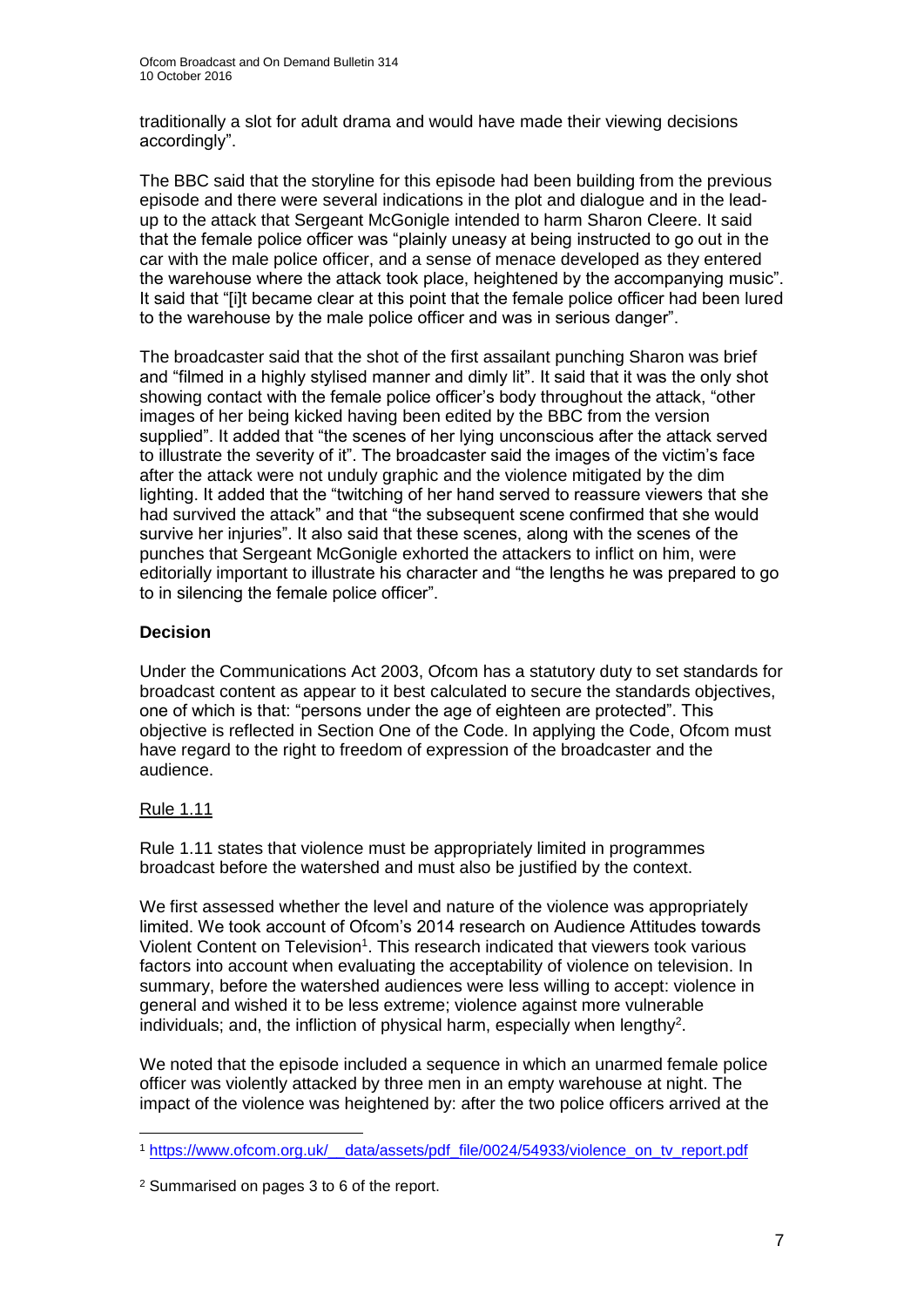warehouse, the tone of threat and menace during the build up to the first punch; the menacing music leading up to the assault by three men; the violence of the first punch (seen by viewers, although not the point of impact); the thuds, groans and screams of the vicious attack making clear that Sharon was overwhelmed and punched and kicked at least a dozen times in total; and, the total length of the attack on the female police officer (over 17 seconds from the moment of the first punch). This scene was then followed by shots of the unconscious police officer, both in wide shot and close up, showing her bruised and bloodied face, and her hand twitching uncontrollably. This was followed almost immediately by Brian being punched violently twice to the head.

We acknowledged that the violence of these scenes was limited by various factors. The first punch to hit the female police officer for example was shown in a shot so brief (and dimly lit) that the moment of impact would not have been clear to viewers. No other images of Sharon were featured showing her being punched or kicked. Instead shots were featured of the faces and upper bodies of the assailants and the Sergeant listening to the sounds of the assault while it took place. We did not consider however that on balance these measures sufficiently reduced the violence of this sequence overall so that it was appropriately limited before the watershed.

We next considered whether the violence was justified by the context. Contextual factors include: the editorial content of the programme; the time of broadcast; the service; the likely size and composition of the audience; and, the likely expectations of the audience. The editorial content was described above. Ofcom noted that the series was first shown on TV3 in the Republic of Ireland in 2015, but then had been scheduled at 20:30. As confirmed by the BBC, the broadcaster made various edits to the sequence of violence with the intention of making it suitable for broadcast on BBC 1 at lunchtime. In Ofcom's opinion however the tone of the programme remained quite dark and adult in parts.

We noted the Licensee's argument that the shot of the female police officer's twitching hand in the scene immediately following the attack "served to reassure viewers that she had survived the attack". We disagreed. Although it is possible that some viewers would have taken that view, Ofcom considered that other viewers may well have interpreted the spasms of the female police officer as a disturbing sign of the consequences of the severity of the attack. The following scene at the hospital revealed that the female officer was in surgery, a sign that her injuries were very serious and potentially life threatening. It was only in later scenes that it became clear that Sharon, although she had suffered some quite severe injuries and was in intensive care, was likely to recover fully.

We took into account that this episode was shown on BBC 1, the BBC's main and most popular public service television channel, in *Red Rock*'s regular scheduled slot of weekdays in the early afternoon. As the BBC pointed out, this slot had previously been filled by the drama series, *Doctors*, aimed at a primarily adult audience. Ofcom considered that *Red Rock*, which concerned the activities of a police station in a fictional town in Ireland, would also appeal primarily to an adult audience. The child audience for this particular episode was low (7,434 children or 0.7% out of a total audience of 1.06 million). It was preceded by the lunchtime news, which would have been unlikely to attract children. However, we also noted that this content was broadcast on 20 July 2016, i.e. at a time when a number of (but not yet all) children in the United Kingdom were already on school summer holidays. The material was therefore shown at a time and on a date when it was likely that a number of children could be in the audience.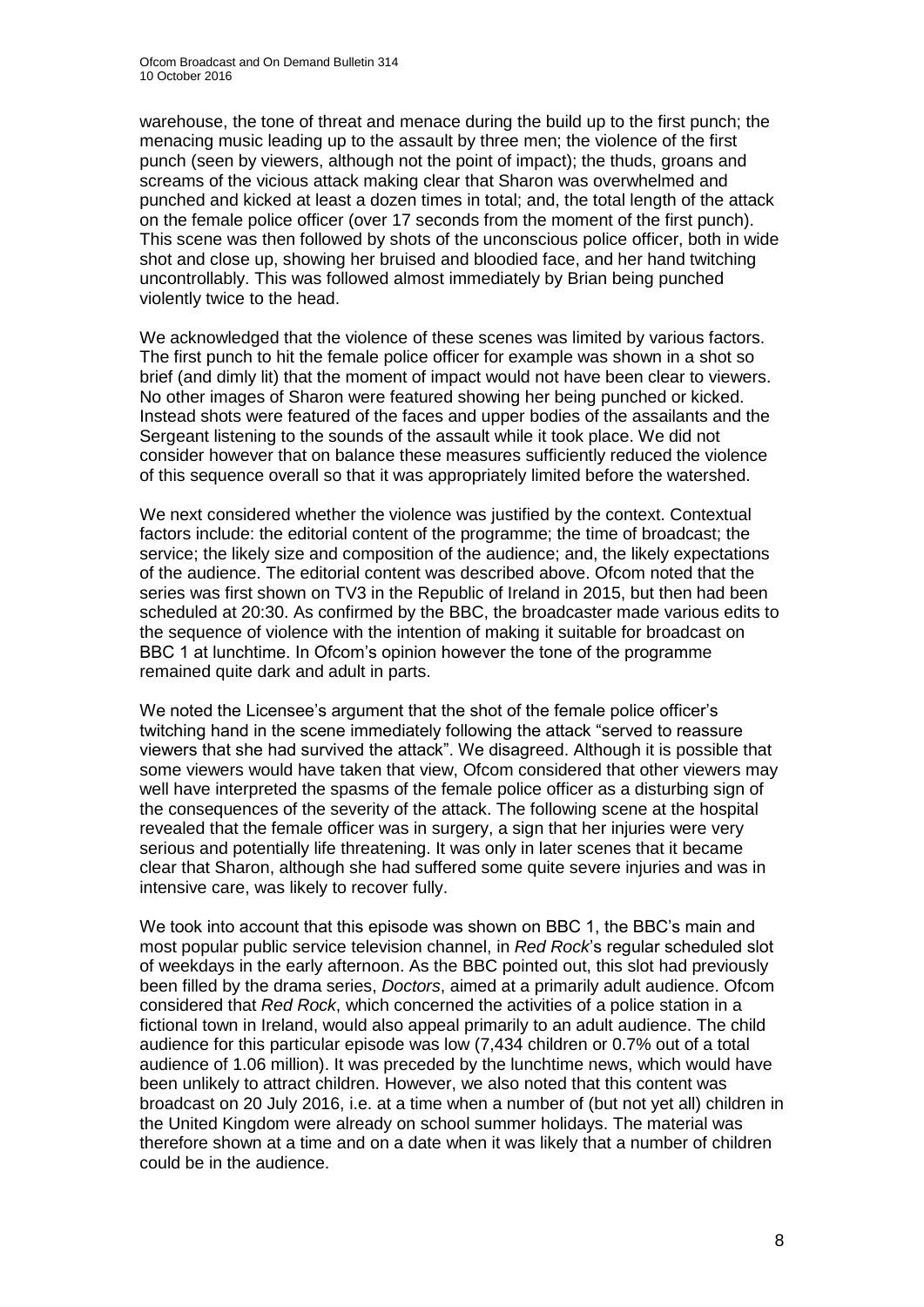Ofcom noted that the programme was not preceded by a warning. On the other hand, the growing tension between Brian and Sharon, and Brian's plans to take some form of action to silence Sharon, helped in our view to prepare parents or carers for content which had the potential to cause distress to any younger viewers. However, this signalling may not necessarily have mitigated the risk to young viewers watching unsupervised.

Given all of the above, we considered that the audience for this programme shown on BBC 1 at lunchtime when a number of children had already started their school holidays would not have expected such a lengthy depiction of violence, particularly in the form of a woman being viciously attacked by three men. In Ofcom's view therefore, the violence was not justified by the context.

We acknowledged that exactly how much violent material to edit out of, or changes to make to, a programme like *Red Rock* to make it suitable to showing at lunchtime is a matter of editorial judgement. Nonetheless, our Decision was that on balance the violence in this episode was in breach of Rule 1.11.

#### Rule 1.3

Rule 1.3 states that broadcast material which is unsuitable for children must be appropriately scheduled.

We first considered whether the programme contained material which was unsuitable for children. We set out above under Rule 1.11 why this violent content was not appropriately limited in this pre-watershed programme, and for broadly the same reasons Ofcom considered it was unsuitable for children. In summary: at the end of a menacing build up, a sequence depicted a very violent attack by three men on Sharon followed by Brian being punched twice in the face; this whole sequence lasted around one minute, with the attack on Sharon having a duration of 17 seconds; and although some measures were taken to limit the violence in terms of editing, this sequence depicted the assault on the female police officer in particular in a powerful, realistic and shocking way which could have been distressing for younger viewers.

Ofcom went on to assess whether the content was appropriately scheduled. For many of the same reasons we were of the view under Rule 1.11 that this material was not justified by the context (see above), we also considered it was not appropriately scheduled. In particular, despite the various edits and changes made by the BBC, the sequence of violence shown about 30 minutes into the episode, remained quite lengthy, and dark, powerful and potentially distressing in nature. Also, although the programme was aimed at and did attract a largely adult audience, it was shown on a date when a number of children in the United Kingdom were already on school summer holidays. The material was therefore shown at a time and on a date when it was likely that a number of children could be in the audience. Given all of the above, we considered the violence would not have been consistent with the likely expectations of the audience for BBC 1 at this time and on this day, and this material was not appropriately scheduled.

As a result, our Decision was that the broadcast was also on balance in breach of Rule 1.3.

#### **Breaches of Rules 1.3 and 1.11**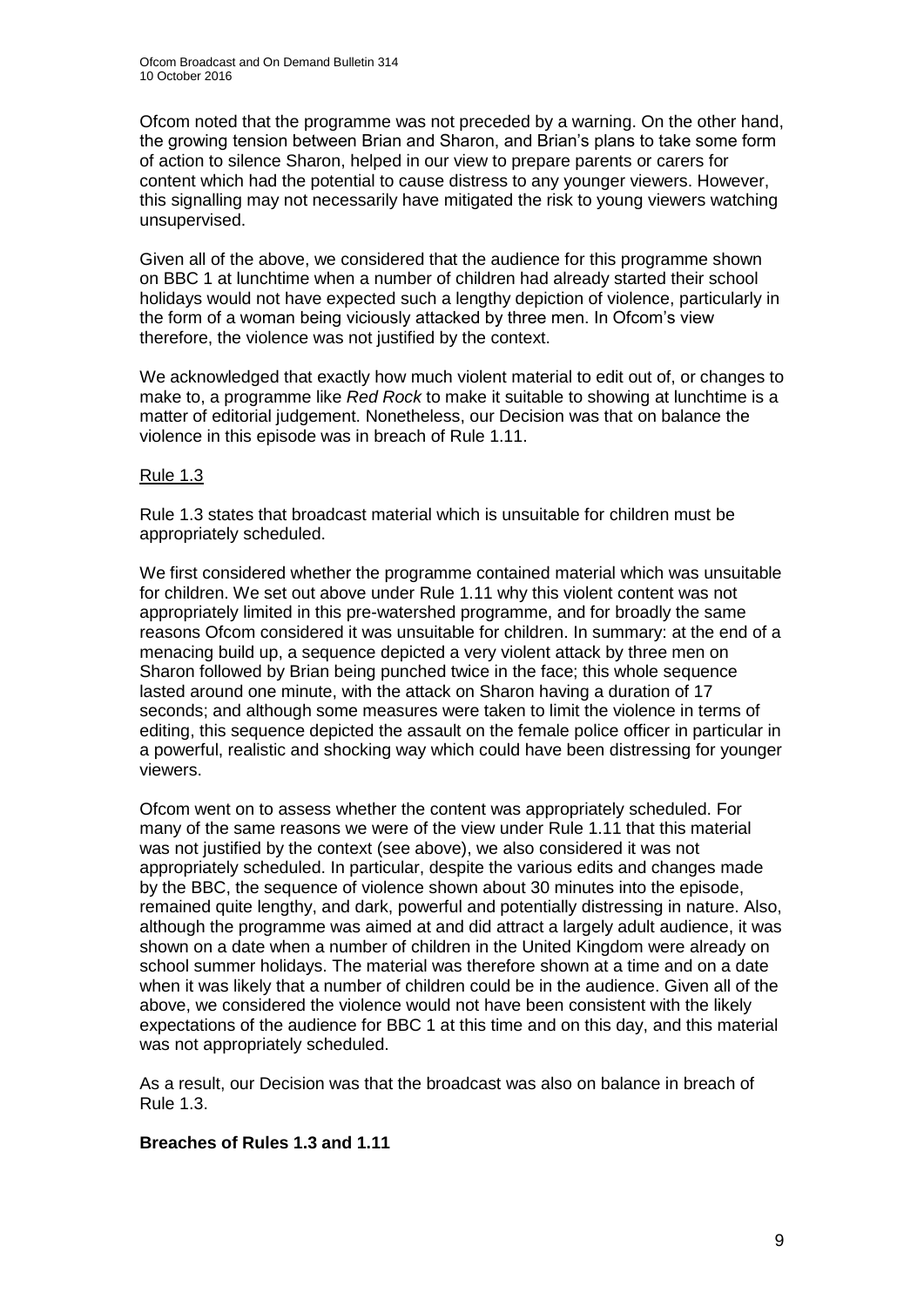# **Broadcast Licence Conditions cases**

### **Broadcasting licensees' late and non- payment of licence fees<sup>1</sup>**

Ofcom is partly funded by the broadcast licence fees it charges television and radio licensees. Ofcom has a statutory duty to ensure that the fees paid by licensees meet the cost of Ofcom's regulation of broadcasting. The approach Ofcom takes to determining licensees' fees is set out in the Statement of Charging Principles<sup>2</sup>. Detail on the fees and charges payable by licensees is set out in Ofcom's Tariff Tables<sup>3</sup>.

The payment of a licence fee is a requirement of a broadcasting licence<sup>4</sup>. Failure by a licensee to pay its licence fee when required represents a significant and fundamental breach of a broadcast licence, as it means that Ofcom may be unable properly to carry out its regulatory duties.

#### **In Breach**

1

The following radio licensees failed to pay their annual licence fees in accordance with the required payment date. These licensees have therefore been found **in breach** of Condition 3(2) of their broadcast licences.

The outstanding payments have now been received by Ofcom. Ofcom will not be taking any further regulatory action in these cases.

| Licensee                         | <b>Service Name</b>    | <b>Licence Number</b> |
|----------------------------------|------------------------|-----------------------|
| Ambur Community Radio Ltd        | Ambur Radio            | DP101116BA            |
| Rinse FM                         | Rinse FM               | DP101096BA            |
| Somer Valley Community Radio Ltd | Somer Valley FM        | DP101092BA            |
| Spice Project Ltd                | Spice FM               | CR000142BA            |
| <b>Starpoint Radio Ltd</b>       | <b>Starpoint Radio</b> | DP101121BA            |

#### **Breaches of Licence Condition 3(2) in Part 2 of the Schedule of the relevant licences**

In the specific circumstances of the following case, the late payment of the fee was considered by Ofcom to amount to a serious licence breach. **Ofcom is therefore putting this licensee on notice that the breach is being considered for the imposition of a statutory sanction, which may include a financial penalty and/or licence revocation.**

| Licensee              | <b>Service Name</b> | <b>Licence Number</b> |
|-----------------------|---------------------|-----------------------|
| Asian Sound Radio Ltd | l Asian Sound Radio | AL000183BA            |

<sup>1</sup> This Finding was amended after publication to correct a factual inaccuracy.

<sup>&</sup>lt;sup>2</sup> https://www.ofcom.org.uk/ data/assets/pdf file/0019/51058/charging\_principles.pdf

<sup>3</sup> https://www.ofcom.org.uk/\_\_data/assets/pdf\_file/0034/57976/tariff-tables-2016-17.pdf

<sup>4</sup> As set out in Licence Condition 3 for radio licensees and Licence Condition 4 for television licensees.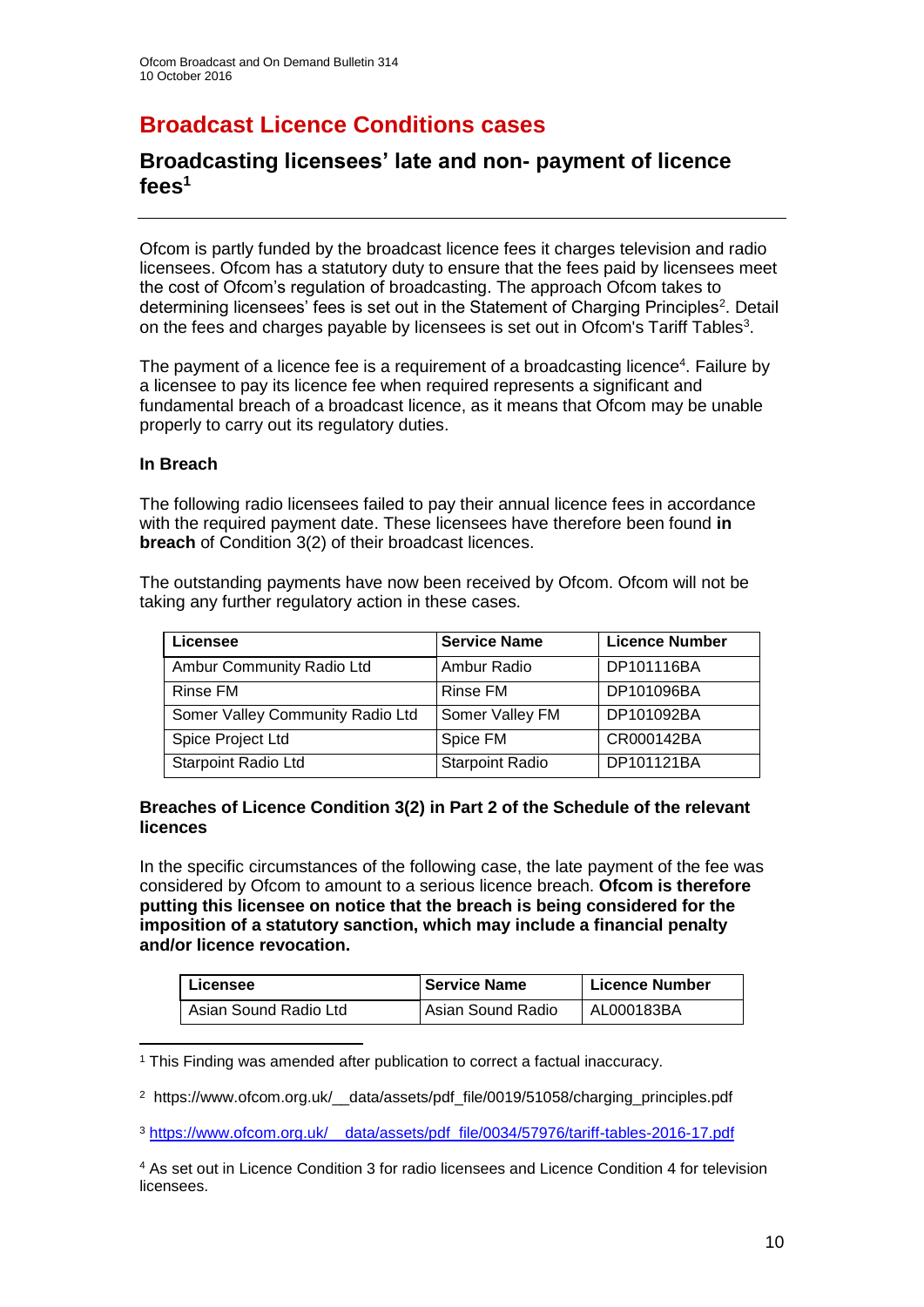#### **Breaches of Licence Condition 3(2) in Part 2 of the Schedule of the relevant licences**

In the specific circumstances of the following case, the payment is still outstanding and the non-payment of the fee was considered by Ofcom to amount to a serious licence breach. **Ofcom is therefore putting this licensee on notice that the breach is being considered for the imposition of a statutory sanction, which may include a financial penalty and/or licence revocation.**

| Licensee          | <b>Service Name</b> | <b>Licence Number</b> |
|-------------------|---------------------|-----------------------|
| The Hub Media CIC | The Hub             | CR000252BA            |

#### **Breaches of Licence Conditions 3(1) and 3(2) in Part 2 of the Schedule of the relevant licences**

The following television licensees failed to pay their annual licence fees in accordance with the required payment date. These licensees have therefore been found **in breach** of Condition 4(2) of their broadcast licences.

The outstanding payments have now been received by Ofcom. Ofcom will not be taking any further regulatory action in these cases.

| <b>Licensee Name</b>                                           | <b>Service Name</b>                                | <b>Licence Number</b> |
|----------------------------------------------------------------|----------------------------------------------------|-----------------------|
| 201 Television Limited                                         | <b>Wellbeing Network</b>                           | <b>TLCS001061BA</b>   |
| 201 Television Limited                                         | <b>Wellbeing Network</b><br>(Polish language feed) | <b>TLCS100739BA</b>   |
| <b>AETN UK</b>                                                 | Lifetime (+1) (HD)                                 | <b>TLCS000379BA</b>   |
| <b>AETN UK</b>                                                 | <b>History Channel Africa</b>                      | <b>TLCS000691BA</b>   |
| <b>AETN UK</b>                                                 | H <sub>2</sub>                                     | <b>TLCS001010BA</b>   |
| <b>AETN UK</b>                                                 | History Channel (HD)                               | <b>TLCS001011BA</b>   |
| <b>AETN UK</b>                                                 | <b>History Channel Europe</b><br>HD (The)          | <b>TLCS001233BA</b>   |
| <b>AETN UK</b>                                                 | Crime & Investigation<br>Network (HD)              | <b>TLCS001334BA</b>   |
| <b>AETN UK</b>                                                 | Crime & Investigation<br>Network Europe            | <b>TLCS001372BA</b>   |
| <b>AETN UK</b>                                                 | CI Polsat                                          | <b>TLCS001705BA</b>   |
| <b>AETN UK</b>                                                 | History (Croatia)                                  | <b>TLCS001716BA</b>   |
| <b>AETN UK</b>                                                 | <b>History HD (Turkey)</b>                         | <b>TLCS001717BA</b>   |
| <b>AETN UK</b>                                                 | History (Romanian)                                 | <b>TLCS001722BA</b>   |
| <b>AETN UK</b>                                                 | CI (Africa)                                        | <b>TLCS001733BA</b>   |
| <b>AETN UK</b>                                                 | History (Middle East)                              | <b>TLCS001734BA</b>   |
| <b>AETN UK</b>                                                 | History (Polish feed) (HD)                         | <b>TLCS100077BA</b>   |
| <b>AETN UK</b>                                                 | History (HD)<br>(Netherlands feed)                 | <b>TLCS100220BA</b>   |
| <b>AETN UK</b>                                                 | $\overline{H2}$ (HD) (Europe and<br>Middle East)   | <b>TLCS100636BA</b>   |
| <b>AETN UK</b>                                                 | Lifetime (Poland)                                  | <b>TLCS100732BA</b>   |
| Almadaria Satellite Channel<br>Ltd (formerly Alforat Satellite | Almadaria                                          | <b>TLCS100560BA</b>   |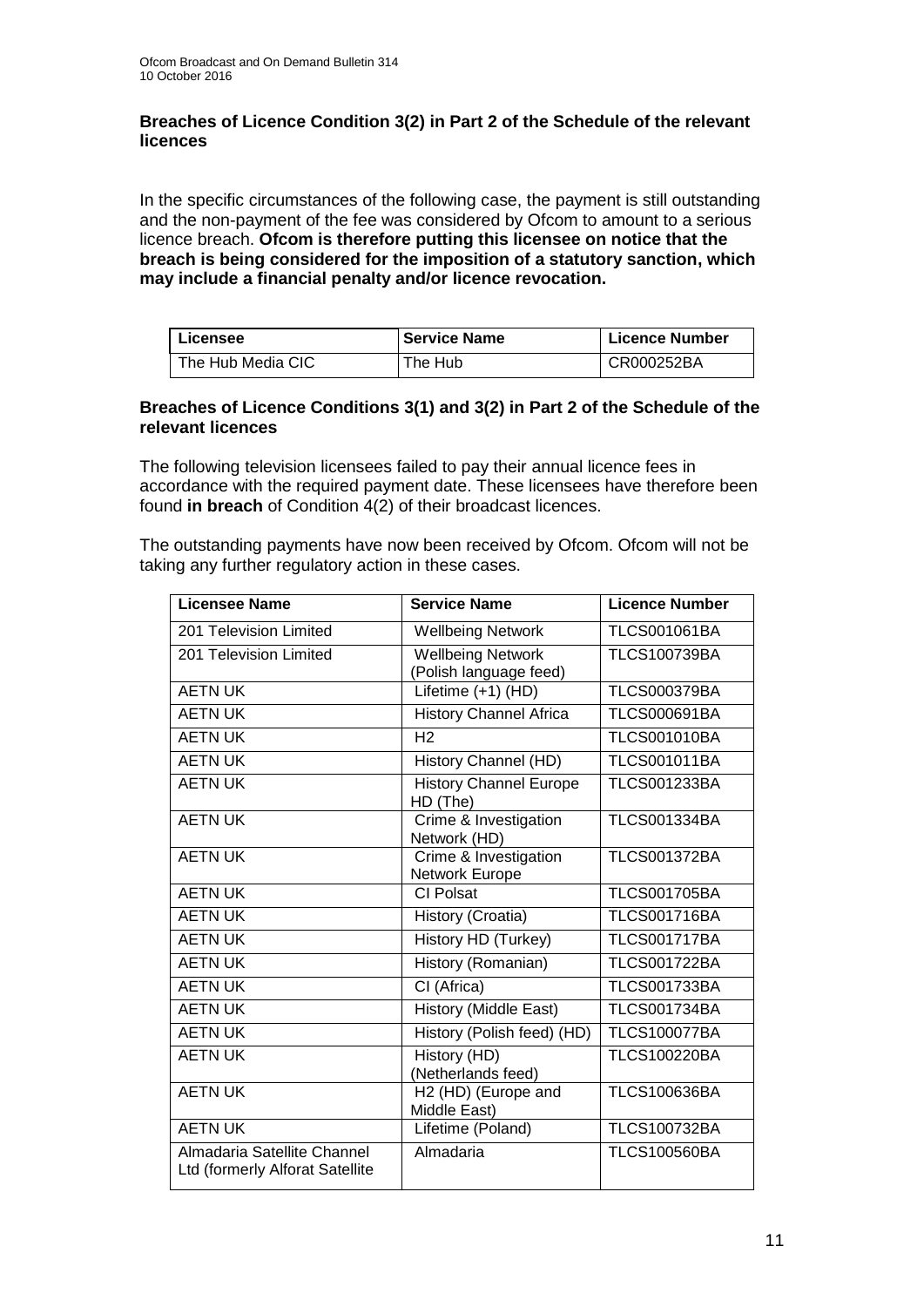| <b>Licensee Name</b>                          | <b>Service Name</b>                    | <b>Licence Number</b> |
|-----------------------------------------------|----------------------------------------|-----------------------|
| Channel Limited)                              |                                        |                       |
| Asia Media Global Limited                     | Athavan TV                             | <b>TLCS100516BA</b>   |
| Axn Europe Limited                            | <b>AXN (Central Europe)</b>            | <b>TLCS000653BA</b>   |
| <b>Axn Europe Limited</b>                     | Viasat 6                               | <b>TLCS000837BA</b>   |
| Axn Europe Limited                            | <b>AXN Black (Central</b><br>Europe)   | <b>TLCS001051BA</b>   |
| Axn Europe Limited                            | <b>AXN White (Central</b><br>Europe)   | <b>TLCS001052BA</b>   |
| Axn Europe Limited                            | Viasat 3 (Hungary)                     | <b>TLCS001368BA</b>   |
| Axn Europe Limited                            | AXN (Adria)                            | <b>TLCS001417BA</b>   |
| Axn Europe Limited                            | <b>AXN White (Poland)</b>              | <b>TLCS001509BA</b>   |
| Axn Europe Limited                            | <b>AXN Black (Poland)</b>              | <b>TLCS001511BA</b>   |
| Axn Europe Limited                            | AXN/AXN HD (Poland)                    | <b>TLCS001512BA</b>   |
| <b>Axn Europe Limited</b>                     | AXN (HD) (Romania)                     | <b>TLCS001515BA</b>   |
| Axn Europe Limited                            | <b>AXN</b> (Czech Republic)            | <b>TLCS001516BA</b>   |
| <b>Axn Europe Limited</b>                     | <b>AXN</b> (Bulgaria)                  | <b>TLCS001517BA</b>   |
| <b>Axn Europe Limited</b>                     | <b>AXN Spin (Central</b><br>Europe)    | <b>TLCS001528BA</b>   |
| <b>Axn Europe Limited</b>                     | <b>AXN SPIN (Romanian)</b>             | <b>TLCS001724BA</b>   |
| Bangla TV (UK) Limited                        | Bangla TV                              | <b>TLCS000415BA</b>   |
| <b>Best Direct (International)</b><br>Limited | <b>Best Direct</b>                     | <b>TLCS001373BA</b>   |
| <b>BFTV Limited</b>                           | <b>BFTV</b>                            | <b>TLCS001085BA</b>   |
| Bol TV Ltd (fomerly Rapid TV<br>Network Ltd)  | <b>Baby First TV</b>                   | <b>TLCS100721BA</b>   |
| <b>CEE Broadcasting Limited</b>               | FEM3                                   | <b>TLCS000748BA</b>   |
| <b>CEE Broadcasting Limited</b>               | <b>SPILLER TV</b>                      | <b>TLCS001678BA</b>   |
| Daar Communications (UK)<br>Ltd               | <b>AIT Movistar</b>                    | <b>TLCS001209BA</b>   |
| <b>Decland Limited</b>                        | Drive In Movie Channel                 | <b>TLCS101125BA</b>   |
| <b>Fadak Media Broadcasts</b>                 | <b>Fadak Media Broadcasts</b>          | <b>TLCS001490BA</b>   |
| <b>G Next Media UK Limited</b>                | PTC Punjabi                            | <b>TLCS001082BA</b>   |
| <b>Global Tamil Vision Ltd</b>                | <b>Global Tamil Vision</b>             | <b>TLCS001281BA</b>   |
| <b>Gong Media Limited</b>                     | Gong Max                               | <b>TLCS001097BA</b>   |
| Gong Media Limited                            | Gong                                   | <b>TLCS001754BA</b>   |
| <b>Greener Technology Limited</b>             | <b>BENTV</b>                           | <b>TLCS001094BA</b>   |
| <b>H&amp;C TV Limited</b>                     | Horse & Country TV                     | <b>TLCS000929BA</b>   |
| <b>H&amp;C TV Limited</b>                     | Horse & Country TV<br>(Netherlands)    | <b>TLCS001669BA</b>   |
| <b>H&amp;C TV Limited</b>                     | Horse and Country TV<br>(Swedish feed) | <b>TLCS100177BA</b>   |
| <b>H&amp;C TV Limited</b>                     | Horse & Country TV<br>(German feed)    | <b>TLCS101203BA</b>   |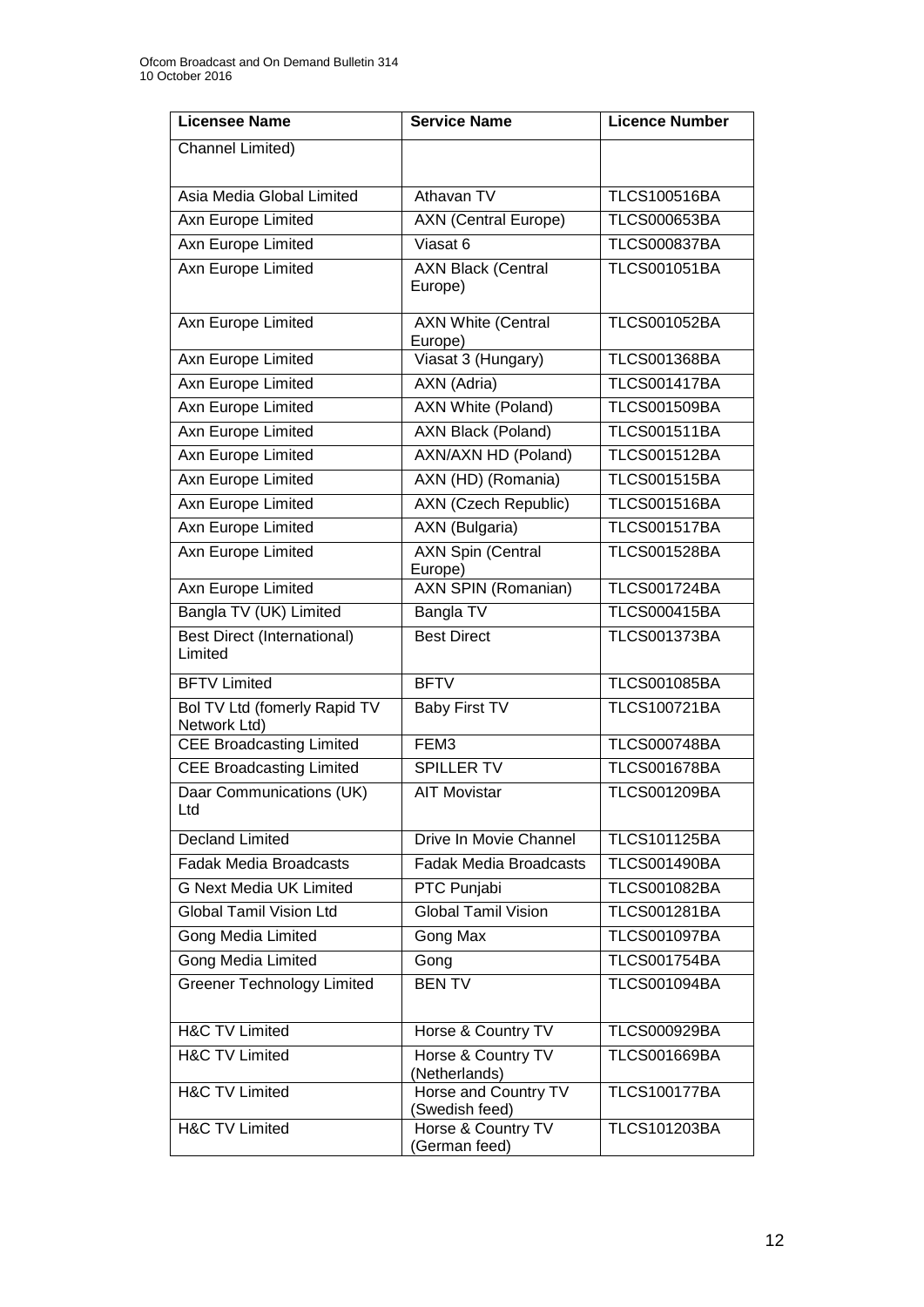| <b>Licensee Name</b>                                 | <b>Service Name</b>                               | <b>Licence Number</b> |
|------------------------------------------------------|---------------------------------------------------|-----------------------|
| Immediate Media TV Limited                           | Jewellery Maker                                   | DTPS101135BA          |
| Immediate Media TV Limited                           | Jewellery Maker                                   | <b>TLCS001450BA</b>   |
| Kashmir Broadcasting<br><b>Corporation Ltd</b>       | <b>KBC</b>                                        | <b>TLCS000544BA</b>   |
| Lebara Media Services Limited                        | Lebara Play Electronic<br>Programme Guide         | <b>TLCS100871BA</b>   |
| Magine UK Ltd                                        | Magine TV                                         | <b>TLCS100910BA</b>   |
| <b>MGM Channel Poland Limited</b>                    | <b>MGM HD</b>                                     | <b>TLCS001138BA</b>   |
| Middlesex Broadcasting<br><b>Corporation Limited</b> | MATV(Punjabi)                                     | <b>TLCS000384BA</b>   |
| Middlesex Broadcasting<br><b>Corporation Limited</b> | <b>MATV Music</b>                                 | <b>TLCS000385BA</b>   |
| <b>MUTV Limited</b>                                  | <b>MUTV</b>                                       | <b>TLCS000250BA</b>   |
| <b>SPTI Networks Eastern</b><br>Europe (UK) Limited  | Sony Entertainment<br><b>Television (Baltics)</b> | <b>TLCS001460BA</b>   |
| <b>SPTI Networks Eastern</b><br>Europe (UK) Limited  | Sony Turbo (Baltics)                              | <b>TLCS001725BA</b>   |
| <b>SPTI Networks Eastern</b><br>Europe (UK) Limited  | Sony Entertainment<br>Television (HD) (Baltics)   | <b>TLCS100170BA</b>   |
| <b>SPTI Networks Eastern</b><br>Europe (UK) Limited  | Sony Turbo (EE)                                   | <b>TLCS100171BA</b>   |
| <b>SPTI Networks Eastern</b><br>Europe (UK) Limited  | Sony Sci-Fi (Baltics)                             | <b>TLCS100172BA</b>   |
| <b>Stingray Digital International</b><br>Limited     | <b>Stingrary Music</b>                            | <b>TLCS001529BA</b>   |
| <b>Stingray Digital International</b><br>Limited     | Stingray Lite TV                                  | <b>TLCS100800BA</b>   |
| <b>Stingray Digital International</b><br>Limited     | Stingray Ambiance                                 | <b>TLCS101344BA</b>   |
| <b>TalkTalk Group Limited</b>                        | TalkTalk Player EPG                               | <b>TLCS001743BA</b>   |
| The Craft Channel Limited                            | The Craft Channel                                 | <b>TLCS101251BA</b>   |
| <b>TV Enterprises Limited</b>                        | <b>NTAI</b>                                       | <b>TLCS000743BA</b>   |
| Versus Media Ltd                                     | Levant TV                                         | <b>TLCS001670BA</b>   |

#### **Breaches of Licence Condition 4(2) in Part 2 of the Schedule of the relevant licences**

In the specific circumstances of the following cases, the late payment of the fee was considered by Ofcom to amount to a serious licence breach. **Ofcom is therefore putting this licensee on notice that the breaches are being considered for the imposition of a statutory sanction, which may include a financial penalty and/or licence revocation.**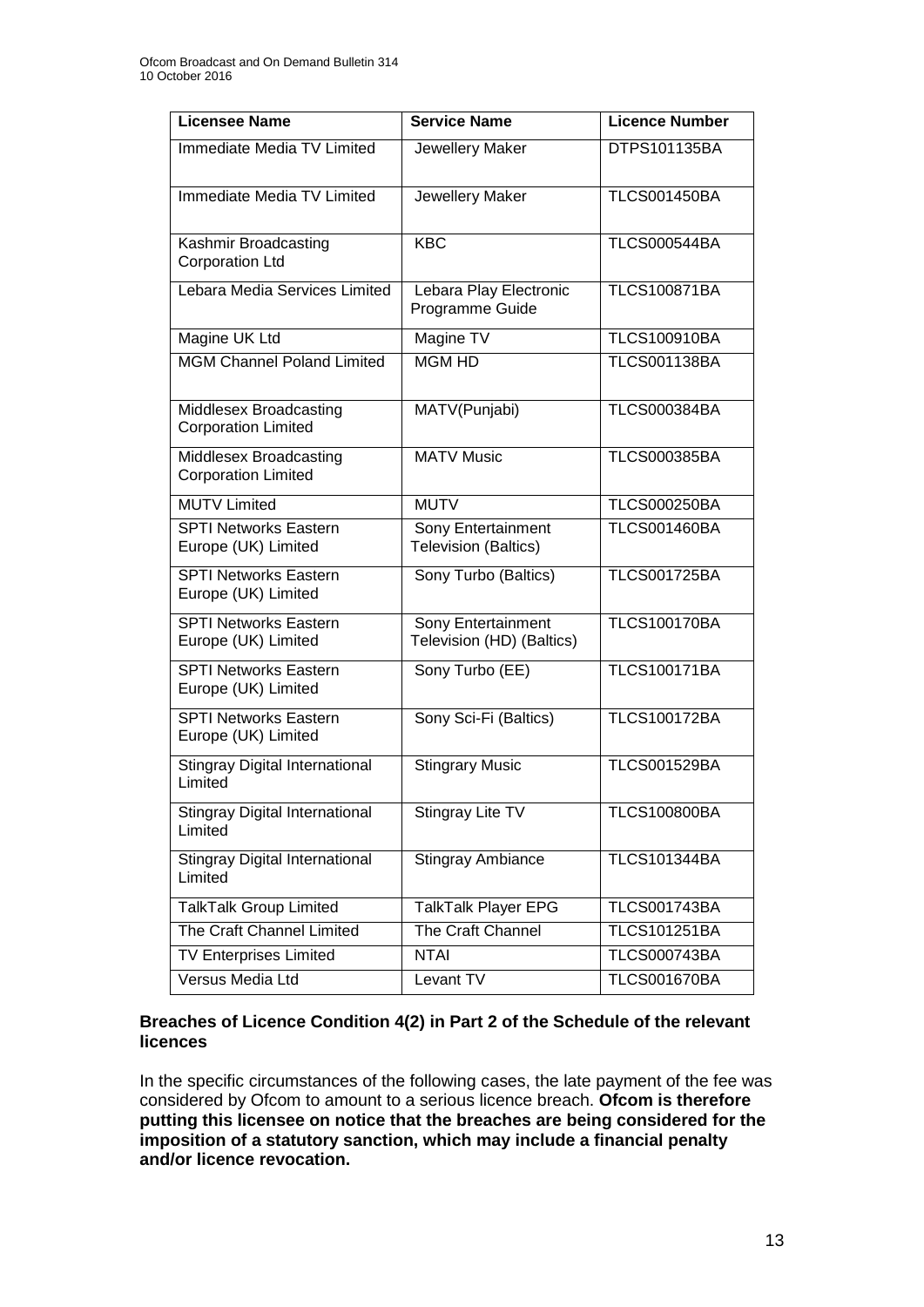| Licensee             | <b>Service Name</b> | <b>Licence Number</b> |
|----------------------|---------------------|-----------------------|
| <b>KM TV Limited</b> | Club Max            | <b>TLCS001078BA</b>   |
| <b>KM TV Limited</b> | Yesil Vadi          | <b>TLCS001354BA</b>   |
| <b>KM TV Limited</b> | Arabesk Melodi      | <b>TLCS001356BA</b>   |
| <b>KM TV Limited</b> | Can TV              | <b>TLCS001533BA</b>   |
| <b>KM TV Limited</b> | <b>Full Action</b>  | <b>TLCS001534BA</b>   |
| <b>KM TV Limited</b> | Top Pop             | <b>TLCS001535BA</b>   |
| <b>KM TV Limited</b> | <b>Tosun TV</b>     | <b>TLCS001536BA</b>   |
| <b>KM TV Limited</b> | The Box             | <b>TLCS001598BA</b>   |
| <b>KM TV Limited</b> | Cinemax             | <b>TLCS100747BA</b>   |
| <b>KM TV Limited</b> | Plus Life           | <b>TLCS100748BA</b>   |
| <b>KM TV Limited</b> | Tarz Moda           | <b>TLCS100749BA</b>   |

#### **Breaches of Licence Conditions 4(2) in Part 2 of the Schedule of the relevant licences**

In the specific circumstances of the following cases, the payment is still outstanding and the non-payment of the fee was considered by Ofcom to amount to a serious licence breach. **Ofcom is therefore putting these licensees on notice that the breaches are being considered for the imposition of a statutory sanction, which may include a financial penalty and/or licence revocation.**

| Licensee                                | <b>Service Name</b> | <b>Licence Number</b> |
|-----------------------------------------|---------------------|-----------------------|
| DM Global Media Limited                 | DM News Plus        | <b>TLCS100193BA</b>   |
| <b>Property TV Broadcasting Limited</b> | <b>Property TV</b>  | <b>TLCS100677BA</b>   |

**Breaches of Licence Conditions 4(1) and 4(2) in Part 2 of the Schedule of the relevant licences**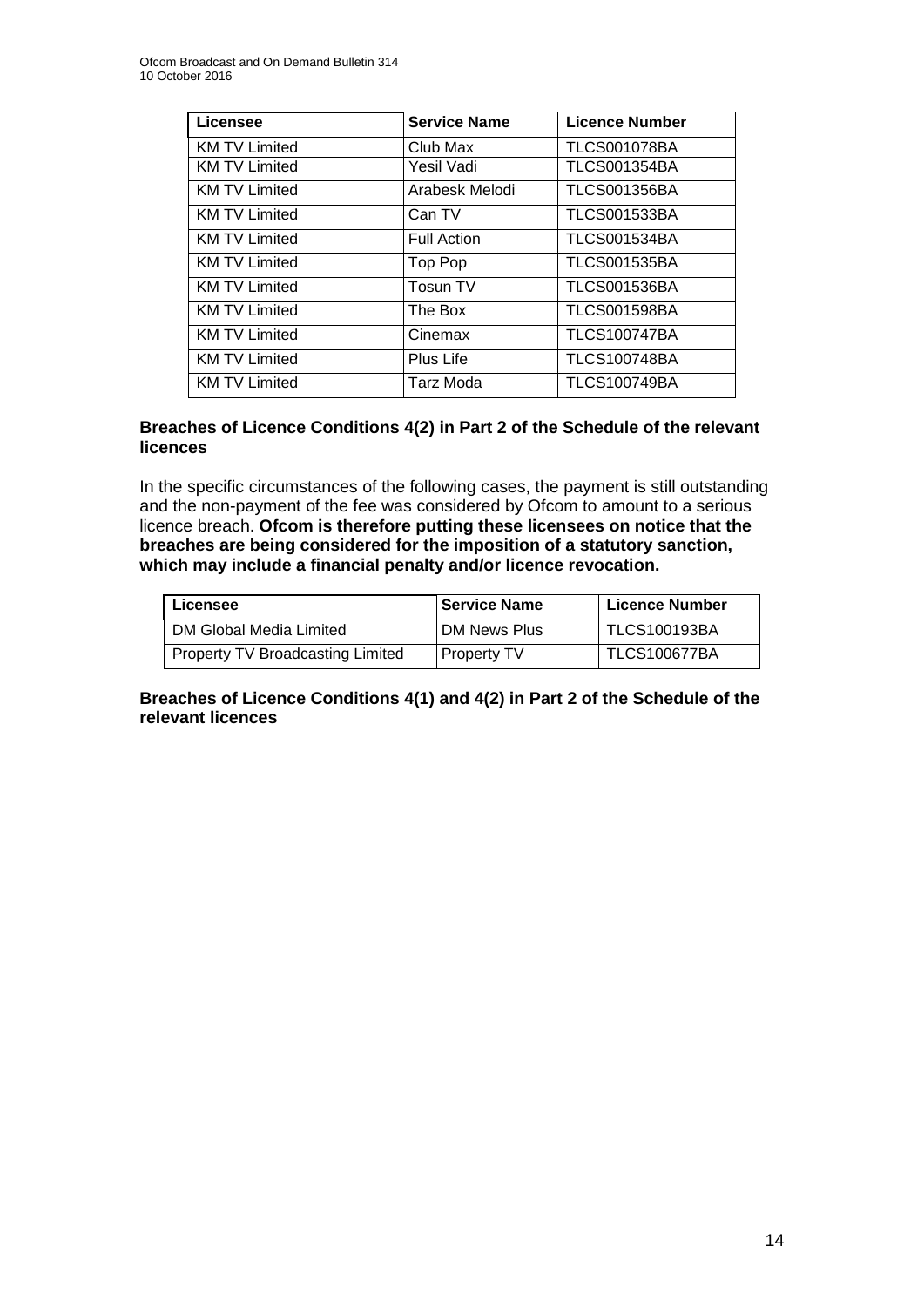# **In Breach**

### **Production of recordings**

*DM News Plus, 20 May 2016, 02:10* 

#### **Introduction**

DM News Plus is a satellite television service primarily aimed at the Asian community in the UK. The licence for DM News Plus is held by DM Global Media Limited ("the Licensee").

Ofcom received a complaint about potentially misleading content broadcast on DM News Plus on 20 May 2016. Ofcom therefore requested a recording of the programme from the Licensee to assess the content. A considerable period of time elapsed before the Licensee provided a recording of the programme to Ofcom.

Ofcom considered this matter raised issues warranting investigation under Licence Condition 11(2)(b) of the Licensee's Television Licensable Content Service ("TLCS") licence, which states that:

"11(2) ...the Licensee shall:

(b) at the request of Ofcom forthwith produce to Ofcom any such recording for examination or reproduction...".

We therefore asked the Licensee how it complied with Licence Condition 11(2)(b) in this case.

#### **Response**

The Licensee did not respond to Ofcom's request for comments.

#### **Decision**

Under the Communications Act 2003, Ofcom has a duty to ensure that in each broadcaster's licence there are conditions requiring the licensee to retain recordings of each programme broadcast, in a specified form and for a specific period after broadcast, and to comply with any request to produce such recordings issued by Ofcom. These obligations are reflected in Condition 11 of TLCS licences as set out above.

Licence Condition 11(2)(b) requires the licensee to produce recordings to Ofcom forthwith upon request. Breaches of Licence Condition 11(2)(b) are significant because they impede Ofcom's ability to assess whether a particular broadcast raises potential issues under the relevant codes. This affects Ofcom's ability to carry out its statutory duties in regulating broadcast content.

In this case, a considerable amount of time had elapsed after the deadline specified by Ofcom before the Licensee provided the recording to Ofcom. We also noted that the Licensee provided no explanation for the delay. Because the Licensee did not provide the requested recording "forthwith", it breached Licence Condition 11(2)(b) in this case.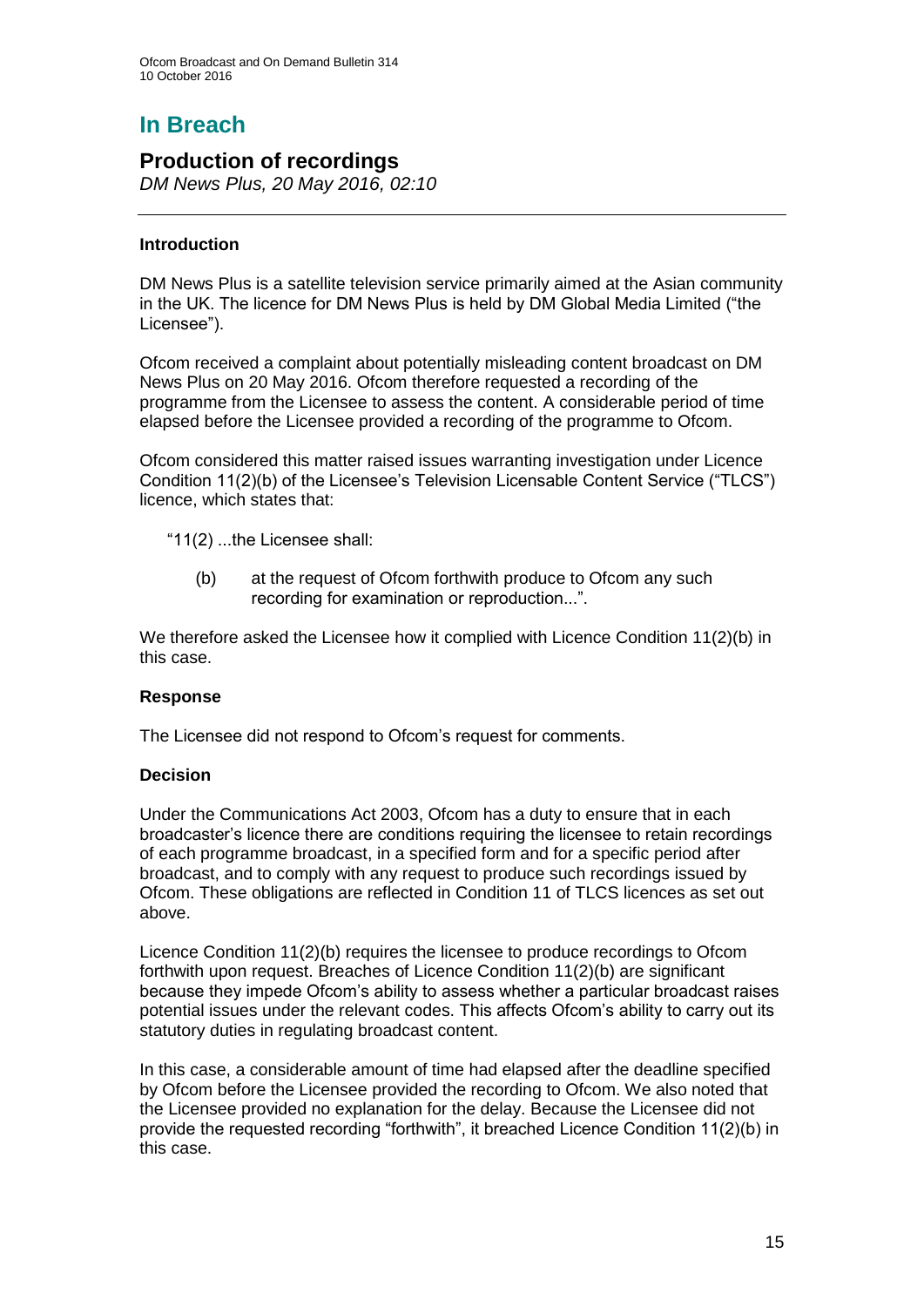On 23 March 2016, Ofcom imposed a financial penalty of £25,000 on the Licensee for ten successive breaches of its Licence Conditions regarding the production of recordings.<sup>1</sup> We are therefore concerned that a subsequent breach of Licence Condition 11(2)(b) has occurred.

Ofcom was concerned that the Licensee breached this condition of its licence so soon after the imposition of the statutory sanction. Ofcom will therefore actively monitor the Licensee's compliance arrangements in this area and may consider taking further regulatory action if there are further breaches.

#### **Breach of Licence Condition 11(2)(b)**

<sup>1</sup> <sup>1</sup> [https://www.ofcom.org.uk/\\_\\_data/assets/pdf\\_file/0027/65358/dm-global-230316.pdf](https://www.ofcom.org.uk/__data/assets/pdf_file/0027/65358/dm-global-230316.pdf)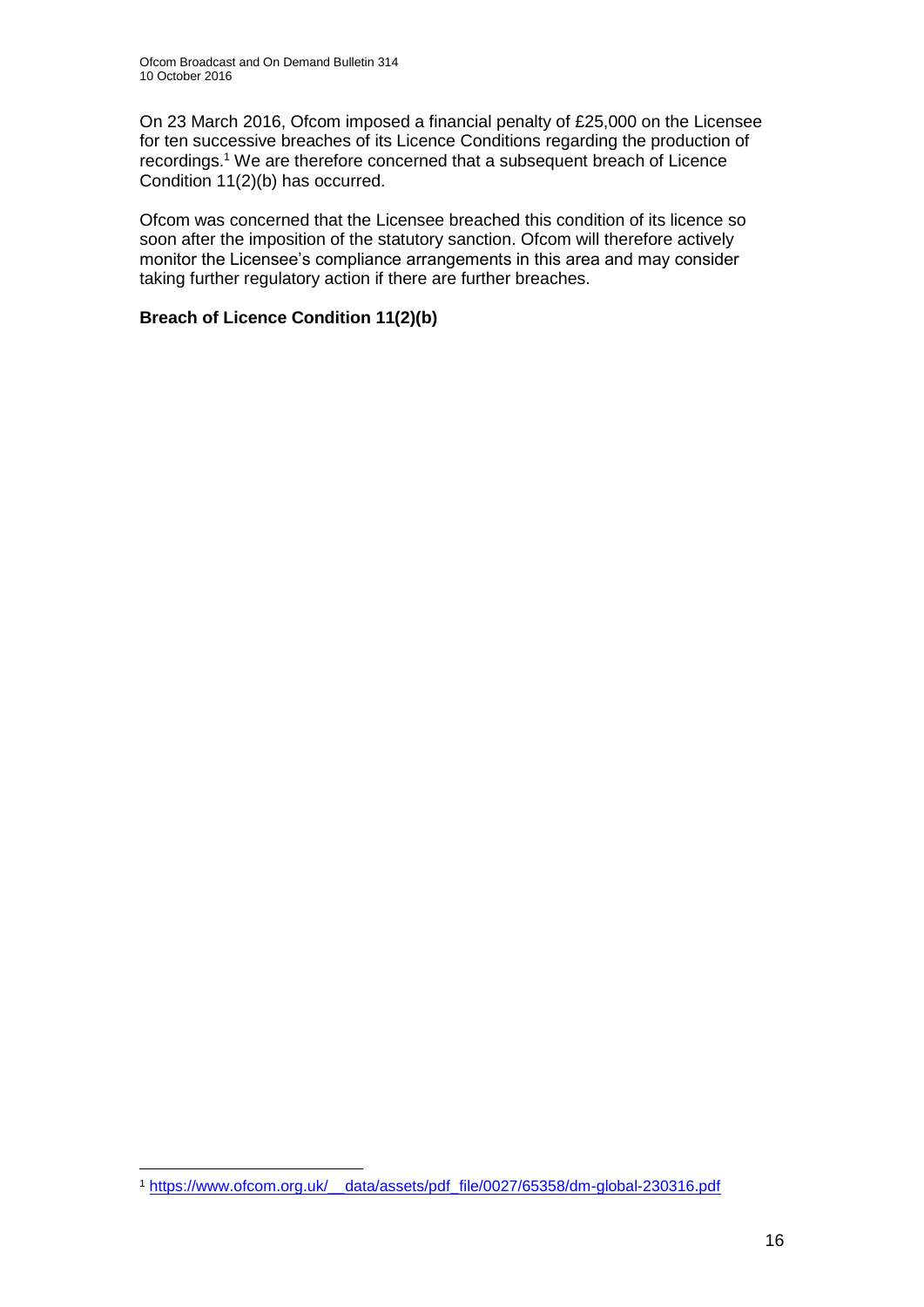# **In Breach**

### **Retention and production of recordings**

*Ramadhan Radio 87.7 MHz (Bristol), 7 to 16 June 2016*

#### **Introduction**

Ramadhan Radio 87.7 MHz was a radio station that operated under a Short Term Restricted Service Licence ("S-RSL") in the Bristol area during the period 7 June to 5 July 2016. The licence for the service was held by an individual ("the Licensee").

Ofcom received a complaint about a programme broadcast at 07:30 on 8 June 2016. The complainant was concerned by a story told about a man killing a woman who rejected his marriage proposal, which they felt was offensive.

Ofcom therefore requested a recording of the programme from the Licensee to assess the complaint.

In response to Ofcom's request for a recording, the Licensee explained that after retrieving the "exact files which were requested…we were disturbed to find that the files were blank". It added that it "immediately checked [our] system and rectified an error which had caused this". The Licensee did not produce a recording of the material to Ofcom for assessment.

Ofcom considered that the failure to provide a recording warranted investigation under Conditions 8(1) and 8(2)(a) and (b) of the Licensee's S-RSL which state:

- "8(1) The Licensee shall adopt procedures acceptable to Ofcom for the retention and production of recordings of any programme which is the subject of a Standards Complaint…"
- "8(2) In particular, the Licensee shall:
	- (a) make and retain, for a period of 42 days from the date of its inclusion therein, a recording of every programme included in the Licensed Service together with regular time reference checks; and
	- (b) at the request of Ofcom forthwith produce to Ofcom any such recording for examination or reproduction."

We therefore asked the Licensee how it complied with Conditions 8(1) and 8(2)(a) and (b) in this case.

#### **Response**

The Licensee explained that prior to commencing broadcasting on 7June 2016 it had purchased new computers and recording software. The Licensee stated that when it received Ofcom's request for a recording, it immediately extracted the relevant files and discovered that the system had been set up to record without sound. Although it was familiar with the software, the Licensee said that it had "overlooked the setting of opening the mic" and consequently, no recordings were produced between 7 and 16 June 2016. Consequently, the requested recording for 8 June 2016 could not be provided to Ofcom.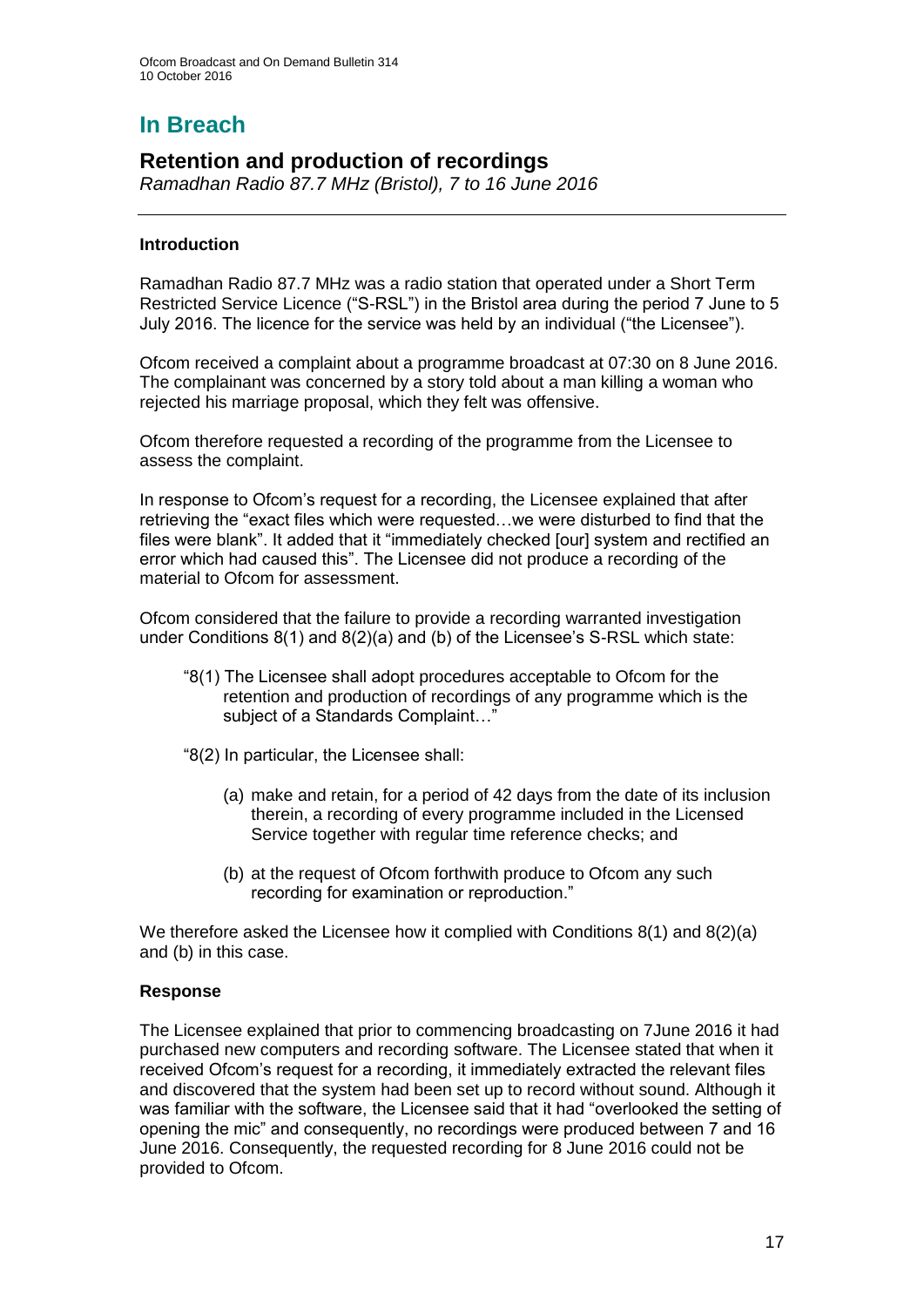The Licensee apologised for this human error and said that upon realising the problem it immediately corrected the settings.

The Licensee accepted that the process of checking the recordings had been overlooked and outlined the steps it took after the incident to ensure compliance with its licence obligations. This included daily checks to confirm that recordings had been successful, a back-up system and further training for staff.

#### **Decision**

Under the Communications Act 2003, Ofcom has a duty to ensure that in each broadcaster's licence there are conditions requiring the licensee to retain recordings of each programme broadcast, in a specified form and for a specific period after broadcast, and to comply with any request by Ofcom to produce such recordings issued by Ofcom. These obligations are reflected in Conditions 8(2)(a) and (b) of Restricted Service Licences, as set out above.

Breaches of Licence Condition 8 are significant because they impede Ofcom's ability to assess whether the output of a particular broadcaster raises potential issues under the relevant codes. This can prevent Ofcom from carrying out its statutory duties in regulating broadcast content.

Ofcom noted the Licensee's explanation that its failure to produce recordings of its output and to provide the requested recording from 8 June 2016 occurred due to human error. We also noted the measures it implemented to reduce the likelihood of a recurrence. However, as the Licensee did not produce recordings of its output for ten days, and was therefore unable to provide a recording of the requested material, Ofcom has recorded a breach of Conditions  $8(1)$  and  $8(2)(a)$  and (b) of the licence.

#### **Breaches of Licence Conditions 8(1) and 8(2)(a) and (b)**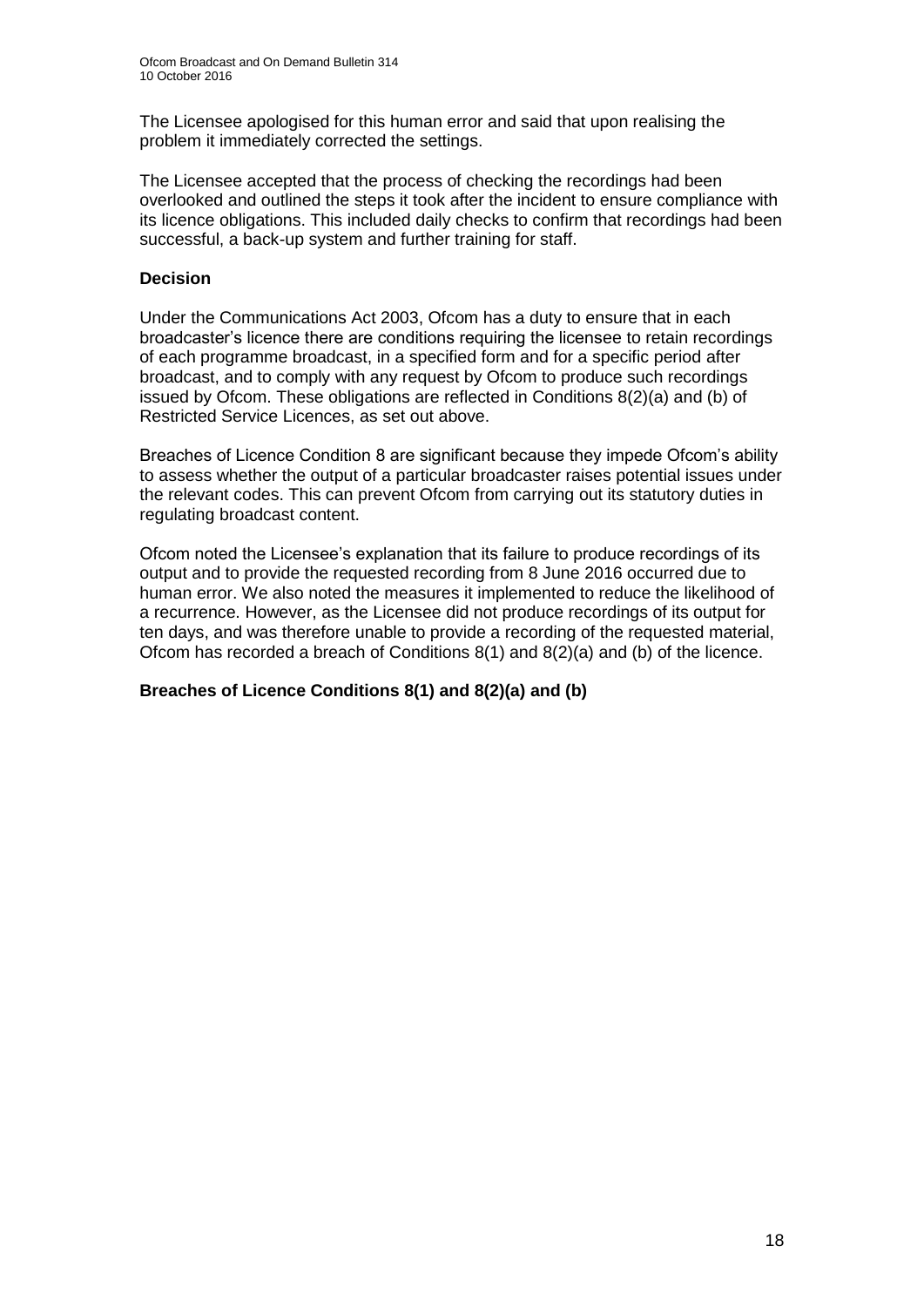# **In Breach**

### **Providing a service in accordance with 'Key Commitments'**

*Youthcomm Radio (Worcester), 26 to 28 May 2016*

#### **Introduction**

1

Youthcomm Radio is a community radio station licensed to provide a community radio service for young people in Worcester aged between 11 and 25. The licence is held by Youth Community Media ("Youthcomm" or "the Licensee").

Like other community radio stations, Youthcomm is required to deliver the 'Key Commitments' which form part of its licence.<sup>1</sup> These set out: how the station will serve its target community and include a description of the programme service; social gain (community benefit) objectives such as training provision; arrangements for access for members of the target community; opportunities to participate in the operation and management of the service; and, accountability to the community.

Ofcom received a complaint alleging that Youthcomm was only broadcasting live output "for 4-6 hours per day at best". The complainant noted that the station's Key Commitments state that "we will typically be live for 12 hours per day during weekdays with a mixture of limited live programmes, pre-recorded and automated content during weekends."

To assess the complaint, we asked Youthcomm to provide three days of output from Thursday 26, Friday 27 and Saturday 28 May 2016, plus a programme schedule for that week.

Having listened to the audio for the days of output we requested, we noted that on all three days there were long periods of continuous music with no editorial content being broadcast. On the Saturday we monitored (28 May 2016), there was no editorial content broadcast at all

In light of what we heard, it appeared to us that Youthcomm was not delivering the following Key Commitments:

- We will typically be live for at least 12 hours per day during weekdays with a mixture of limited live programmes, pre-recorded and automated content during weekends. (Live programming may include pre-recorded inserts, if applicable.) The majority of the output will be locally produced.
- Weekday daytime output will typically comprise 60% music and 40% speech ('speech' excludes advertising, programme/promotional trails and sponsor credits). Weekday evening output will typically comprise of specialist music-based programming, and music to speech ratios may alter during this period. During weekends when live programmes are broadcast, output will typically follow weekday daytimes.

<sup>1</sup> The Key Commitments are contained in an annex to Youthcomm's licence. They can be viewed in full at:

<http://www.ofcom.org.uk/static/radiolicensing/Community/commitments/cr000053.pdf>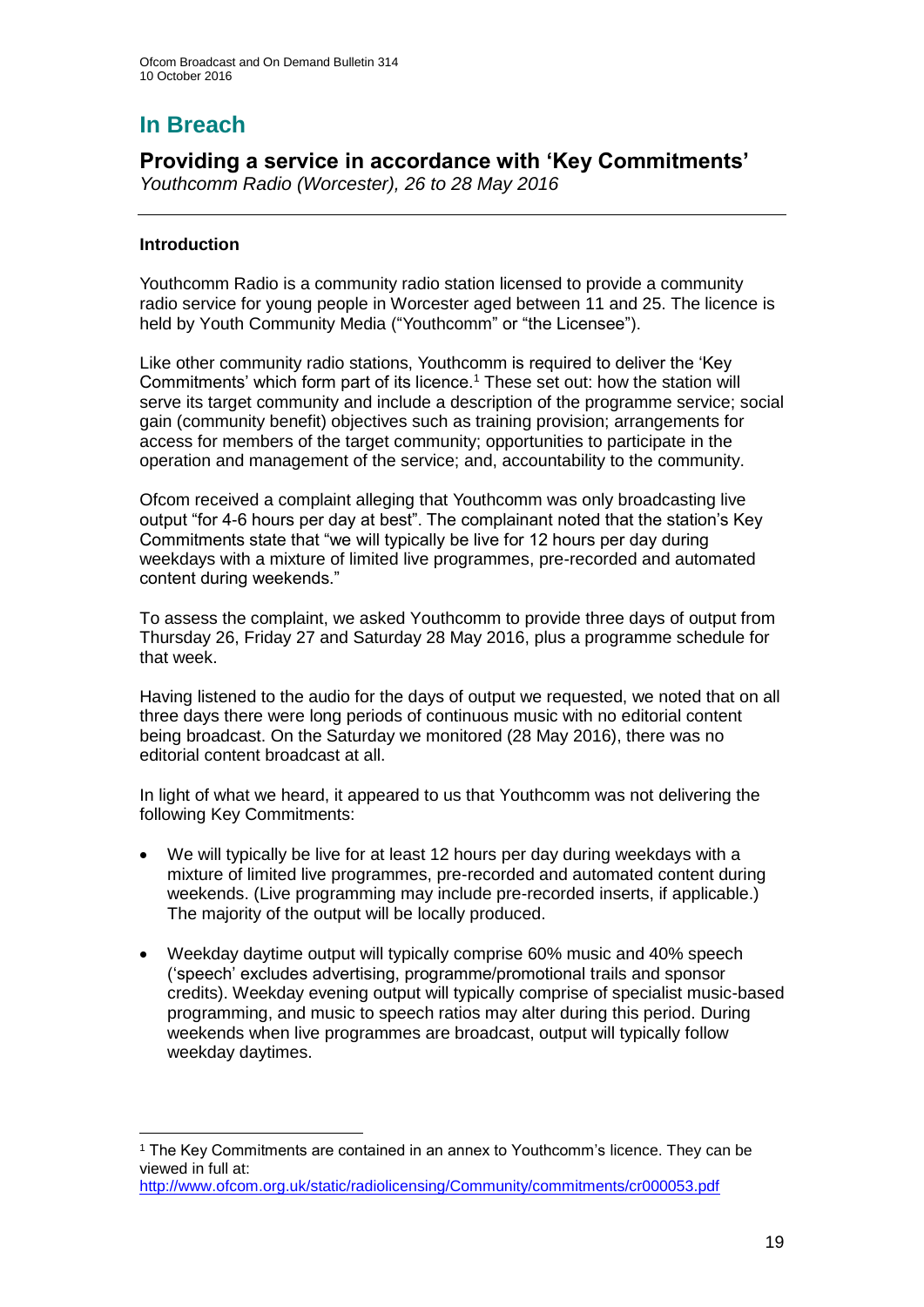We considered that these issues warranted investigation under Condition 2(4) in Part 2 of the Schedule to Youthcomm's licence. This states:

"The Licensee shall ensure that the Licensed Service accords with the proposals set out in the Annex so as to maintain the character of the Licensed Service throughout the licence period." (Section 106(1) of the Broadcasting Act 1990).

We therefore requested the Licensee's comments on how it was complying with the two Key Commitments identified above.

#### **Response**

The Licensee said that, while it was its "continual aim" to achieve compliance with its Key Commitments, "we have acknowledged that at the time of your assessment we were not fulfilling the above mentioned [key] commitments."

Youthcomm reported that, during the monitoring period, its senior presenter was out in the community visiting schools, colleges and businesses in connection with a local "Bring a Pound to Work" charity event, leaving the station short on presentation cover and, consequently, unable to deliver its regular programme schedule.

Noting its particular remit to serve and involve young people aged between 11 and 25, the Licensee said that "at this time of year, due to exams, holidays and summer closures of schools, colleges and the University, it can leave us with few [volunteers] who are as yet sufficiently trained, practiced [sic] and ready to broadcast live, and that has been the case this year."

The Licensee added that it was in the process of signing a new 10-year lease for its current studio, and that this lease "will enable us to qualify for further funding to help enhance our training offer to the young people of our total service area, and by proxy increase our live hours and speech content on which we have recently not kept up to quota, for which we apologise wholeheartedly".

#### **Decision**

Ofcom has a number of duties in relation to radio broadcasting, including securing a diverse range of local radio services which are calculated to appeal to a variety of tastes and interests, along with the optimal use of the radio spectrum. These matters are reflected in the licence condition requiring the provision of the specified licensed service. Provision by a licensee of its licensed service on the frequency assigned to it is the fundamental purpose for which a community radio licence is granted.

During our three days of monitoring, Youthcomm broadcast four hours of live programming on Thursday 26 May 2016, nine hours of live programming on Friday 27 May 2016, and none at all on Saturday 28 May 2016. While we accept that the requirement is for the Licensee to "typically" broadcast live for 12 hours per weekday, and the Key Commitments permit significantly less (but not zero) live broadcasting at the weekends, we considered that the amount of live hours broadcast on the three days we monitored fell considerably short of what is required by the station's Key Commitments.

More significantly, given that Youthcomm was airing mainly continuous music during the hours it was not broadcasting live, it was also our view that this would have significantly diminished the station's ability to provide relevant content to listeners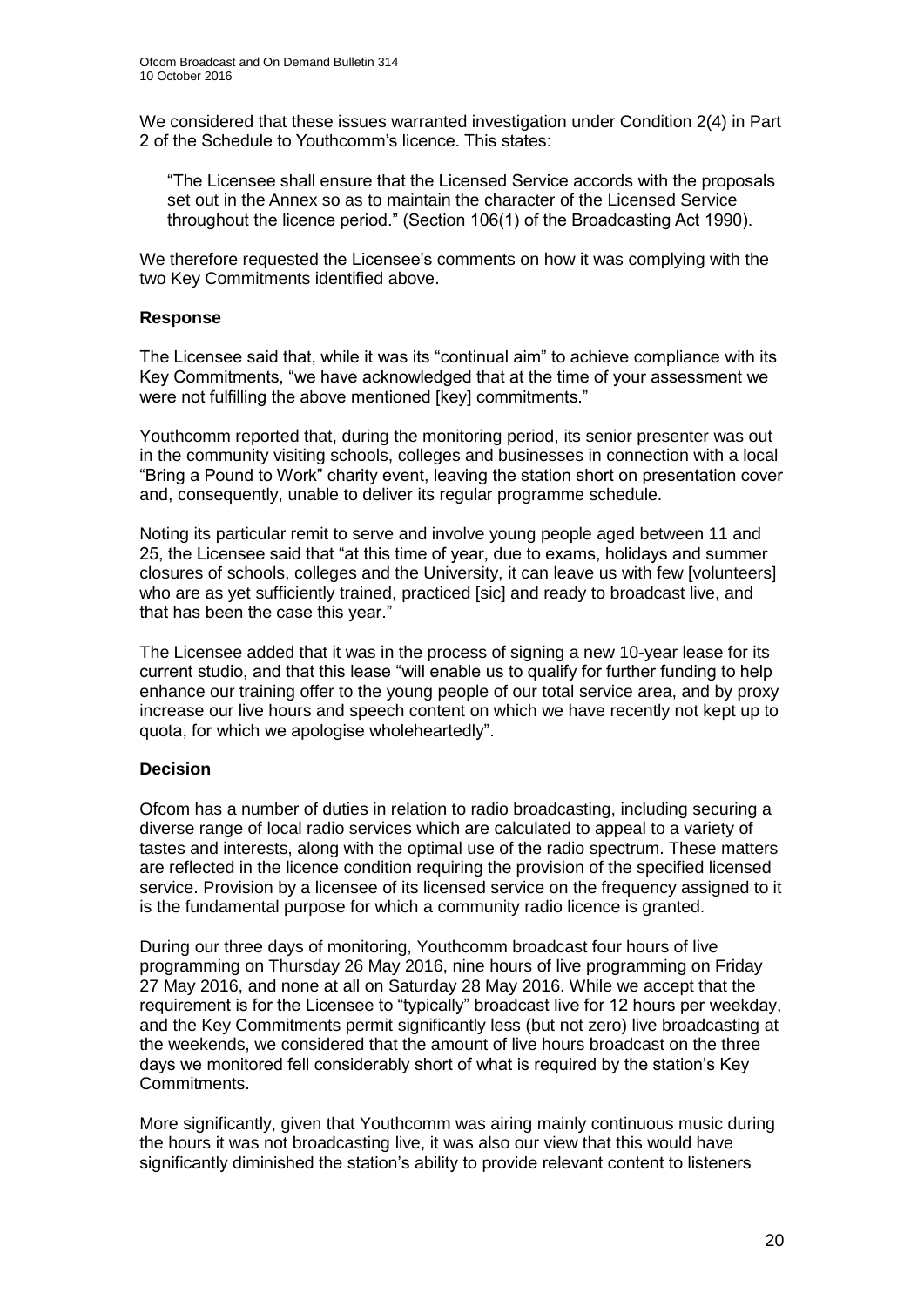and to deliver other Key Commitments, including the required 40% speech level during weekday daytimes.

By the Licensee's own admission, it is clear that, on our monitoring dates, Youthcomm failed to deliver the amount of live broadcasting hours required by the Key Commitments, and its comments regarding the availability of suitably trained volunteer presenters suggest that this has been an ongoing problem for the station. The Licensee therefore breached Licence Condition 2(4) in this respect.

**Breach of Licence Condition 2(4) in Part 2 of the Schedule to the community radio licence held by Youthcomm Radio (licence number CR000053).**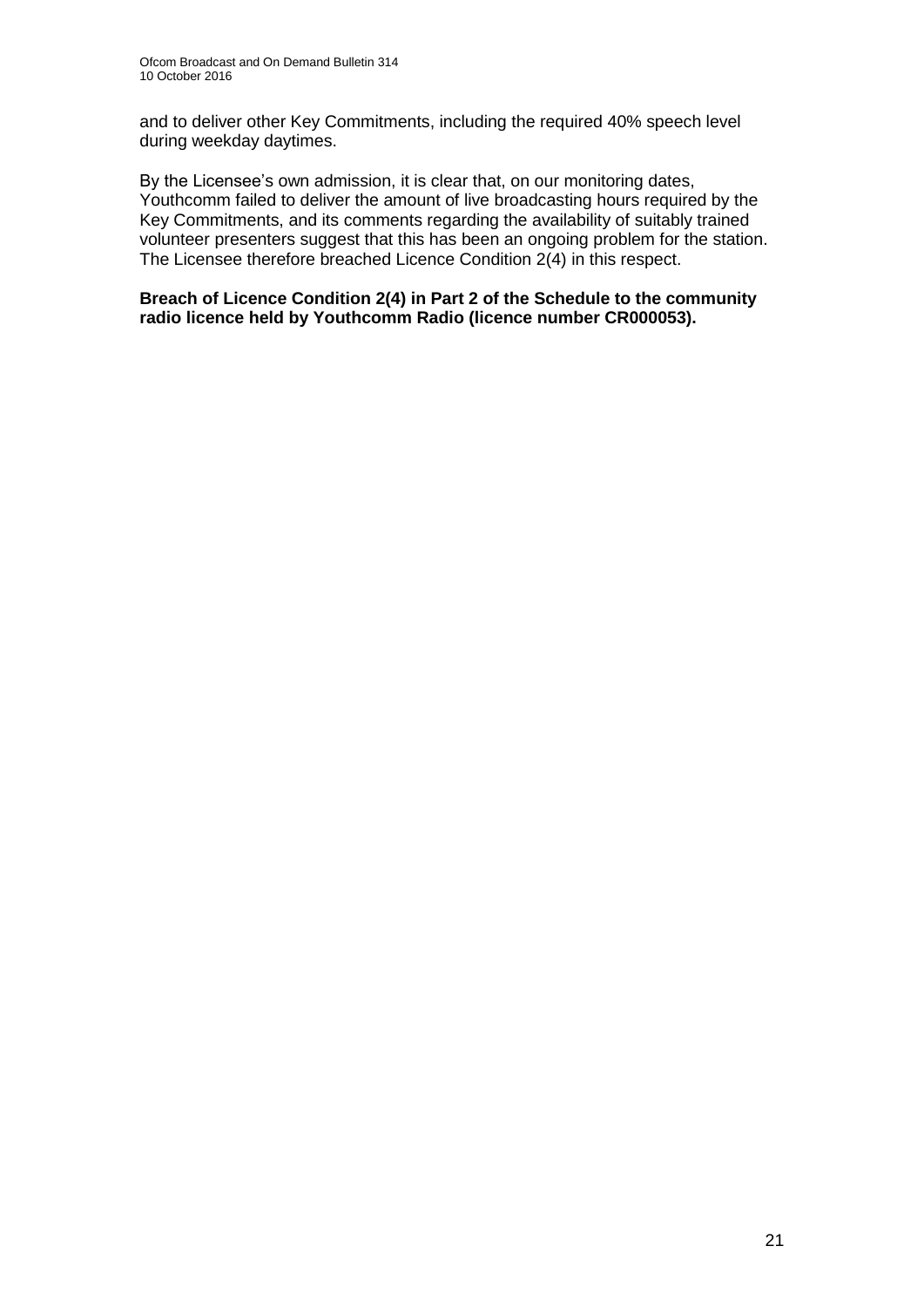# **Broadcast Fairness and Privacy cases**

# **Not Upheld**

### **Complaint by Mr Toaha Qureshi**

*The Deobandis (Part 2), BBC Radio 4, 12 April 2016*

#### **Summary**

Ofcom has not upheld Mr Toaha Qureshi's complaint of unjust or unfair treatment.

The programme was the second of a two-part series looking at the beliefs of the Deobandis, described in the programme as "*an orthodox and conservative Islamic sect*" and investigated links between British Deobandis and militant groups in Pakistan. It included a pre-recorded interview with Mr Qureshi, a trustee of the Stockwell Green Mosque (or "the Mosque") which is a Deobandi mosque in south London.

Ofcom found that the programme makers had been fair in their dealings with Mr Qureshi as a potential contributor and that they had provided him with sufficient information about the nature of the programme and the questions he would be asked to give informed consent for his contribution. We also considered that Mr Qureshi was given an appropriate and timely opportunity to respond to the claims made in the programme.

#### **Programme summary**

On 12 April 2016, BBC Radio 4 broadcast the second episode of a two-part documentary that investigated the Deobandi school of Islamic thought. The continuity announcer introduced the episode stating that the BBC's former Pakistan correspondent (Mr Owen Bennett Jones, the programme's reporter):

*"…charts the beliefs of an orthodox and conservative Islamic sect, which has huge influence within Britain's Muslim community. The week, he investigates the links between the leaders at some British Deobandi mosques, and terrorist groups in Pakistan".*

During the programme, the programme's reporter said that the programme would be:

*"revealing the history of British Deobandi links to militant organisations and the differences between Deobandi hard-liners and reformists and their battle for influence in Britain's Mosques. To be clear, most Deobandis reject violence, but some don't".* 

The programme then considered the visit to the UK in 1993 by Masood Azhar, a Pakistan-based militant Islamic extremist. It assessed the welcome given to Mr Azhar by some UK mosques and institutions at the time, and the subsequent influence of Mr Azhar's visit on the radicalisation of young British Muslims. It also discussed the important role of the Kashmir Jihad (which is part of the Kashmir conflict) in extremism in Britain.

The programme included a pre-recorded interview with Mr Qureshi. The reporter introduced this section of the programme by saying: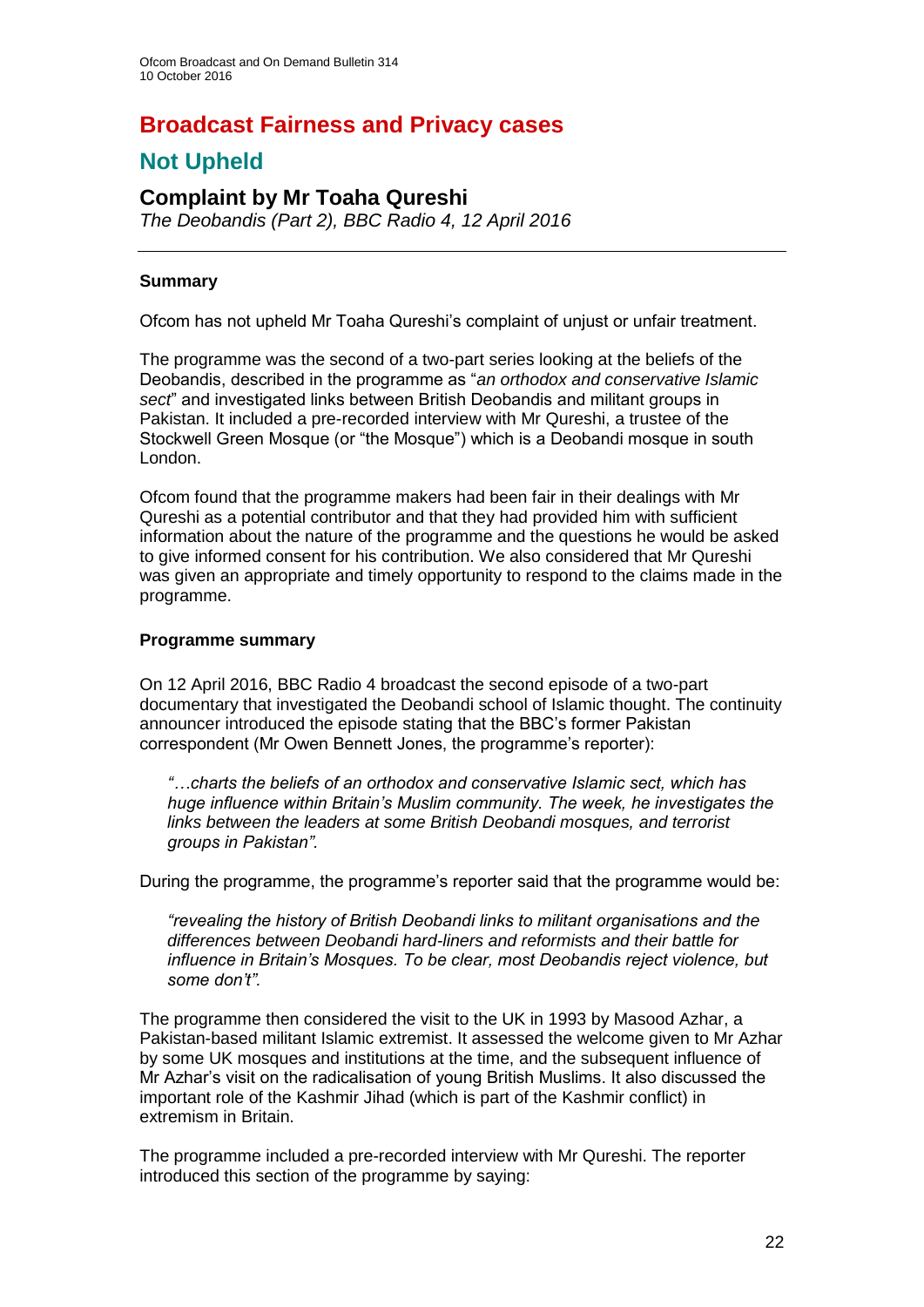*"Many Deobandis become quite indignant when journalists like me discuss their beliefs. 'You make us look extreme' they say, 'You misunderstand us, you want to be negative, the media's not fair' and so on. So what image do they want to put forward? Take Toaha Qureshi MBE, a community leader from south London, known as a champion of interfaith work. He says that the true image of the Deobandis is spoiled by the actions of a hard-line minority".*

#### Mr Qureshi responded as follows:

*"A tiny minority maybe, I guess you will find in every community. The vast majority of the Deobandis school of thought, they have quite adjusted themselves, so interfaith work is very important. Islam is not at war with the rest of the world or other religions…".* 

The reporter then said that he was not the first journalist to talk to Mr Qureshi. He said that in 2011, BBC London had reported on the activities of the Deobandis' Stockwell Green Mosque, of which Mr Qureshi was, and remained, a trustee. The reporter said:

*"He came to their attention because of a leaflet published in Pakistan, showing apparent links between the Mosque and an extremist group in Pakistan calling for the death of a minority Muslim sect called the Ahmadiyya. Toaha Qureshi says that back in 2011 the BBC got it wrong".* 

Mr Qureshi said:

*"Well the BBC interview… I think the situation was very much cleared. It was nothing to do with the Stockwell Mosque. Someone had published that leaflet, maliciously introduced these pamphlets in the community. They used our address as well".*

The reporter then said:

*"Yes, well this was you talking in 2011 to the BBC, 'We don't have any linkage with this organisation which is promoting hate'".*

Mr Qureshi responded:

*"Yes. We do not have any links with any organisation… Khatme Nabuwaat and we do not have any linkage with any organisation that promotes hate. That's true".*

The reporter said that the organisation Khatme Nabuwaat was based in Pakistan and was also active, legally, in the UK. He said that the organisation was especially concerned with Ahmadiyya Muslims, with whom it had major theological differences. He said that Khatme Nabuwaat played a significant role in *"ramping up"* sectarian tensions. Following an interview with a lawyer working for Human Rights Watch in Pakistan, the reporter said the process of looking into Khatme Nabuwaat in the UK had led the programme makers back to the Stockwell Green Mosque, *"which we've established had clear links with Khatme Nabuwaat in Pakistan, links Mosque trustee Toaha Qureshi describes as purely academic"*.

Listeners then heard the following exchange between Mr Qureshi and the reporter: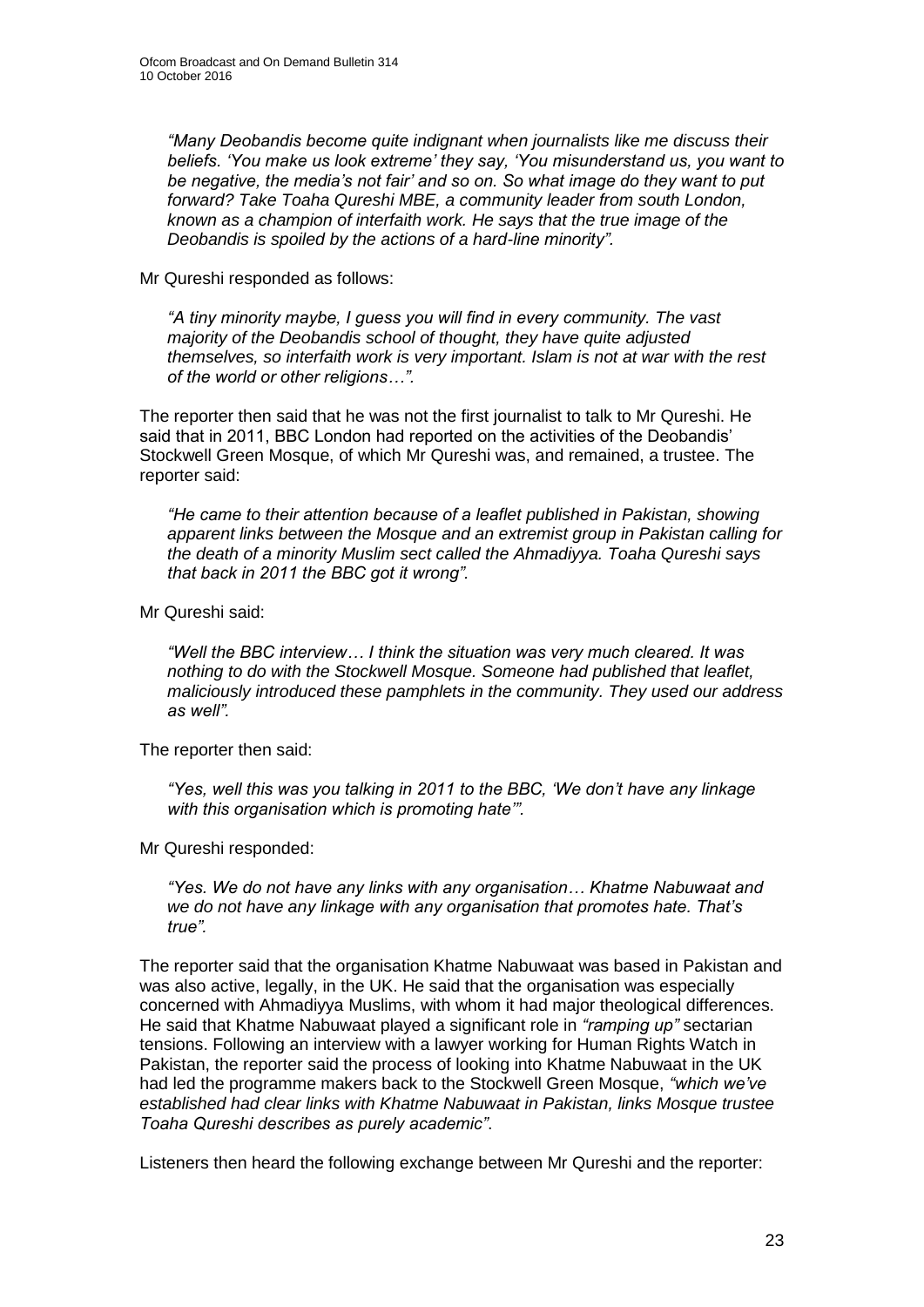- Mr Qureshi: *"There is a link that we only need, one would need some guidance or literature to get some reference, yes linkage is there.*
- Reporter: *So you take literature from them – are there any other links?*
- Mr Qureshi: *There is no other link.*
- Reporter: *No other link.*
- Mr Qureshi: *Not at all*
- Reporter: *Are you sure?*
- Mr Qureshi: *Yes. Positive, yes.*
- Reporter: *Well, I'm surprised you say that because in 2015, the annual conference of Khatme Nabuwaat with many guests from Pakistan was held in the Stockwell mosque.*
- Mr Qureshi: *Well, I'm not aware of that conference.*
- Reporter: *Come on, you're a trustee.*
- Mr Qureshi: *Well, I'm a trustee but I'm not aware of that…if there is any…*
- Reporter: *Are you aware of any meeting in 2015 in which senior Khatme Nabuwaat people came to Stockwell?*
- Mr Qureshi: *No, I'm not. As a matter of fact, I don't think I was here if it was in Summer. I was away for a few months, so something may have happened which I'm not privy to.*
- Reporter: *I mean, there's another reason to think that the connections between the mosque you're a trustee of and Khatme Nabuwaat are a little closer than you're suggesting, because if you look at the Khatme Nabuwaat website, there is an overseas office mentioned there, listed there, only one overseas office – it's your mosque.*
- Mr Qureshi: *Well, they are… they are… they are mistaken, that is not their office.*
- Reporter: *Do you consider Khatme Nabuwaat in Pakistan, from which you get literature, do you consider it to be a hate organisation?*
- Mr Qureshi: *No, that's not a hate organisation. There might have been odd cases here and there, but you can't penalise the majority with the actions of the minority.*
- Reporter: *Yes, but the point about Khatme Nabuwaat in Pakistan, is that it calls on Ahmadis to be killed.*
- Mr Qureshi: *No they don't.*
- Reporter: *Well, they do.*
- Mr Qureshi: *No they don't.*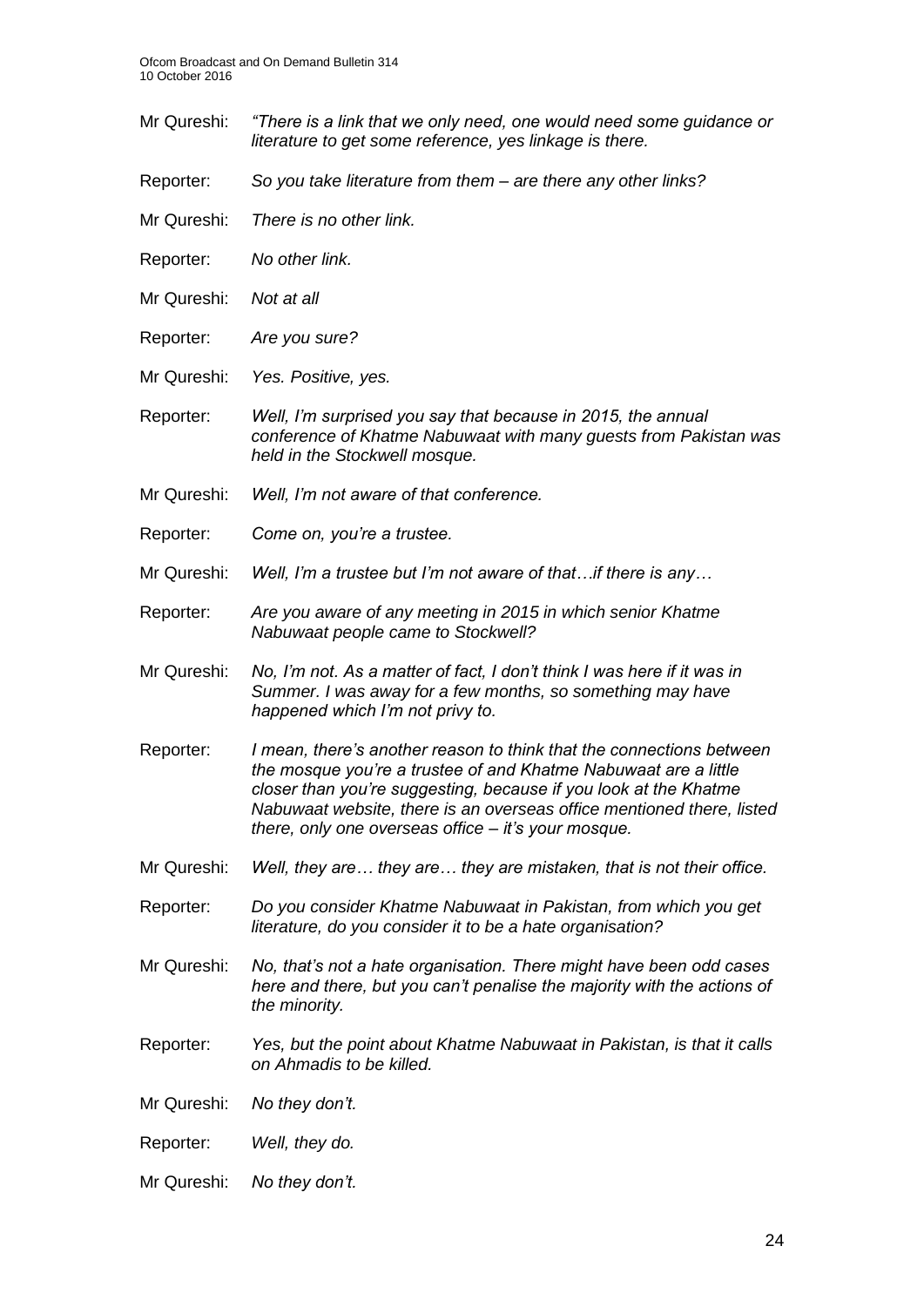- Reporter: *Because, we found leaflets in your mosque, you're a trustee of, in Stockwell, calling Ahmadis apostates and saying apostates deserve to die.*
- Mr Qureshi: *Well I haven't seen any of those. I would like to have a look.*
- Reporter: *This is a pamphlet found in your Stockwell Mosque. 'All possible efforts should be made to clarify the doubts of someone who abandons Islam, otherwise he should be given the punishment of capital punishment'.*
- Mr Qureshi: *Yes, well again, this is nothing to do with our Mosque. Someone might have put it there with malicious intentions. We have not published any pamphlet of that kind.*
- Reporter: *I'm sorry, I'm sorry, you say these leaflets are not your leaflets. They are in your Mosque*.
- Mr Qureshi: *Well if someone has left them in the Mosque, who provided them to you? Maybe Ahmadi who went there put some leaflets there.*
- Reporter: *No, our researchers went there and found them.*
- Mr Qureshi: *The researchers must be from the Ahmadiyya group probably.*
- Reporter: *I'm sorry, no. A BBC researcher who has no religious stake in this. You can't throw that kind of slur at people.*
- Mr Qureshi: *I have not seen this pamphlet. I went to the Mosque today as a matter of fact. It was again interfaith meeting today. And I only came back last night from Jerusalem from interfaith work. Now, I did not see this literature in my Mosque today and this is one thing, I will go and make a query that this leaflet had been, because this is not published by us.*
- Reporter: *As a man who puts himself forward as a tolerant leader of interfaith initiatives, are you really comfortable taking literature from an organisation that is known in Pakistan as one of the most intolerant sectarian organisations in the country?*
- Mr Qureshi: *No it's not.*
- Reporter: *Many Ahmadis in Pakistan live in fear of this organisation*.
- Mr Qureshi: *No they're not*.
- Reporter: *Well we've spoken to many who…*
- Mr Qureshi: *You have spoken to many because that is their desire, to come here to get political asylum, nothing else. You're supporting them, you're being part of the crime that they're committing.*
- Reporter: *I find it absolutely extraordinary that someone who puts himself forward as an interfaith ambassador…*
- Mr Qureshi: *Yes*.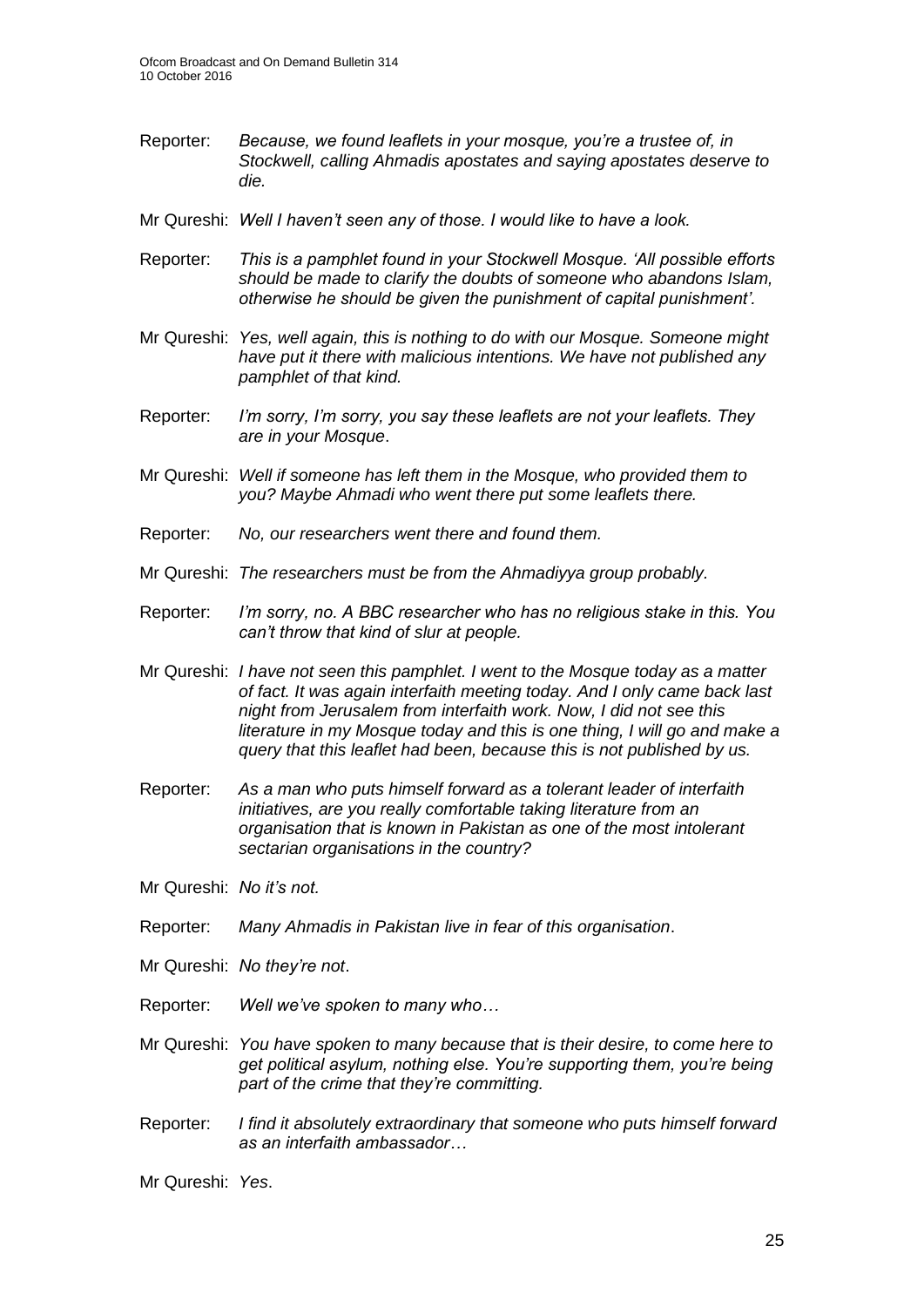Reporter: *Could describe the sufferings of the Ahmadis…*

Mr Qureshi: *Yes.*

- Reporter: … *in Pakistan in such a dismissive way. For many, many years they have suffered persecution*.
- Mr Qureshi: *I'm sorry, I don't agree with you because this is just one group who is suffering. The suffering, you are putting it out of context you see. Disproportionately you are presenting them. There is no reason at all. They are living side by side with the Muslims. They are living happily, they don't have any problem"*.

The reporter concluded this part of the programme by saying:

*"That is a highly contentious statement. Human Rights Watch Pakistan has described the Ahmadis as by far the most persecuted group in the country and I've met Ahmadis who've had to flee their homes in Pakistan for fear of being murdered. We've discussed the plight of the Ahmadis with a number of Deobandis and most just see it differently. They say the Ahmadis have made a theological mistake, are not true Muslims and are therefore a threat to the faith. In lectures and in literature Khatme Nabuwaat describes Ahmadis as a cancer; people have been urged to boycott Ahmadi businesses and to shun them in social settings. Not just in Pakistan, but here in the UK too".*

The next and final section of the programme considered what the reporter described as *"the links between the violent anti-Shia group Sipah-e-Sahaba – or SSP for short – and senior British Deobandi leaders"* and, in particular, the struggle for control of the Glasgow Central Mosque between people linked to the SSP and *"more integration-minded Muslims"*.

#### **Summary of the complaint and the broadcaster's response**

#### *The complaint*

a) Mr Qureshi complained that he was treated unjustly or unfairly in the programme as broadcast because he was "ambushed" in a hostile and aggressive manner during his interview on the programme and that he had not been made aware prior to the programme of the serious allegations that were to be put to him during the interview.

In particular, Mr Qureshi said that he had been invited to be interviewed for a documentary series on the Deobandi school of thought. He said that while he had agreed in principle, he had asked the programme makers for a "brief" in which he was informed that he would be asked, for example, about the strong influence of the Deobandi school in the UK, his role in the interfaith movement, challenge of extremism and the role that he had played in countering extremism and advising governments.

However, Mr Qureshi said that the interview raised completely different issues and that this resulted in unfairness because he was not able to give a considered and effective response. In particular, Mr Qureshi said that the interviewer claimed that there was an active approach to spreading hatred against the Ahmadiyya Muslim community by the Trust by creating and printing leaflets, and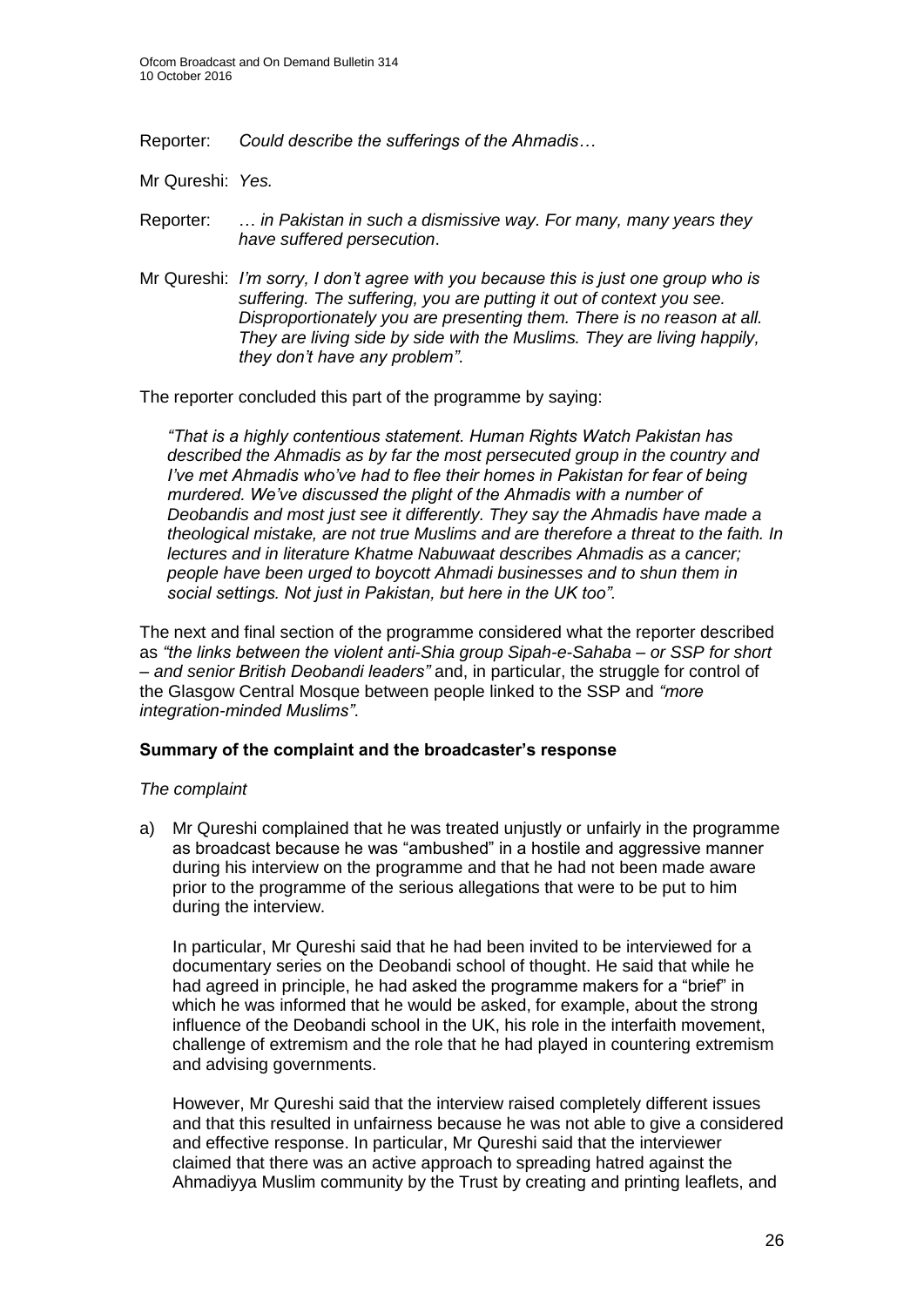that leaflets had been found at the Mosque that promoted hatred and extremism, despite the fact that these leaflets had been found to be fake. It was also alleged that the Trust was linked to an organisation named Khatme Nabuwaat in Pakistan.

Mr Qureshi said that if the BBC had given him prior notice of the allegations to be included in the programme, he would not have consented to the interview, as he was not the principal of the Trust, nor was he the person running the Trust on a day-to-day basis. Mr Qureshi also said that at the time of the alleged incidents, he had been out of the country for almost nine months.

b) He was not given an appropriate and timely opportunity to respond to the allegations made against him and was therefore not able to give a considered and effective response.

#### *The broadcaster's response*

1

The BBC first set out the purpose of the programme and the background to Mr Qureshi's contribution. It said that this episode "investigated links between leaders of some Deobandi mosques in the UK and Deobandi militant groups in Pakistan". The BBC explained that Mr Qureshi was a trustee of Aalami Majlise Tahaffuze Khatme Nabuwaat, the charitable trust that ran the Stockwell Green Mosque ("the Trust"). It also said that the Trust was a Deobandi organisation connected to Deobandi scholars in the UK and Pakistan who refute the tenets of the Ahmadiyya community which does not believe, unlike Deobandis and other mainstream Muslims, that Muhammad was the final prophet.

The broadcaster said that, while researching for the programme in 2015, one of the programme's producers had found a display of anti-Ahmadi leaflets at the Mosque ("the 2015 leaflets"). It said that these leaflets were a printed version of a tract which featured prominently on the website of the Trust's "sister organisation", Aalami Majlise Tahaffuze Khatme Nabuwaat in the city of Multan in Pakistan ("AMTKN Multan"). The BBC said that, although Mr Qureshi appeared to deny the Trust's connections to AMTKN Multan (both in his complaint and his interview for the programme), the link between the two organisations was clearly stated in the Trust's charity accounts under the heading "Associated Organisations"<sup>1</sup> . With regard to Mr Qureshi's claim, made in his complaint, that the 2015 leaflets "had been found to be fake", the BBC said that it had not been given any evidence that the leaflets were fake and, given that they were merely a reproduction of one of AMTKN Multan's core tracts, there appeared to be no reason to believe that they were fake.

The broadcaster also said that in 2011, the Mosque was linked to leaflets which incited violence against Ahmadis ("the 2011 leaflets") and that this was the subject of an earlier BBC investigation. It said that, at the time, Mr Qureshi claimed that these leaflets were incorrectly linked to the Mosque and also that the website of AMTKN Multan had "stated incorrectly that the Stockwell Green Mosque was its overseas office". The BBC said this second claim was contradicted by the Trust's accounts referred to above which stated that AMTKN in Multan was an associated organisation.

Turning to Mr Qureshi's specific complaints, the broadcaster denied that Mr Qureshi was "ambushed" during the interview. It said that the recording of the interview (a

<sup>1</sup>[http://apps.charitycommission.gov.uk/Accounts/Ends15/0000328715\\_AC\\_20130831\\_E\\_C.pd](http://apps.charitycommission.gov.uk/Accounts/Ends15/0000328715_AC_20130831_E_C.pdf) [f](http://apps.charitycommission.gov.uk/Accounts/Ends15/0000328715_AC_20130831_E_C.pdf) page 12.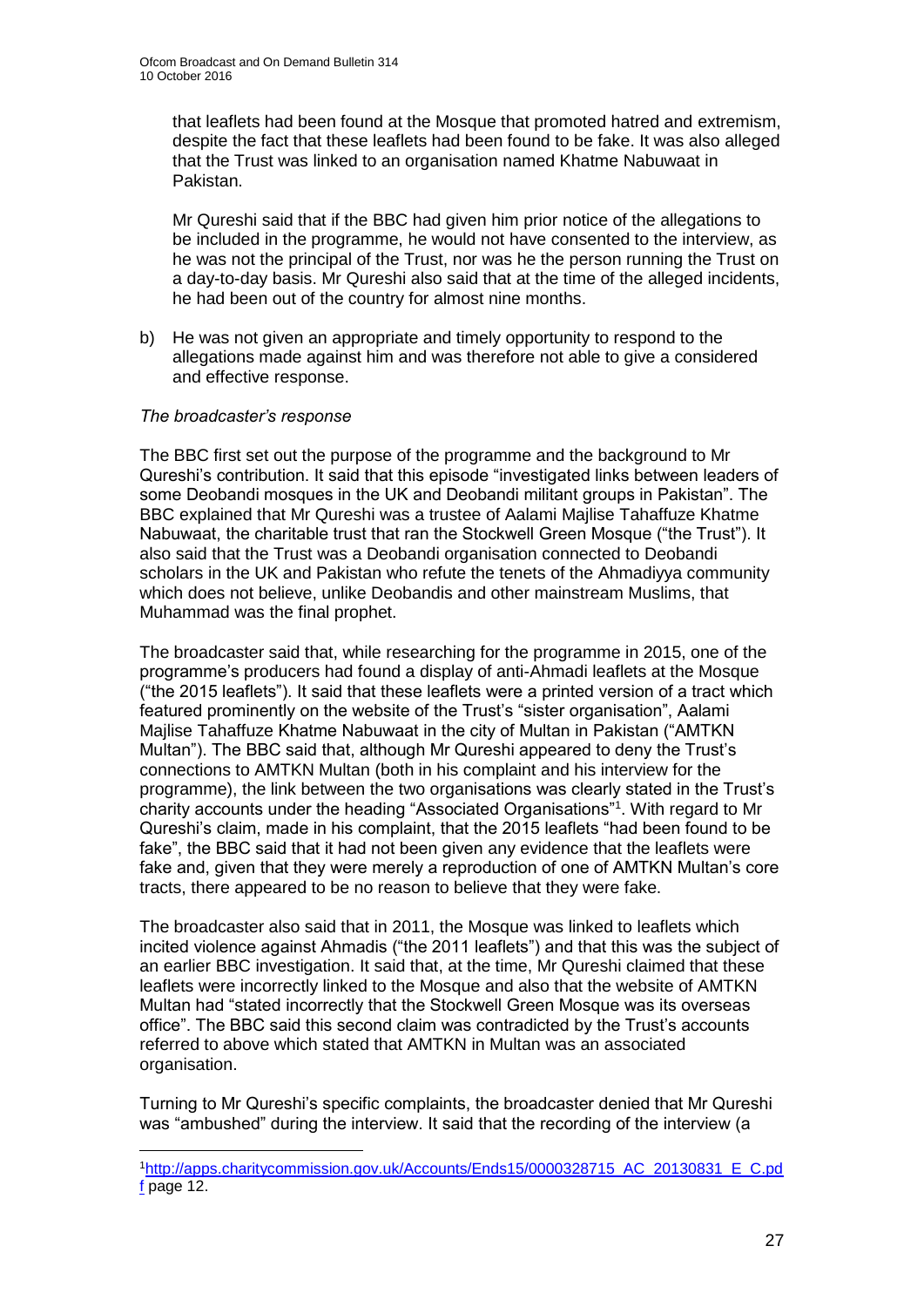copy of which was provided to Ofcom) showed that it was not conducted in a hostile and aggressive manner and that Mr Qureshi was treated with courtesy and given sufficient time to formulate his replies. The BBC accepted that the questions put to Mr Qureshi about the 2015 leaflets were not set out explicitly in the list of question areas he was given beforehand. However, it argued that the issue nevertheless fell within those question areas. In particular, the BBC said that it was covered by the area concerned with what Mr Qureshi had done to combat extremism, given that this issue had previously arisen in 2011 and that Mr Qureshi had been centrally involved in looking into it and responding on behalf of the Mosque. The BBC also said that the refutation of the Ahmadi doctrine was one of the core ideas promoted by the Deobandis' founding seminary in India where a Khatme Nabuwaat department was located.

The broadcaster said that, after this issue was raised during the interview, Mr Qureshi gave no indication that he found himself in any difficulty and that, in its view, this was because he was familiar with the issue, having had to deal with it when it first arose in 2011. The BBC also said that it did not believe that Mr Qureshi's response (in terms of the culpability of the Mosque or the charity) would have been materially different had he been given specific notice of it. His reply was simply that he had looked into this before and was satisfied that the 2015 leaflets were fakes.

The BBC acknowledged that, after the interview ended, Mr Qureshi said that he had not expected questions about the 2015 leaflets and that in his view the programme makers had behaved "unprofessionally" and "unethically". However, it also said that Mr Qureshi did not say that the inclusion of these questions had resulted in unfairness or prevented him from providing a considered and effective response.

In addition, the BBC said that given that over three weeks had elapsed between the recording of the interview and the broadcast, if Mr Qureshi had, on reflection, any further points which he wanted to see represented in the programme there was ample opportunity to raise them with the programme makers. The BBC said that there was correspondence between Mr Qureshi's son (who was also present at the interview) and the programme makers, about providing Mr Qureshi with copies of the 2015 leaflets which had been found in the Mosque, and also that Mr Qureshi left a message for one of the programme makers during this period. However, there was no suggestion during these contacts that Mr Qureshi was in any way concerned that his response had not been considered and effective.

The broadcaster observed that, in his complaint, Mr Qureshi stated that he had been out of the country at the time of the incidents under scrutiny. However, it said that in his interview, Mr Qureshi only argued this in relation to a conference which had taken place at the Mosque, not in relation to the leaflets found there in 2015. The BBC also noted that Mr Qureshi's response, that he had been out of the country, was represented in the programme.

The BBC said that while it accepted that Mr Qureshi was not given notice of some of the specific questions he was asked in the interview, it believed that the subjects concerned were covered by the question areas provided to Mr Qureshi and that, for the reasons they had given above, Mr Qureshi was not prevented from providing the programme makers with a considered and effective response.

The BBC provided Ofcom with copies of pre-broadcast correspondence between the programme makers and Mr Qureshi (and his representatives), as well as information about calls and texts between the parties that occurred during this period. This material included an email, sent on 14 March 2016, which informed Mr Qureshi that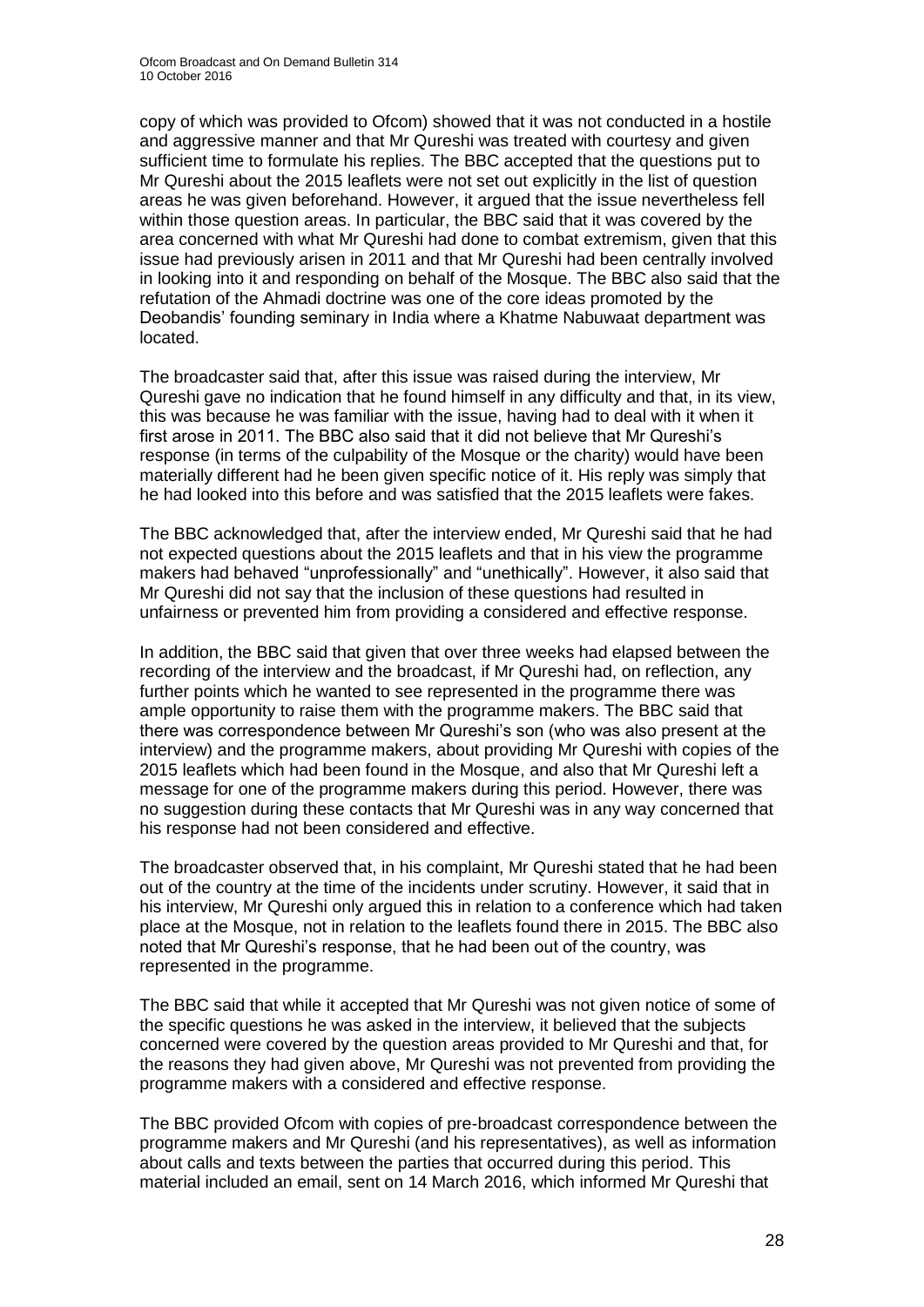the reporter was making "a two-part documentary series for BBC Radio 4 about the Deobandi movement" and asked Mr Qureshi if he would be willing to be interviewed "about the movement in Britain" for this programme. It also included a statement, made by one of the programme makers, indicating that, during a telephone conversation on 18 March 2016, Mr Qureshi had agreed to take part in the interview and asked to be emailed "the broad questions areas" he would be asked about during the interview. An email sent to Mr Qureshi later the same day explained that the reporter had already recorded some material and was "now concentrating on the strong influence of the Deobandi school in the UK". It also explained that he wanted to interview Mr Qureshi about the following matters:

- "…from your experience in Stockwell, how the Deobandi school is maintaining its influence in Britain;
- how the Deobandi school has adapted (or not) to Britain particularly in an area where there are Muslims from different ethnic backgrounds;
- where your imams/scholars come from (are they UK trained, darul uloom trained etc.);
- your role in the interfaith movement and the extent to which that is typical of those from a Deobandi background:
- the challenge of extremism in Britain;
- the role that you personally have played in countering extremism and advising governments".

The email also said that the programme makers "are not expecting you [i.e. Mr Qureshi] to be an expert on the history or theology – we want you to talk from personal experience".

#### **Ofcom's Preliminary View**

Ofcom prepared a Preliminary View that Mr Qureshi's complaint should not be upheld. Both parties were given the opportunity to make representations on the Preliminary View and their comments relating directly to the complaint considered by Ofcom are summarised below.

#### *Mr Qureshi's representations*

Mr Qureshi said that the evidence on which the programme based its claims about the 2015 leaflets in the mosque was flawed. In particular, he said that the programme wrongly attributed the leaflets to the mosque and the programme makers did not check whether the documents had any relation to the mosque or to which organisation they should have been attributed. Mr Qureshi said that "the leaflets were fake and the pamphlets/other material were printed by third party organisations... [and] had none of our [i.e. the Trust's] details".

Mr Qureshi also said that the programme makers did not give him a clear explanation as to why he was being asked to contribute to the programme regarding the leaflets. He also reiterated his view that, because he was not given advance notice of the allegation about the 2015 leaflets, he was unable to give a considered response.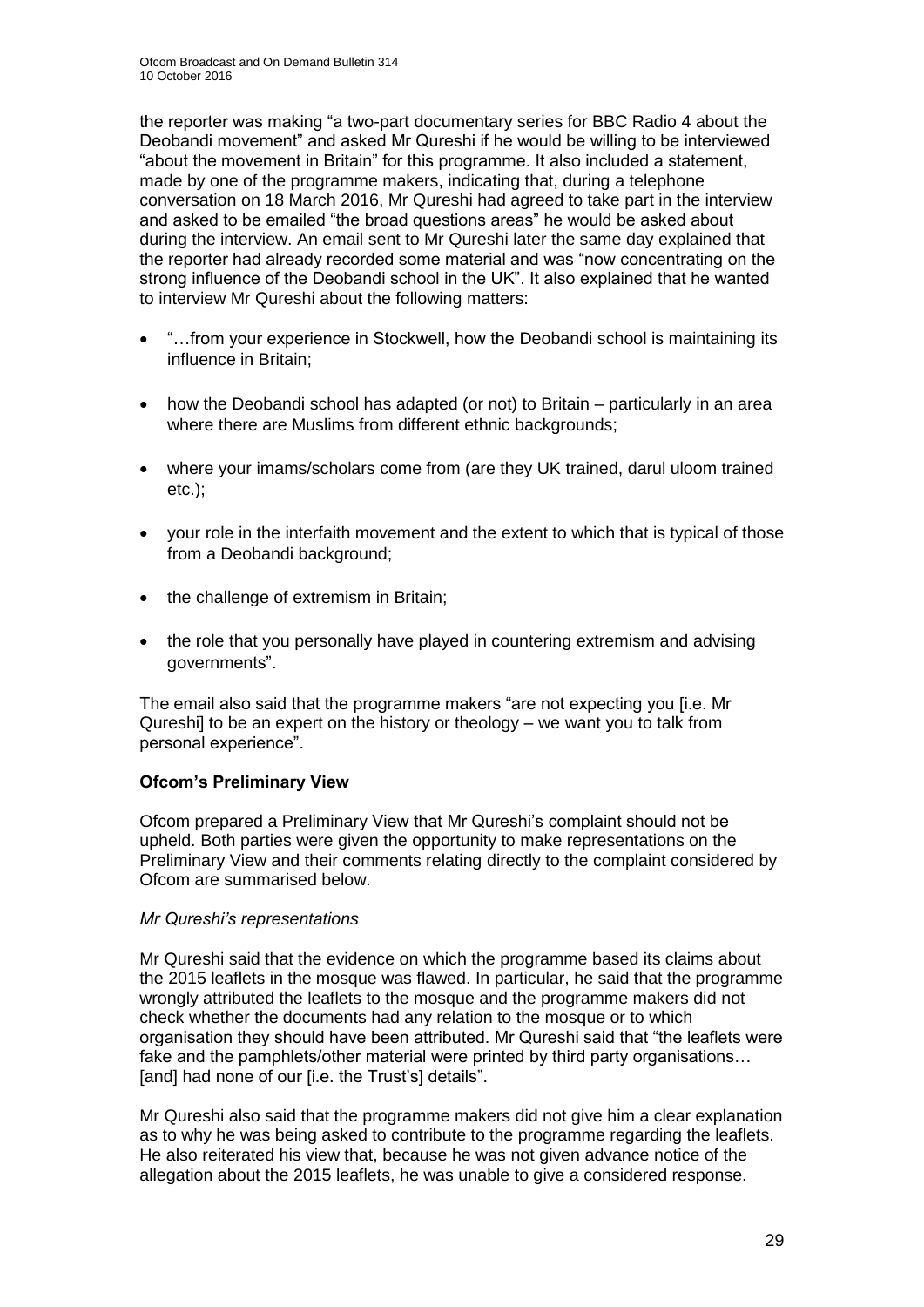Instead, he said that the programme makers gave him the leaflets and he had to reply on the spot.

In addition, Mr Qureshi questioned the validity of several specific comments made by the BBC in its initial response to this complaint and argued that the BBC was wrong to state that he had had "ample opportunity" to raise any further points he might have wished to with the programme makers after the interview, but prior to the broadcast because, as the BBC was aware, his daughter was in hospital during this time.

#### *BBC's representations*

The BBC did not comment on the Preliminary View itself, other than to point out a factual error (now corrected). However, the broadcaster said that the programme did not allege that the mosque had been responsible for producing the leaflets, but instead, it said that the leaflets had been available in the mosque. The BBC also said that the organisation which was apparently responsible for printing the leaflets was closely "tied to the mosque".

#### **Decision**

Ofcom's statutory duties include the application, in the case of all television and radio services, of standards which provide adequate protection to members of the public and all other persons from unjust or unfair treatment and unwarranted infringement of privacy in, or in connection with the obtaining of material included in, programmes in such services.

Where there appears to have been unfairness in the making of the programme, this will only result in a finding of unfairness, if Ofcom finds that it has resulted in unfairness to the complainant in the programme as broadcast.

In carrying out its duties, Ofcom has regard to the need to secure that the application of these standards is in the manner that best guarantees an appropriate level of freedom of expression. Ofcom is also obliged to have regard, in all cases, to the principles under which regulatory activities should be transparent, accountable, proportionate and consistent and targeted only at cases in which action is needed.

In reaching its Decision, Ofcom carefully considered all the relevant material provided by both parties. This included a recording of the programme as broadcast and transcript, both parties' written submissions, correspondence between Mr Qureshi and the programme makers, and an unedited recording and transcript of Mr Qureshi's interview. Ofcom also took account of the representations made by Mr Qureshi and the BBC in response to Ofcom's Preliminary View. However, Ofcom concluded that none of the further points raised by either party materially affected the outcome of not upholding the complaint.

When considering complaints of unfair treatment, Ofcom has regard to whether the broadcaster's actions ensured that the programme as broadcast avoided unjust or unfair treatment of individuals and organisations, as set out in Rule 7.1 of Ofcom's Broadcasting Code ("the Code"). Ofcom had regard to this Rule when reaching its Decision on the individual heads of complaint detailed below.

a) Ofcom first considered Mr Qureshi's complaint that he was treated unjustly or unfairly in the programme as broadcast because he was "ambushed" in a hostile and aggressive manner during his interview on the programme and that he had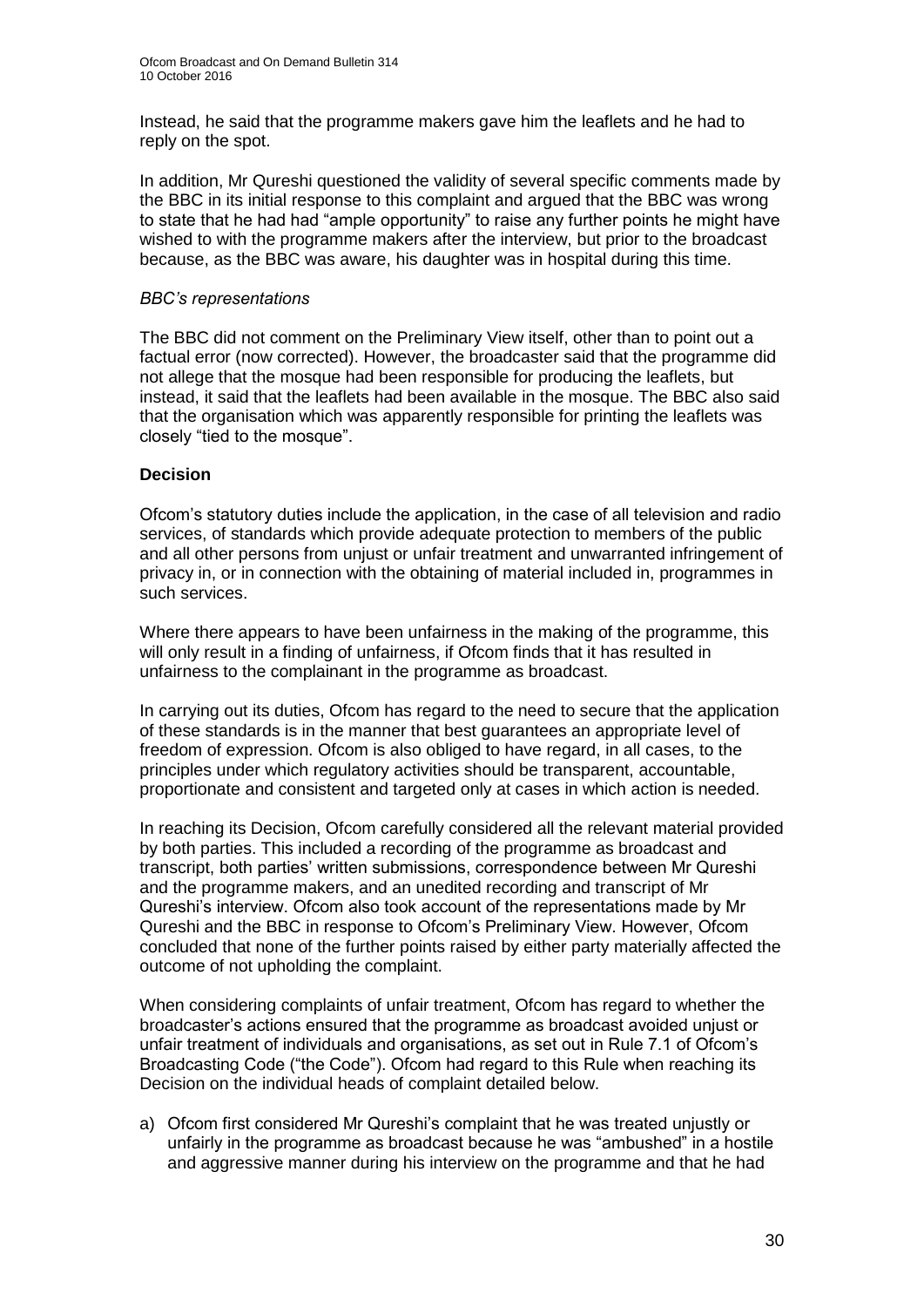not been made aware prior to the programme of the serious allegations that were to be put to him during the interview.

Ofcom assessed whether the programme makers were fair in their dealings with Mr Qureshi as a potential contributor to the programme, as outlined in Practice 7.2 of the Code which states that: "Broadcasters and programme makers should normally be fair in their dealings with potential contributors to programmes, unless, exceptionally, it is justified to do otherwise". In particular, we considered whether Mr Qureshi gave his informed consent to participate in the programme, as outlined in Practice 7.3. This sets out that, in order for those invited to contribute to a programme to be able to make an informed decision about whether to take part, they should be given sufficient information about: the programme's nature and purpose; their likely contribution; the areas of questioning and wherever possible, the nature of other likely contributions; and, any changes to the programme that might affect their decision to contribute. Taking these measures is likely to result in the consent that is given being "informed consent".

Ofcom considered the information that was available to Mr Qureshi about the nature and likely content of the programme, and his likely contribution, in advance of agreeing to participate. In doing so, we took into account both parties' submissions (set out in detail in the "Summary of the complaint and broadcaster's response" and "Preliminary View" sections above).

We observed that, prior to the interview, the programme makers had told Mr Qureshi the topic of the programme and the broad question areas about which he would be asked during the interview. It was clear from the pre-interview email correspondence that Mr Qureshi was not told specifically that he would be asked about alleged connections between the Mosque and Khatme Nabuwaat (and notably the 2015 leaflets found in the Mosque). However, he was made aware that he would be asked to talk, from his personal experience (experience which included his trusteeship of the Mosque), about how the Deobandi school had adapted (or not) to Britain – particularly in an area where there are Muslims from different ethnic backgrounds; the challenge of extremism in Britain; and, the role that he had played in countering extremism and advising governments. Given this, and taking into account his previous experience investigating and responding to similar claims regarding alleged links between the Mosque and Khatme Nabuwaat in 2011, Ofcom considered that the programme makers' email to Mr Qureshi had included sufficient information for him to have understood both the nature of the programme to which he was being asked to contribute and the areas about which he would be questioned, including those concerning the alleged promotion of extremist views at the Mosque.

Having listened to an unedited recording of the interview, we noted the robust nature of the reporter's questioning of Mr Qureshi about the alleged links between the Mosque and Khatme Nabuwaat. However, the reporter ensured that Mr Qureshi was given time to respond fully to each of the points raised and that, throughout the interview, Mr Qureshi repeatedly expressed his position in clear and unambiguous terms. In addition, we observed that, although Mr Qureshi told the reporter that he wished that he had been shown the 2015 leaflets in advance of the interview, he continued to answer the reporter's questions about them, and alleged links between the Mosque and Khatme Nabuwaat in Pakistan, without raising any objections. We noted too that Mr Qureshi said that he did not mind answering questions about Khatme Nabuwaat "because I've got nothing to hide". Moreover, at no point, within the interview, did Mr Qureshi state that he did not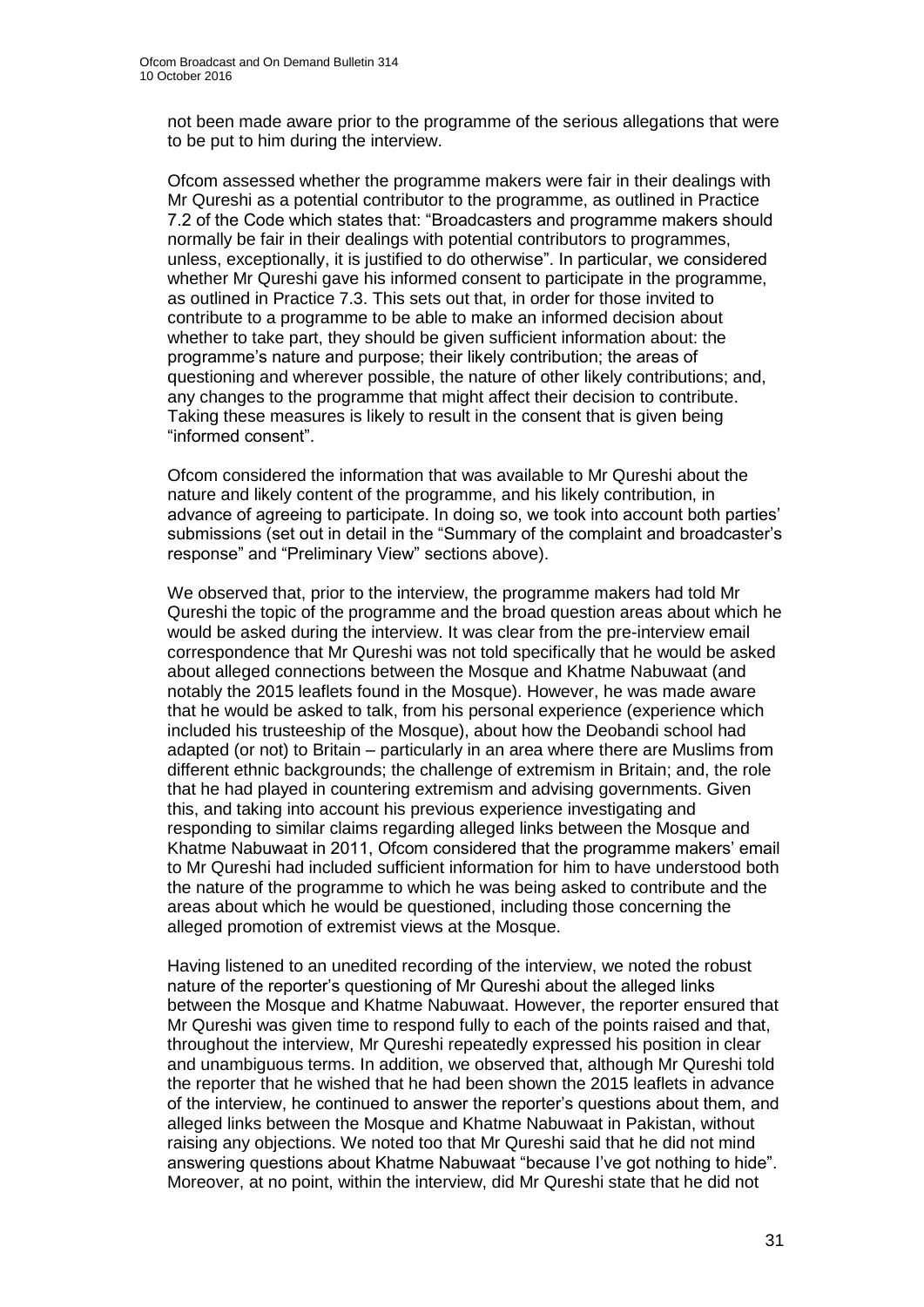want to continue with the interview or that he would not respond to further questions about this particular subject.

Ofcom recognised that Mr Qureshi said that if the BBC had given him prior notice of the claims to be included in the programme he would not have consented to the interview; and, that at the time of the alleged incidents, he had been out of the country for almost nine months. However, we noted that, even if, as set out in his complaint, he was neither the principal of the Trust nor responsible for running it on a day-to-day basis, Mr Qureshi was one of four people who held responsibility for the Trust that ran the Mosque and he had been for a number of years. In addition, as noted above, Mr Qureshi had previously (in 2011) investigated similar claims about alleged links between the Mosque and the promotion of extremist views regarding the treatment of Ahmadis and had responded to these claims on behalf of the Mosque. In light of this, Ofcom considered that Mr Qureshi was aptly qualified to provide a response on behalf of the Mosque to the claims put to him during the interview and subsequently included in the programme. Further, although we understood that Mr Qureshi had been away for several months during 2015 [when the 2015 Khatme Nabuwaat conference was held at the Mosque], we noted that he explained this to the reporter during the interview and that his explanation was included in the programme. Therefore, given the above factors, Ofcom considered that the interview was conducted in a reasonable, though robust, manner and that the programme makers had dealt fairly with Mr Qureshi in respect to both the arrangement of the interview and how he was treated during it.

Taking into account all the factors noted above, Ofcom considered that Mr Qureshi had given his informed consent for the purposes of Rule 7.1 and Practices 7.2 and 7.3 and that, as a result, the inclusion of his contribution in the programme as broadcast did not result in unfairness to him.

Therefore, Ofcom found that there was no unfairness to Mr Qureshi in this respect.

b) Ofcom next considered Mr Qureshi's complaint that he was treated unjustly or unfairly in the programme as broadcast because he was not given an appropriate and timely opportunity to respond and was therefore not able to give a considered and effective response to the allegations.

Ofcom took particular account of Practice 7.11 which states that, if a programme alleges wrongdoing or incompetence or makes other significant allegations, those concerned should normally be given an appropriate and timely opportunity to respond.

As set out above, the programme included several claims about alleged links between the Mosque and the promotion of extremist views by Khatme Nabuwaat. We considered that, given the serious nature of these claims, in accordance with Practice 7.11, the programme makers needed to offer the Mosque an appropriate and timely opportunity to respond to the claims being made about it. As is also set out above, Mr Qureshi was asked and agreed to take part in an interview, in which questions about these matters were put to him.

Ofcom noted that although Mr Qureshi was not told specifically that he would be asked about Khatme Nabuwaat (or the presence of the 2015 leaflets in the mosque), in our opinion (and as set out in detail in the Decision at head a) above), he was given sufficient information by the programme makers to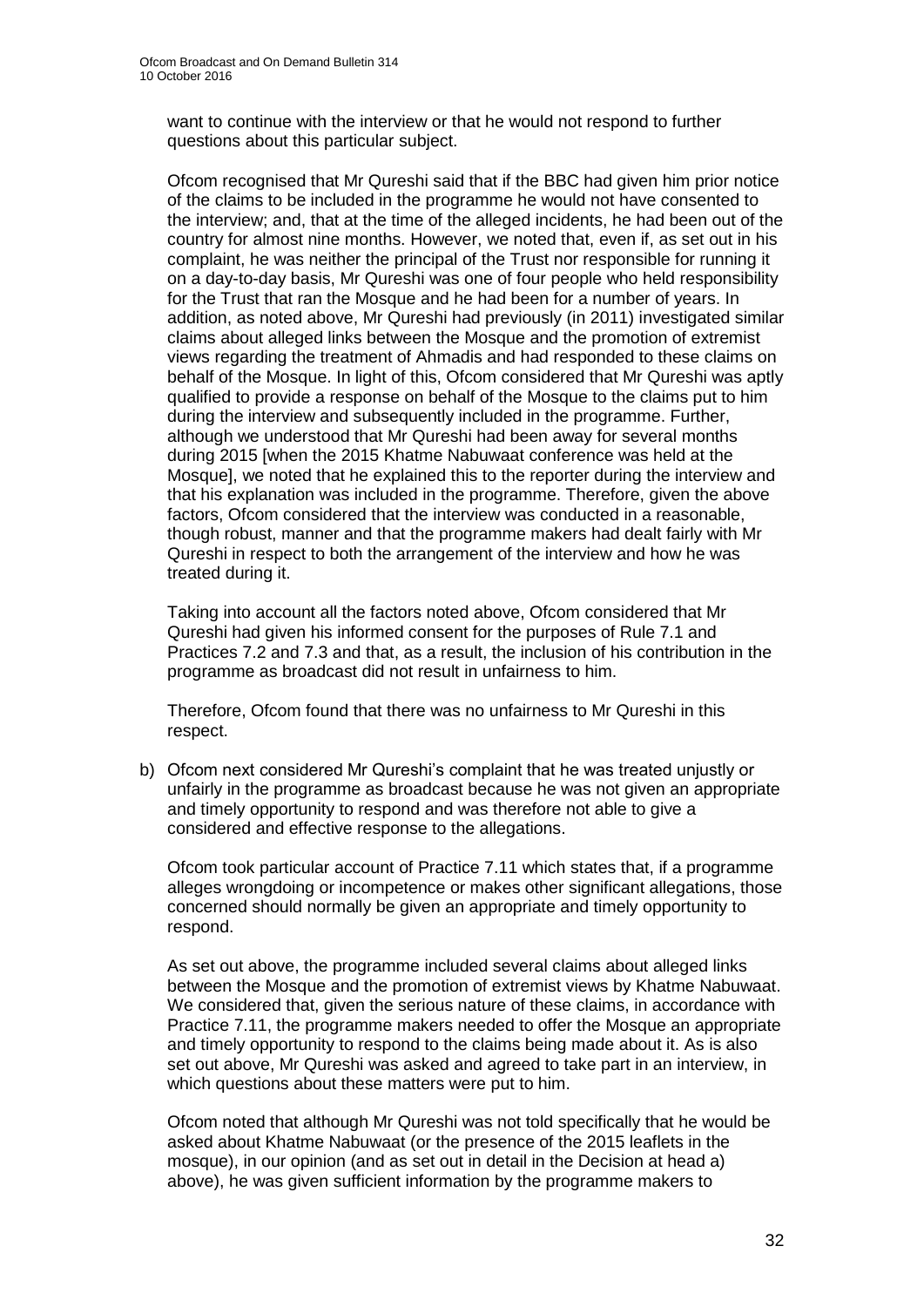understand the nature of the programme and the areas about which he would be questioned during the interview. We also noted our earlier conclusion that, given his long-held position at the Trust and his specific experience of investigating and answering questions about similar matters at the Mosque in 2011, Mr Qureshi was qualified to respond to the questions put to him. Moreover, Mr Qureshi responded to the reporter's questions about these matters without hesitation and he was able to clearly articulate his position while doing so (a position which was subsequently made clear to listeners in the programme).

In addition, we observed that, despite a period of just over three weeks (between the interview and the broadcast) in which Mr Qureshi could have made further points about the relevant allegations, he chose neither to make any additional comments to the programme makers regarding these matters himself nor, apparently, to seek any additional response from his fellow trustees. We noted that, in his representations on the Preliminary View, Mr Qureshi indicated that his daughter was unwell during this period. However, while we recognised the personal circumstances with which Mr Qureshi was dealing at the time, we remain of the view that should Mr Qureshi have wished to make any further points to the programme (or to ask his fellow trustees to do so on his behalf) he had sufficient time in which to do so prior to the broadcast.

Taking into account all the factors above, we took the view that Mr Qureshi was given an appropriate and timely opportunity to respond to the claims made in the programme.

Therefore, Ofcom found that there was no unfairness to Mr Qureshi in this respect.

**Ofcom has not upheld Mr Qureshi's complaint of unjust and unfair treatment in the programme as broadcast.**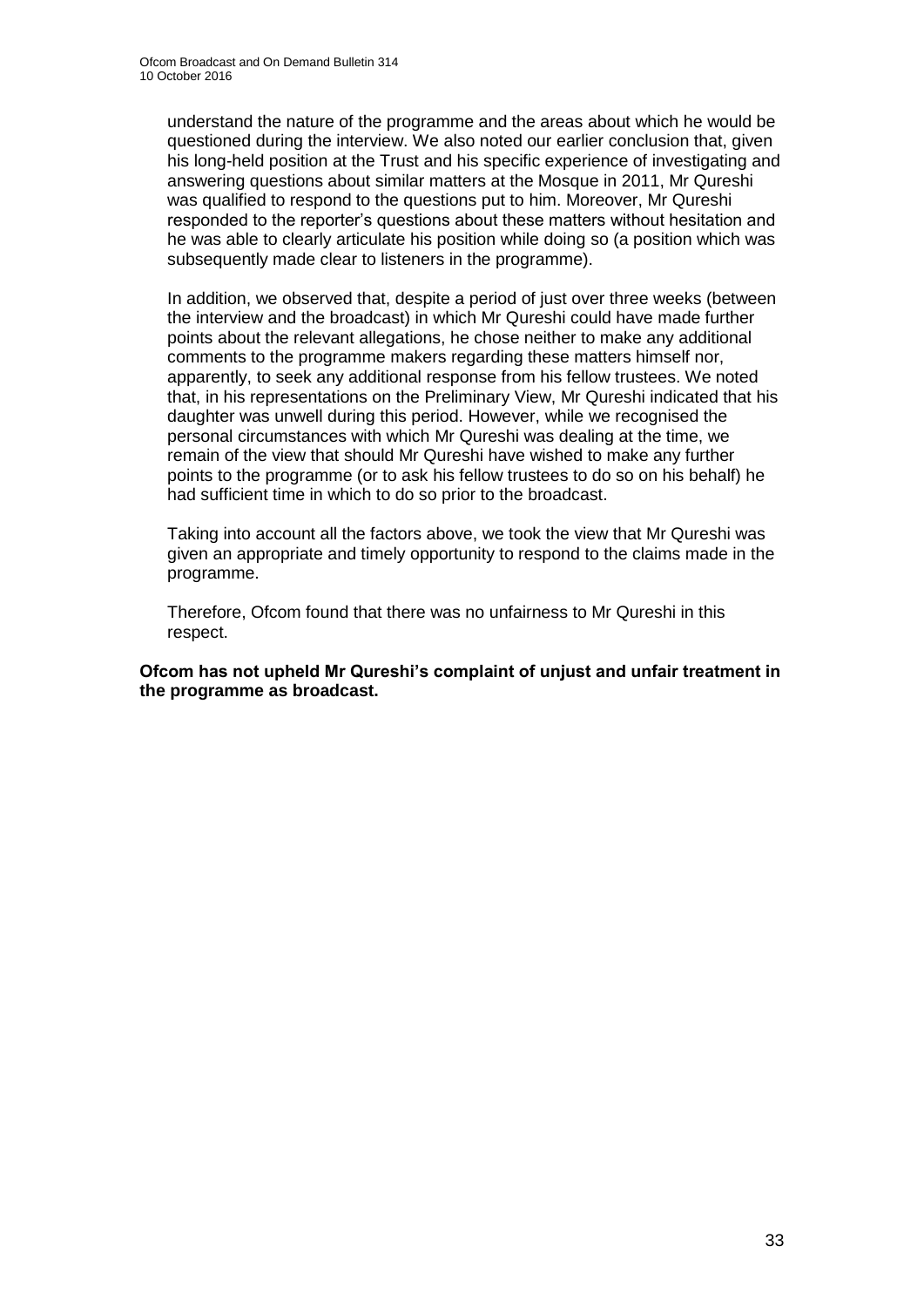# **Complaints assessed, not investigated**

Here are alphabetical lists of complaints that, after careful assessment, Ofcom has decided not to pursue between 19 September and 2 October 2016 because they did not raise issues warranting investigation.

#### **Complaints assessed under the Procedures for investigating breaches of content standards for television and radio**

For more information about how Ofcom assesses complaints about content standards on television and radio programmes, go to: [https://www.ofcom.org.uk/\\_\\_data/assets/pdf\\_file/0020/55109/breaches-content](https://www.ofcom.org.uk/__data/assets/pdf_file/0020/55109/breaches-content-standards.pdf)[standards.pdf](https://www.ofcom.org.uk/__data/assets/pdf_file/0020/55109/breaches-content-standards.pdf)

| Programme                                                  | <b>Broadcaster</b>                | <b>Transmission Date</b> | <b>Categories</b>                           | <b>Number of</b> |
|------------------------------------------------------------|-----------------------------------|--------------------------|---------------------------------------------|------------------|
| <b>Naked Attraction</b>                                    | 4Seven                            | 14/09/2016               | <b>Nudity</b>                               | complaints<br>1  |
|                                                            |                                   |                          |                                             |                  |
| <b>Naked Attraction</b>                                    | 4Seven                            | 16/09/2016               | <b>Nudity</b>                               | 1                |
| Absolute Radio<br>Show                                     | Absolute Radio                    | 04/09/2016               | Crime and disorder                          | 1                |
| <b>BBC News</b>                                            | BBC <sub>1</sub>                  | 19/09/2016               | Violence                                    | $\mathbf{1}$     |
| <b>BBC News</b>                                            | BBC <sub>1</sub>                  | 20/09/2016               | Generally accepted<br>standards             | $\overline{1}$   |
| <b>BBC South News</b>                                      | BBC <sub>1</sub>                  | 18/09/2016               | Gender<br>discrimination/offence            | $\overline{1}$   |
| EastEnders                                                 | BBC <sub>1</sub>                  | 23/09/2016               | Race<br>discrimination/offence              | $\overline{3}$   |
| EastEnders                                                 | BBC <sub>1</sub>                  | 28/09/2016               | <b>Disability</b><br>discrimination/offence | $\mathbf{1}$     |
| Mrs Brown's Boys                                           | BBC <sub>1</sub>                  | 17/09/2016               | Offensive language                          | $\mathbf{1}$     |
| <b>Pointless</b>                                           | BBC <sub>1</sub>                  | 19/09/2016               | Religious/Beliefs<br>discrimination/offence | $\overline{1}$   |
| <b>Question Time</b>                                       | BBC <sub>1</sub>                  | 15/09/2016               | Generally accepted<br>standards             | $\overline{6}$   |
| <b>Strictly Come</b><br>Dancing                            | BBC <sub>1</sub>                  | 24/09/2016               | Scheduling                                  | $\mathbf{1}$     |
| Sunday Morning<br>Live                                     | BBC <sub>1</sub>                  | 04/09/2016               | Race<br>discrimination/offence              | $\overline{1}$   |
| The Apprentice<br>(trailer)                                | BBC <sub>1</sub>                  | 29/09/2016               | Offensive language                          | $\overline{1}$   |
| The Doctor Who<br>Gave Up Drugs                            | BBC <sub>1</sub>                  | 15/09/2016               | Materially misleading                       | 1                |
| <b>TV Licencing</b><br>promotion                           | BBC <sub>1</sub>                  | 26/09/2016               | Generally accepted<br>standards             | $\mathbf{1}$     |
| <b>EastEnders</b><br>Emmerdale<br><b>Coronation Street</b> | BBC 1 / ITV                       | 16/09/2016               | Generally accepted<br>standards             | $\mathbf{1}$     |
| Make Me An<br>Egghead                                      | BBC <sub>2</sub>                  | 23/09/2016               | Gender<br>discrimination/offence            | $\mathbf{1}$     |
| Victoria Derbyshire                                        | BBC 2, BBC<br><b>News Channel</b> | 05/09/2016               | Scheduling                                  | $\mathbf{1}$     |
| Victoria Derbyshire                                        | BBC 2, BBC<br>News Channel        | 12/09/2016               | Scheduling                                  | $\mathbf{1}$     |
| Victoria Derbyshire                                        | BBC 2, BBC<br>News Channel        | 19/09/2016               | Scheduling                                  | 1                |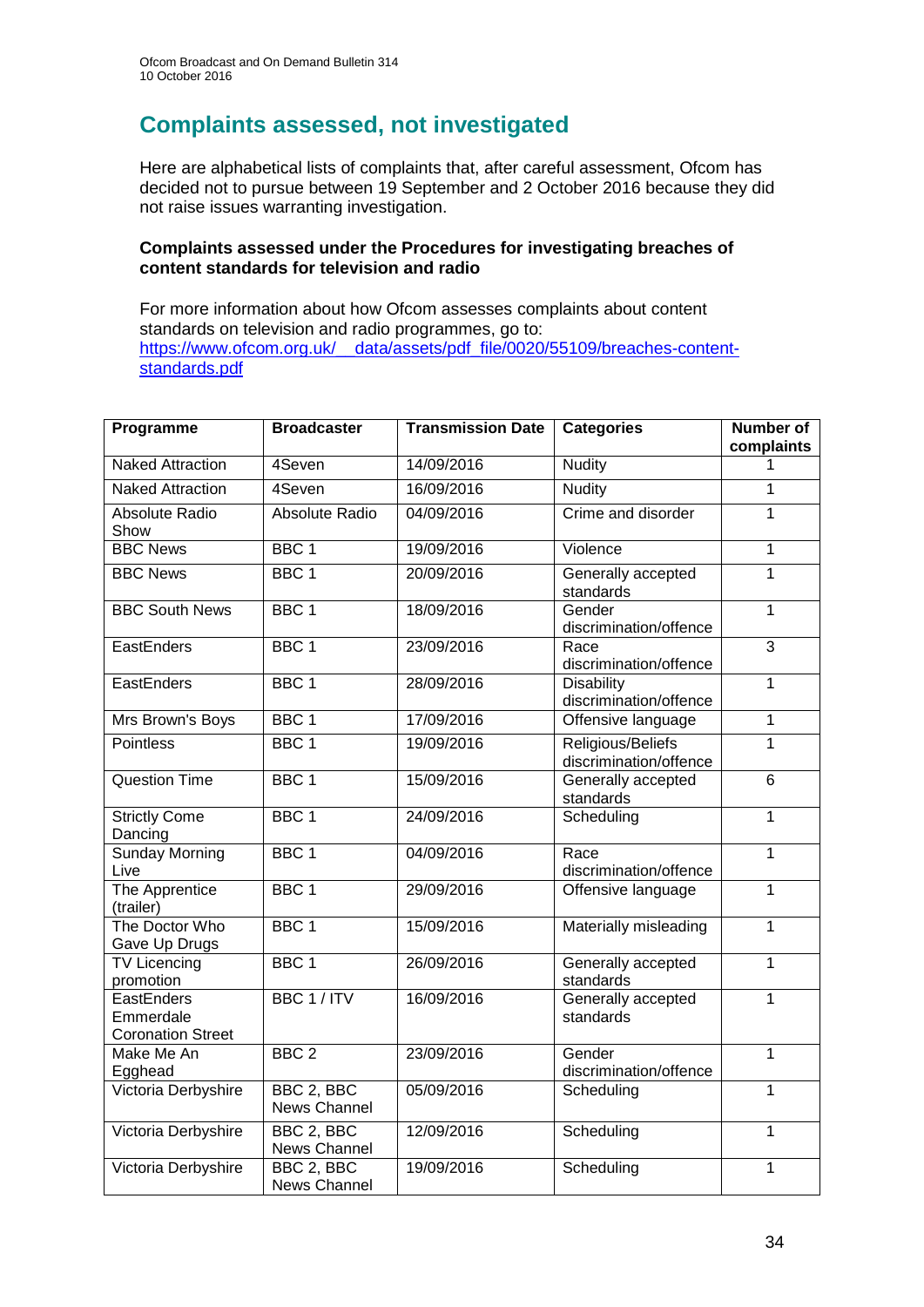| Programme                                                                               | <b>Broadcaster</b>                          | <b>Transmission Date</b> | <b>Categories</b>                           | <b>Number of</b><br>complaints |
|-----------------------------------------------------------------------------------------|---------------------------------------------|--------------------------|---------------------------------------------|--------------------------------|
| London: The<br>Modern Babylon                                                           | BBC <sub>4</sub>                            | 24/09/2016               | Generally accepted<br>standards             | 1                              |
| Reading and Leeds<br>Festival                                                           | <b>BBC</b> iPlayer and<br><b>Red Button</b> | 27/08/2016               | Drugs, smoking,<br>solvents or alcohol      | 1                              |
| <b>BBC News</b>                                                                         | <b>BBC News</b><br>Channel                  | 28/09/2016               | Offensive language                          | $\mathbf{1}$                   |
| A Service of<br>Thanksgiving for the<br>Life and Work of Sir<br>Terry Wogan, KBE,<br>DL | <b>BBC Radio 2</b>                          | 27/09/2016               | Other                                       | $\mathbf 1$                    |
| The Jeremy Vine<br>Show                                                                 | <b>BBC Radio 2</b>                          | 01/09/2016               | Race<br>discrimination/offence              | $\mathbf{1}$                   |
| <b>Afternoon Edition</b>                                                                | <b>BBC Radio 5</b><br>Live                  | 13/09/2016               | Generally accepted<br>standards             | $\mathbf{1}$                   |
| Paralympics 2016                                                                        | <b>BBC Radio 5</b><br>Live                  | 13/09/2016               | <b>Disability</b><br>discrimination/offence | $\overline{1}$                 |
| Live: Premier<br>League Football                                                        | BT Sport 1                                  | 17/09/2016               | Race<br>discrimination/offence              | $\overline{2}$                 |
| Cando FM                                                                                | Cando FM 106.3                              | 13/09/2016               | Offensive language                          | $\mathbf 1$                    |
| <b>Horrible Histories:</b><br><b>Gory Games</b>                                         | <b>CBBC</b>                                 | 07/08/2016               | Generally accepted<br>standards             | 1                              |
| Postman Pat                                                                             | <b>CBeebies</b>                             | 10/09/2016               | Religious/Beliefs<br>discrimination/offence | $\mathbf{1}$                   |
| 8 out of 10 Cats<br>Does Countdown                                                      | Channel 4                                   | 24/09/2016               | Generally accepted<br>standards             | 1                              |
| Celebrity Island with<br><b>Bear Grylls</b>                                             | Channel 4                                   | 18/09/2016               | Animal welfare                              | 1                              |
| Celebrity Island with<br><b>Bear Grylls</b>                                             | Channel 4                                   | 18/09/2016               | Generally accepted<br>standards             | $\overline{2}$                 |
| Celebrity Island with<br><b>Bear Grylls</b>                                             | Channel 4                                   | 18/09/2016               | Materially misleading                       | $\mathbf{1}$                   |
| Celebrity Island with<br><b>Bear Grylls</b>                                             | Channel 4                                   | 18/09/2016               | Offensive language                          | $\overline{1}$                 |
| Celebrity Island with<br><b>Bear Grylls</b>                                             | Channel 4                                   | 18/09/2016               | Religious/Beliefs<br>discrimination/offence | $\overline{2}$                 |
| Celebrity Island with<br><b>Bear Grylls</b>                                             | Channel 4                                   | 22/09/2016               | Offensive language                          | 1                              |
| Celebrity Island with<br><b>Bear Grylls</b>                                             | Channel 4                                   | 22/09/2016               | Religious/Beliefs<br>discrimination/offence | $\mathbf{1}$                   |
| Damned                                                                                  | Channel 4                                   | 27/09/2016               | Generally accepted<br>standards             | $\mathbf{1}$                   |
| Dispatches: The<br>Battle for the Labour<br>Party                                       | Channel 4                                   | 19/09/2016               | Due impartiality/bias                       | $\overline{7}$                 |
| <b>First Dates</b>                                                                      | Channel 4                                   | 19/09/2016               | Offensive language                          | $\mathbf{1}$                   |
| Food Unwrapped:<br>The Truth About<br>Sugar                                             | Channel 4                                   | 19/09/2016               | Animal welfare                              | $\overline{2}$                 |
| Hunted                                                                                  | Channel 4                                   | 29/09/2016               | Dangerous behaviour                         | 1                              |
| <b>Naked Attraction</b>                                                                 | Channel 4                                   | 22/08/2016               | <b>Nudity</b>                               | 1                              |
| <b>Naked Attraction</b>                                                                 | Channel 4                                   | 17/09/2016               | <b>Nudity</b>                               | $\mathbf{1}$                   |
| <b>National Treasure</b>                                                                | Channel 4                                   | 20/09/2016               | Offensive language                          | $\overline{7}$                 |
| <b>National Treasure</b>                                                                | Channel 4                                   | 20/09/2016               | Religious/Beliefs<br>discrimination/offence | 1                              |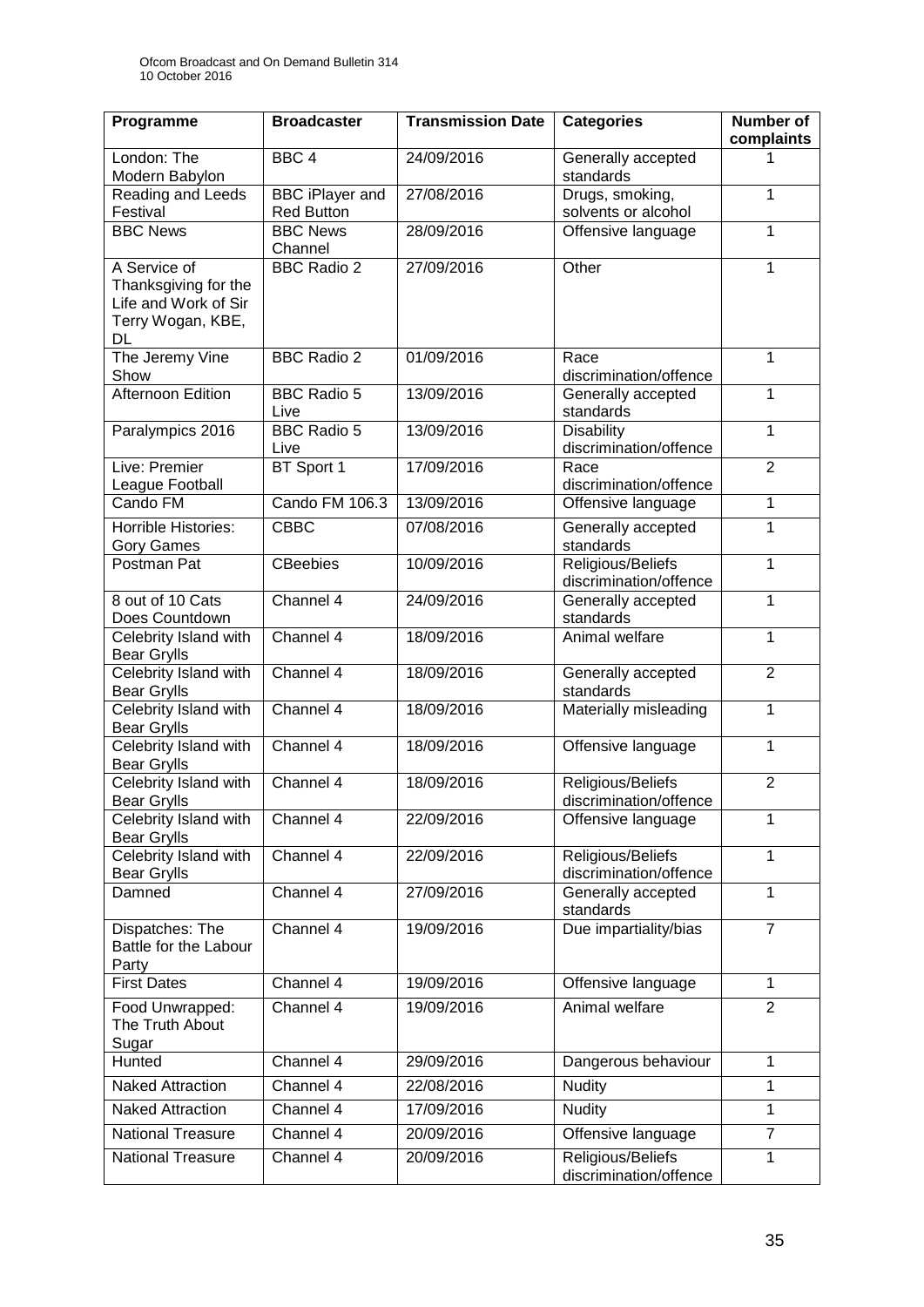| Programme                                        | <b>Broadcaster</b>    | <b>Transmission Date</b> | <b>Categories</b>                           | <b>Number of</b><br>complaints |
|--------------------------------------------------|-----------------------|--------------------------|---------------------------------------------|--------------------------------|
| Paralympics 2016                                 | Channel 4             | 08/09/2016               | Undue prominence                            | 1                              |
| Paralympics 2016                                 | Channel 4             | 11/09/2016               | Generally accepted<br>standards             | 1                              |
| The Billion Pound<br><b>Flower Market</b>        | Channel 4             | 05/09/2016               | Due impartiality/bias                       | 1                              |
| The Last Leg: Live<br>from Rio                   | Channel 4             | 08/09/2016               | <b>Disability</b><br>discrimination/offence | 1                              |
| The Last Leg: Live<br>from Rio                   | Channel 4             | 10/09/2016               | <b>Disability</b><br>discrimination/offence | 1                              |
| Travel Man: 48<br>Hours in New York              | Channel 4             | 23/09/2016               | Generally accepted<br>standards             | 1                              |
| World of Weird                                   | Channel 4             | 28/09/2016               | Generally accepted<br>standards             | 1                              |
| Ben and Holly's<br>Little Kingdom                | Channel 5             | 29/08/2016               | Materially misleading                       | $\mathbf{1}$                   |
| Fireman Sam                                      | Channel 5             | 28/09/2016               | Religious/Beliefs<br>discrimination/offence | 1                              |
| Gangland: Turf<br>Wars                           | Channel 5             | 01/09/2016               | Crime and disorder                          | $\overline{5}$                 |
| Gangland: Turf<br>Wars                           | Channel 5             | 01/09/2016               | Generally accepted<br>standards             | 3                              |
| Gangland: Turf<br>Wars                           | Channel 5             | 01/09/2016               | Race<br>discrimination/offence              | $\overline{7}$                 |
| Police Interceptors                              | Channel 5             | 06/09/2016               | Offensive language                          | 1                              |
| The Hotel Inspector                              | Channel 5             | 25/09/2016               | Offensive language                          | $\overline{2}$                 |
| The Hotel Inspector<br>Returns                   | Channel 5             | 20/09/2016               | Competitions                                | 1                              |
| The Wright Stuff                                 | Channel 5             | 02/09/2016               | Animal welfare                              | $\mathbf{1}$                   |
| The Wright Stuff                                 | Channel 5             | 09/09/2016               | Generally accepted<br>standards             | $\overline{2}$                 |
| The Wright Stuff                                 | Channel 5             | 20/09/2016               | Race<br>discrimination/offence              | 1                              |
| The Wright Stuff                                 | Channel 5             | 21/09/2016               | Other                                       | 1                              |
| The Wright Stuff                                 | Channel 5             | 22/09/2016               | Other                                       | 1                              |
| When TV Goes<br>Horribly Wrong                   | Channel 5             | 18/09/2016               | Generally accepted<br>standards             | 1                              |
| News and weather                                 | <b>Classic FM</b>     | 21/09/2016               | Other                                       | 1                              |
| The Roast of Justin<br><b>Bieber</b>             | <b>Comedy Central</b> | 04/09/2016               | Generally accepted<br>standards             | 1                              |
| The Roast of Rob<br>Lowe                         | <b>Comedy Central</b> | 09/09/2016               | <b>Disability</b><br>discrimination/offence | $\mathbf{1}$                   |
| Betsafe's<br>sponsorship of<br>primetime on dave | Dave                  | 13/09/2016               | Sponsorship credits                         | 1                              |
| Betsafe's<br>sponsorship of<br>primetime on Dave | Dave                  | 14/09/2016               | Sponsorship credits                         | 1                              |
| Betsafe's<br>sponsorship of<br>primetime on Dave | Dave                  | 22/09/2016               | Sponsorship credits                         | $\mathbf{1}$                   |
| Betsafe's<br>sponsorship of<br>primetime on Dave | Dave                  | 23/09/2016               | Sponsorship credits                         | 1                              |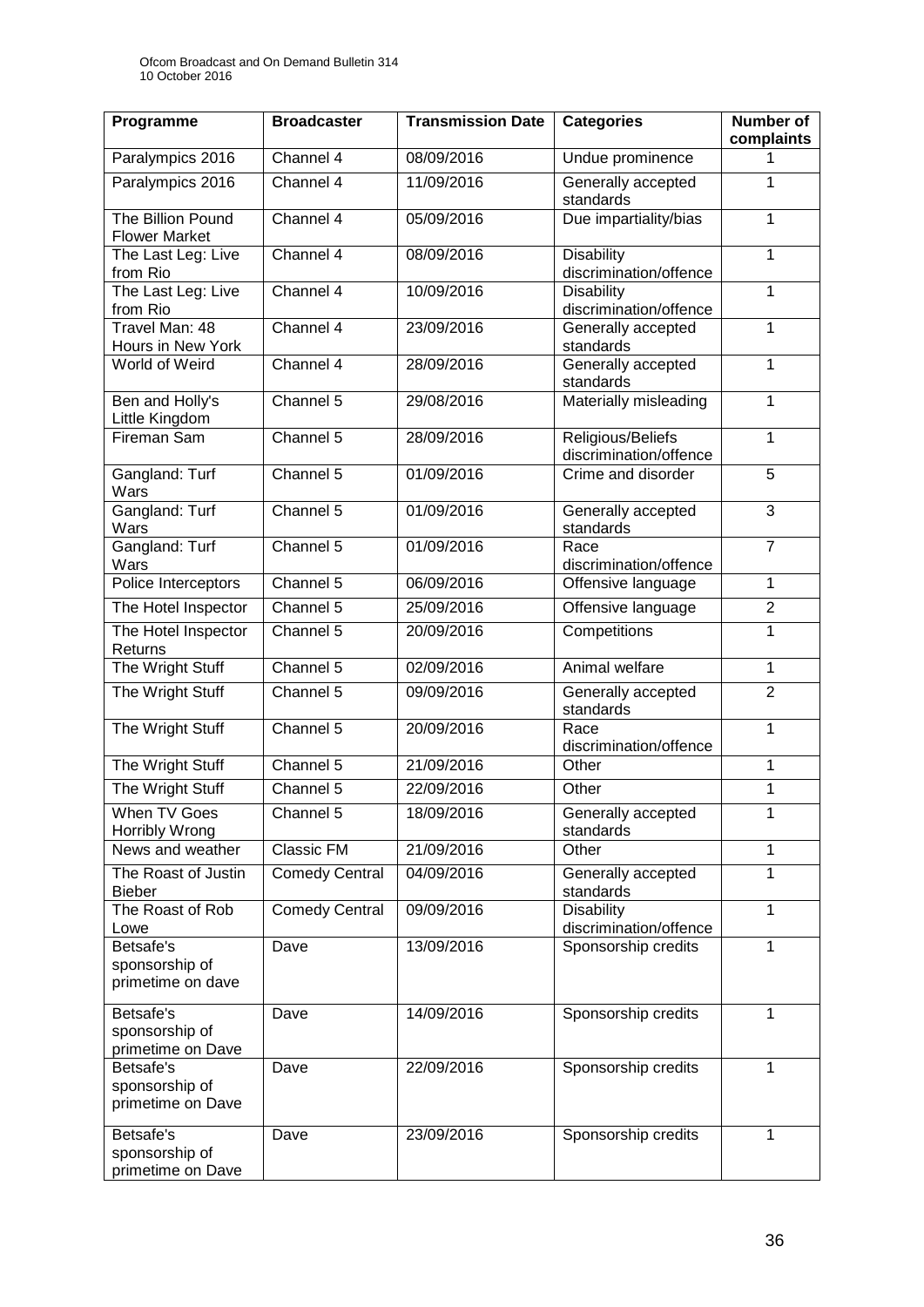| Programme                                        | <b>Broadcaster</b>    | <b>Transmission Date</b> | <b>Categories</b>                           | <b>Number of</b><br>complaints |
|--------------------------------------------------|-----------------------|--------------------------|---------------------------------------------|--------------------------------|
| Betsafe's<br>sponsorship of<br>primetime on Dave | Dave                  | 26/09/2016               | Sponsorship credits                         |                                |
| Betsafe's<br>sponsorship of<br>primetime on Dave | Dave                  | n/a                      | Sponsorship credits                         | 1                              |
| Marooned with Ed<br>Stafford                     | Discovery             | 22/09/2016               | Materially misleading                       | 1                              |
| Babe station                                     | E4                    | 16/09/2016               | Scheduling                                  | $\mathbf 1$                    |
| Bodyfixers                                       | E <sub>4</sub>        | 27/09/2016               | Gender<br>discrimination/offence            | 1                              |
| Celebs Go Dating                                 | E <sub>4</sub>        | 13/09/2016               | Animal welfare                              | 1                              |
| Tattoo Fixers on<br>Holiday                      | E <sub>4</sub>        | 06/09/2016               | Religious/Beliefs<br>discrimination/offence | 1                              |
| The Counsellor                                   | Film4                 | 03/09/2016               | Generally accepted<br>standards             | 1                              |
| American Horror<br>Story (trailer)               | $F_{OX}$              | 10/09/2016               | Generally accepted<br>standards             | 1                              |
| <b>Babestation Daytime</b><br>Extra              | Get Lucky TV          | 13/09/2016               | Sexual material                             | 1                              |
| Ziyarat Ashurah                                  | <b>Hidayat TV</b>     | 07/08/2016               | Religious/Beliefs<br>discrimination/offence | 1                              |
| The Human<br>Centipede                           | <b>Horror Channel</b> | 24/08/2016               | Generally accepted<br>standards             | 1                              |
| Car Wars                                         | <b>ITV</b>            | 20/09/2016               | Dangerous behaviour                         | 11                             |
| Channel idents for<br>The X Factor               | <b>ITV</b>            | 17/09/2016               | Surreptitious<br>advertising                | 1                              |
| <b>Coronation Street</b>                         | <b>ITV</b>            | 05/09/2016               | Generally accepted<br>standards             | 8                              |
| <b>Coronation Street</b>                         | <b>ITV</b>            | 16/09/2016               | Generally accepted<br>standards             | 9                              |
| <b>Coronation Street</b>                         | $\overline{ITV}$      | 22/09/2016               | Generally accepted<br>1<br>standards        |                                |
| <b>Coronation Street</b>                         | <b>ITV</b>            | 23/09/2016               | 1<br>Generally accepted<br>standards        |                                |
| <b>Coronation Street</b>                         | <b>ITV</b>            | 23/09/2016               | Religious/Beliefs<br>discrimination/offence | 5                              |
| Emmerdale                                        | $\overline{ITV}$      | 02/09/2016               | Age<br>discrimination/offence               | $\overline{2}$                 |
| Emmerdale                                        | $\overline{IV}$       | 08/09/2016               | <b>Disability</b><br>discrimination/offence | $\mathbf 1$                    |
| Emmerdale                                        | <b>ITV</b>            | 08/09/2016               | Scheduling                                  | 1                              |
| Emmerdale                                        | <b>ITV</b>            | 13/09/2016               | Generally accepted<br>standards             | 1                              |
| Emmerdale                                        | <b>ITV</b>            | 26/09/2016               | Crime and disorder                          | 441                            |
| Emmerdale                                        | $\overline{IV}$       | 26/09/2016               | <b>Disability</b><br>discrimination/offence | 3                              |
| Emmerdale                                        | <b>ITV</b>            | 27/09/2016               | Crime and disorder<br>64                    |                                |
| Emmerdale                                        | <b>ITV</b>            | 27/09/2016               | Generally accepted<br>standards             | 1                              |
| Emmerdale                                        | <b>ITV</b>            | 27/09/2016               | Materially misleading                       | 5                              |
| Good Morning<br><b>Britain</b>                   | <b>ITV</b>            | 14/09/2016               | Generally accepted<br>standards             | 1                              |
| <b>Good Morning</b><br><b>Britain</b>            | <b>ITV</b>            | 28/09/2016               | Generally accepted<br>standards             | 1                              |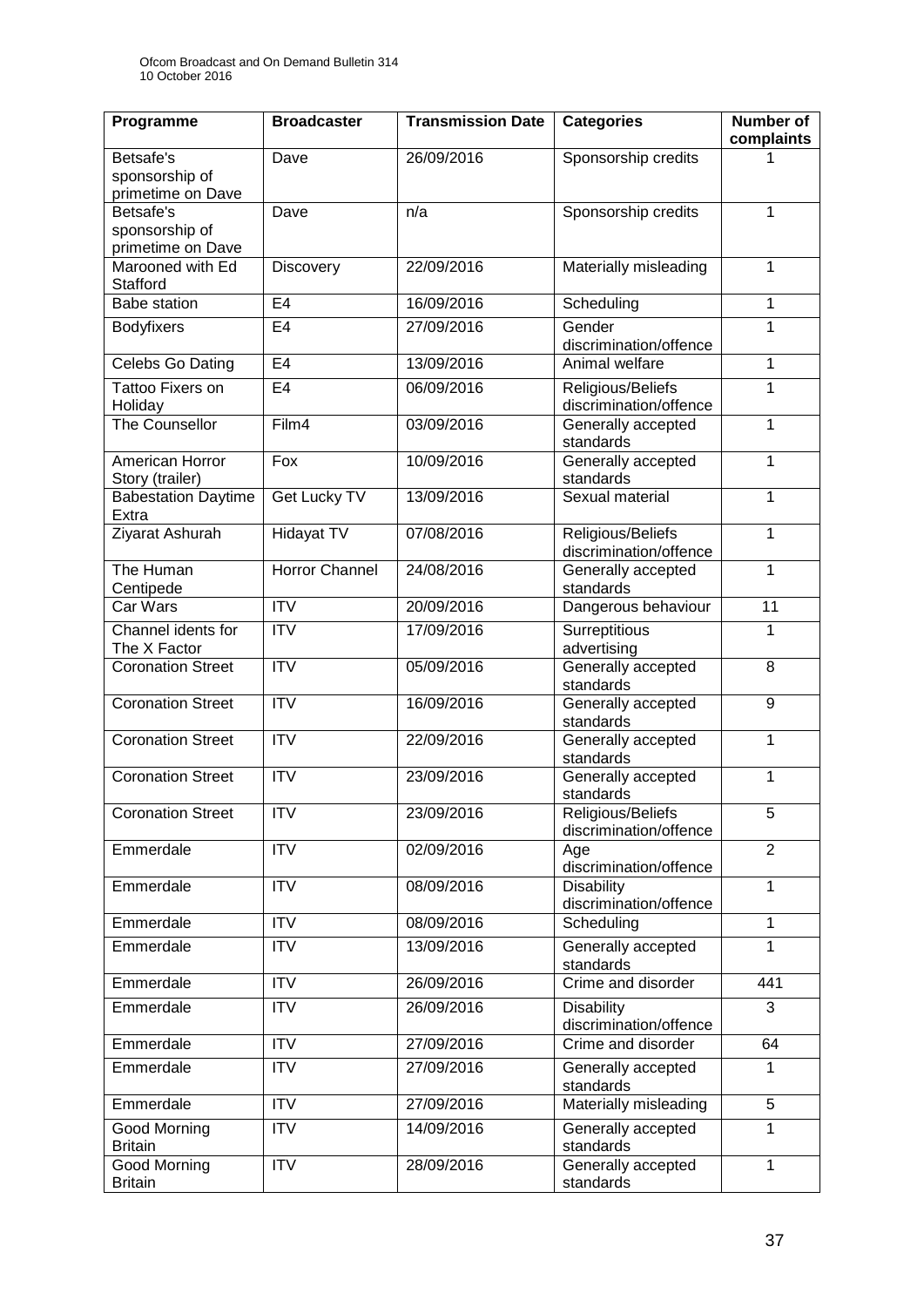| Programme                                           | <b>Broadcaster</b>           | <b>Transmission Date</b> | <b>Categories</b>                            | <b>Number of</b><br>complaints |
|-----------------------------------------------------|------------------------------|--------------------------|----------------------------------------------|--------------------------------|
| Jeremy Kyle's<br><b>Emergency Room</b>              | <b>ITV</b>                   | 21/09/2016               | <b>Nudity</b>                                | 1                              |
| Jeremy Kyle's<br><b>Emergency Room</b>              | <b>ITV</b>                   | 26/09/2016               | Scheduling                                   | 1                              |
| Judge Rinder                                        | <b>ITV</b>                   | 16/09/2016               | Generally accepted<br>standards              | 1                              |
| Loose Women                                         | <b>ITV</b>                   | 01/09/2016               | Materially misleading                        | 3                              |
| Loose Women                                         | $\overline{IV}$              | 07/09/2016               | Due impartiality/bias                        | 1                              |
| Loose Women                                         | <b>ITV</b>                   | 12/09/2016               | Gender<br>discrimination/offence             | 1                              |
| Lorraine                                            | <b>ITV</b>                   | 19/09/2016               | Generally accepted<br>standards              | $\mathbf{1}$                   |
| Newzoids                                            | <b>ITV</b>                   | 17/09/2016               | Generally accepted<br>standards              | 1                              |
| Paranoid                                            | <b>ITV</b>                   | 22/09/2016               | <b>Disability</b><br>discrimination/offence  | 9                              |
| Programming                                         | <b>ITV</b>                   | 16/09/2016               | Generally accepted<br>standards              | $\mathbf{1}$                   |
| Sainsbury's<br>sponsorship of ITV<br>Showcase Drama | <b>ITV</b>                   | 04/09/2016               | Sponsorship credits                          | 1                              |
| Sainsbury's<br>sponsorship of ITV<br>Showcase Drama | $\overline{ITV}$             | 11/09/2016               | Sponsorship credits                          | 1                              |
| The Chase                                           | <b>ITV</b>                   | 20/09/2016               | Fairness                                     | 1                              |
| The Jeremy Kyle<br>Show                             | <b>ITV</b>                   | 13/09/2016               | Generally accepted<br>standards              | 1                              |
| The Jeremy Kyle<br>Show                             | <b>ITV</b>                   | 13/09/2016               | Scheduling                                   | 1                              |
| The Jeremy Kyle<br>Show                             | <b>ITV</b>                   | 26/09/2016               | Scheduling                                   | $\mathbf{1}$                   |
| The Jonathan Ross<br>Show                           | $\overline{IV}$              | 17/09/2016               | Materially misleading                        | 1                              |
| The X Factor                                        | <b>ITV</b>                   | 17/09/2016               | Generally accepted<br>standards              | 1                              |
| The X Factor                                        | <b>ITV</b>                   | 17/09/2016               | Sexual orientation<br>discrimination/offence | 1                              |
| The X Factor                                        | <b>ITV</b>                   | 25/09/2016               | Other                                        | $\overline{7}$                 |
| This Morning                                        | <b>ITV</b>                   | 02/09/2016               | Race<br>discrimination/offence               | 1                              |
| This Morning                                        | <b>ITV</b>                   | 12/09/2016               | Generally accepted<br>standards              | 1                              |
| This Morning                                        | <b>ITV</b>                   | 22/09/2016               | Generally accepted<br>standards              | $\mathbf{1}$                   |
| This Morning                                        | <b>ITV</b>                   | 23/09/2016               | Competitions                                 | 1                              |
| <b>This Morning</b>                                 | <b>ITV</b>                   | 26/09/2016               | Scheduling                                   | 6                              |
| You've Been<br>Framed                               | <b>ITV</b>                   | 10/09/2016               | Race<br>discrimination/offence               | 1                              |
| You've Been<br>Framed                               | <b>ITV</b>                   | 24/09/2016               | Animal welfare                               | $\overline{1}$                 |
| Newzoids                                            | $ITV +1$                     | 17/09/2016               | Generally accepted<br>standards              | 1                              |
| <b>ITV News Meridian</b>                            | <b>ITV Meridian</b>          | 16/09/2016               | Due impartiality/bias                        | $\mathbf{1}$                   |
| Programming                                         | ITV, Channel 4,<br>Channel 5 | n/a                      | Generally accepted<br>standards              | $\mathbf{1}$                   |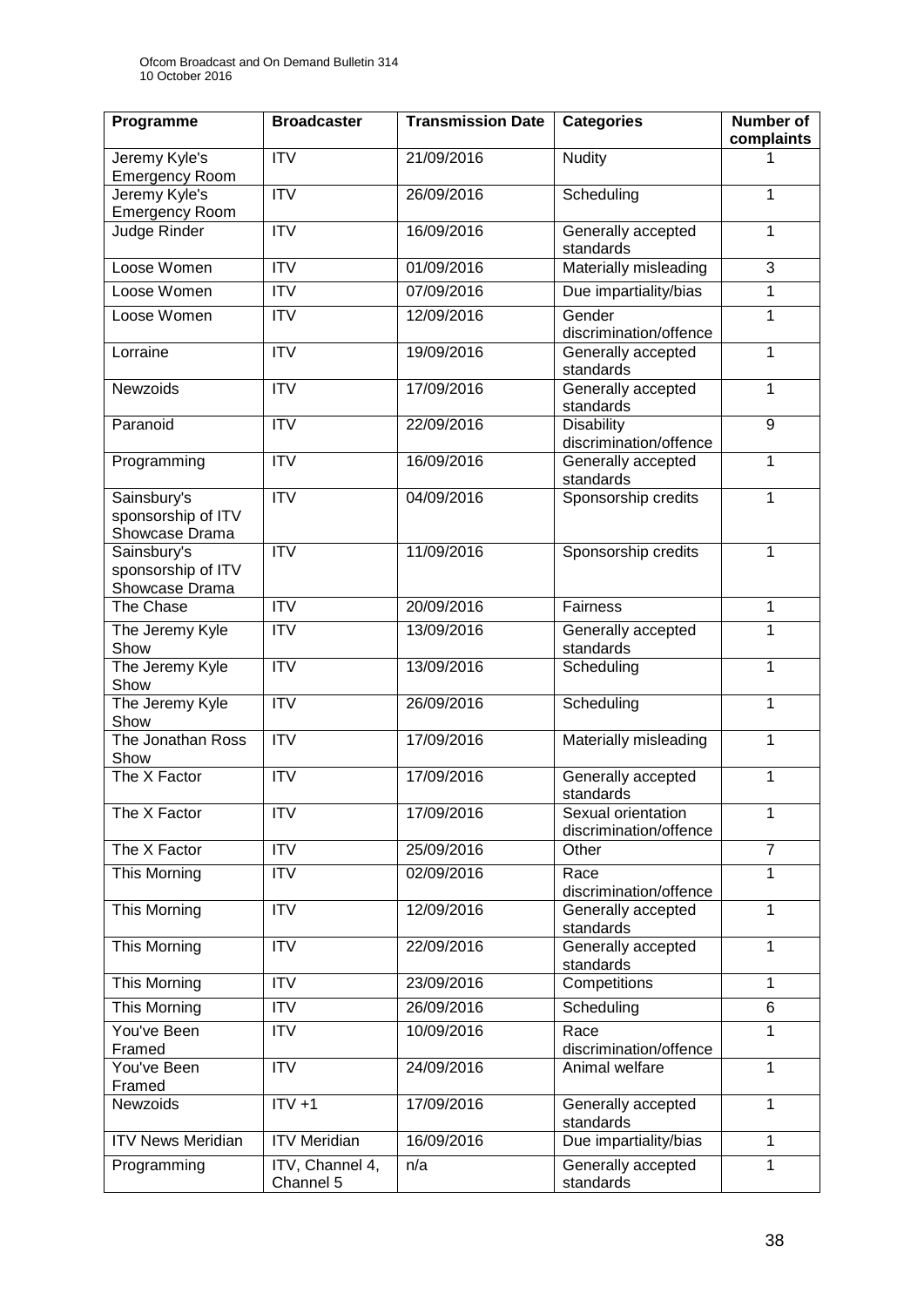| Programme                                         | <b>Broadcaster</b> | <b>Transmission Date</b> | <b>Categories</b>                           |                 |
|---------------------------------------------------|--------------------|--------------------------|---------------------------------------------|-----------------|
| Celebrity Juice                                   | ITV <sub>2</sub>   | 08/09/2016               | Generally accepted<br>standards             | complaints<br>4 |
| Celebrity Juice                                   | ITV <sub>2</sub>   | 10/09/2016               | Generally accepted<br>standards             | 1               |
| <b>Celebrity Juice</b>                            | ITV2               | 22/09/2016               | Drugs, smoking,<br>solvents or alcohol      | 1               |
| <b>Family Guy</b>                                 | ITV2               | 18/09/2016               | Generally accepted<br>standards             | 1               |
| Hell's Kitchen                                    | ITV2               | 14/09/2016               | Generally accepted<br>standards             | 1               |
| Judge Rinder                                      | ITV2               | 21/09/2016               | <b>Disability</b><br>discrimination/offence | 1               |
| The Jeremy Kyle<br>Show                           | ITV2               | 14/09/2016               | Generally accepted<br>standards             | 1               |
| The Xtra Factor<br>(trailer)                      | ITV2               | 10/09/2016               | Scheduling                                  | 1               |
| The Xtra Factor Live                              | ITV2               | 25/09/2016               | <b>Disability</b><br>discrimination/offence | 1               |
| CITV Squad (trailer)                              | $ITV2+1$           | 14/09/2016               | Scheduling                                  | 1               |
| <b>Warner Leisure</b><br>Hotels sponsorship<br>ad | ITV3               | 15/08/2016               | Generally accepted<br>standards             | 1               |
| La Vuelta a Espana<br>highlights                  | ITV4               | 31/08/2016               | Undue prominence                            | 1               |
| Real Housewives of<br>Potomac                     | <b>ITVBe</b>       | 23/08/2016               | Race<br>discrimination/offence              | 1               |
| lan Payne                                         | <b>LBC 97.3 FM</b> | 11/09/2016               | Crime and disorder                          | 1               |
| Katie Hopkins                                     | LBC 97.3 FM        | 31/07/2016               | Transgender<br>discrimination/offence       | $\mathbf{1}$    |
| <b>Nick Ferrari</b>                               | <b>LBC 97.3 FM</b> | 19/09/2016               | Race<br>discrimination/offence              | 1               |
| <b>Steve Allen</b>                                | LBC 97.3 FM        | 07/09/2016               | Due impartiality/bias                       | 1               |
| <b>Steve Allen</b>                                | <b>LBC 97.3 FM</b> | 11/09/2016               | Race<br>discrimination/offence              | 1               |
| Steve Allen                                       | LBC 97.3 FM        | 23/09/2016               | Other                                       | 1               |
| Sarah Beeny's Four<br>Rooms                       | More 4             | 19/09/2016               | Advertising/editorial<br>distinction        | 1               |
| Ex on the Beach                                   | <b>MTV</b>         | 17/08/2016               | Generally accepted<br>standards             | 1               |
| It's Me or the Dog                                | $PICK + 1$         | 19/09/2016               | Animal welfare                              | $\mathbf{1}$    |
| <b>Advertisements</b>                             | Rishtey            | 08/09/2016               | Advertising minutage                        | 1               |
| <b>Sky News</b>                                   | <b>Sky News</b>    | 16/09/2016               | Due impartiality/bias                       | $\mathbf{1}$    |
| <b>Sky News</b>                                   | <b>Sky News</b>    | 19/09/2016               | Generally accepted<br>standards             | 1               |
| <b>Sky News</b>                                   | <b>Sky News</b>    | 23/09/2016               | Generally accepted<br>standards             | $\overline{2}$  |
| <b>Sky News</b>                                   | <b>Sky News</b>    | 23/09/2016               | Scheduling                                  | $\overline{2}$  |
| Celtic v Rangers                                  | Sky Sports 2       | 10/09/2016               | Religious/Beliefs<br>discrimination/offence | $\mathbf{1}$    |
| The Simpsons                                      | Sky1               | 27/08/2016               | Race<br>discrimination/offence              | $\mathbf{1}$    |
| Aliens (trailer)                                  | Syfy               | 12/09/2016               | Scheduling                                  | $\overline{2}$  |
| Programme Trailer                                 | TruTV              | 07/08/2016               | Scheduling                                  | 1               |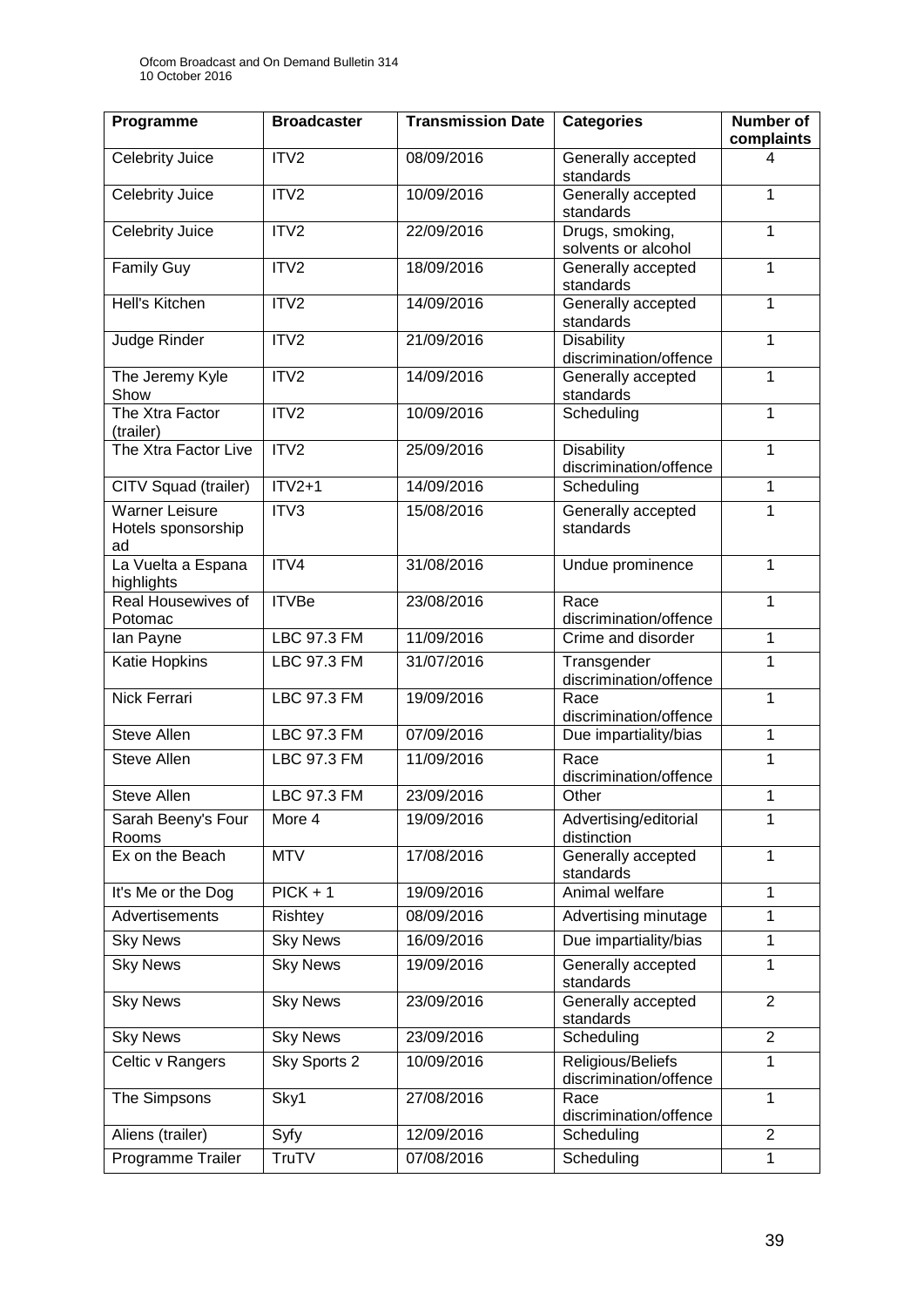| Programme           | <b>Broadcaster</b> | <b>Transmission Date</b> | l Categories                   | Number of<br>complaints |
|---------------------|--------------------|--------------------------|--------------------------------|-------------------------|
| <b>News</b>         | Various            | 21/09/2016               | Race<br>discrimination/offence |                         |
| <b>Traffic Cops</b> | W                  | 17/09/2016               | Offensive language             |                         |

#### **Complaints assessed under the General Procedures for investigating breaches of broadcast licences**

For more information about how Ofcom assesses complaints about broadcast licences, go to: https://www.ofcom.org.uk/ data/assets/pdf file/0019/31942/general[procedures.pdf](https://www.ofcom.org.uk/__data/assets/pdf_file/0019/31942/general-procedures.pdf)

| Licensee        | <b>Licensed service</b> | <b>Categories</b> |
|-----------------|-------------------------|-------------------|
| Radio Clyde Ltd | Clyde 2                 | Format            |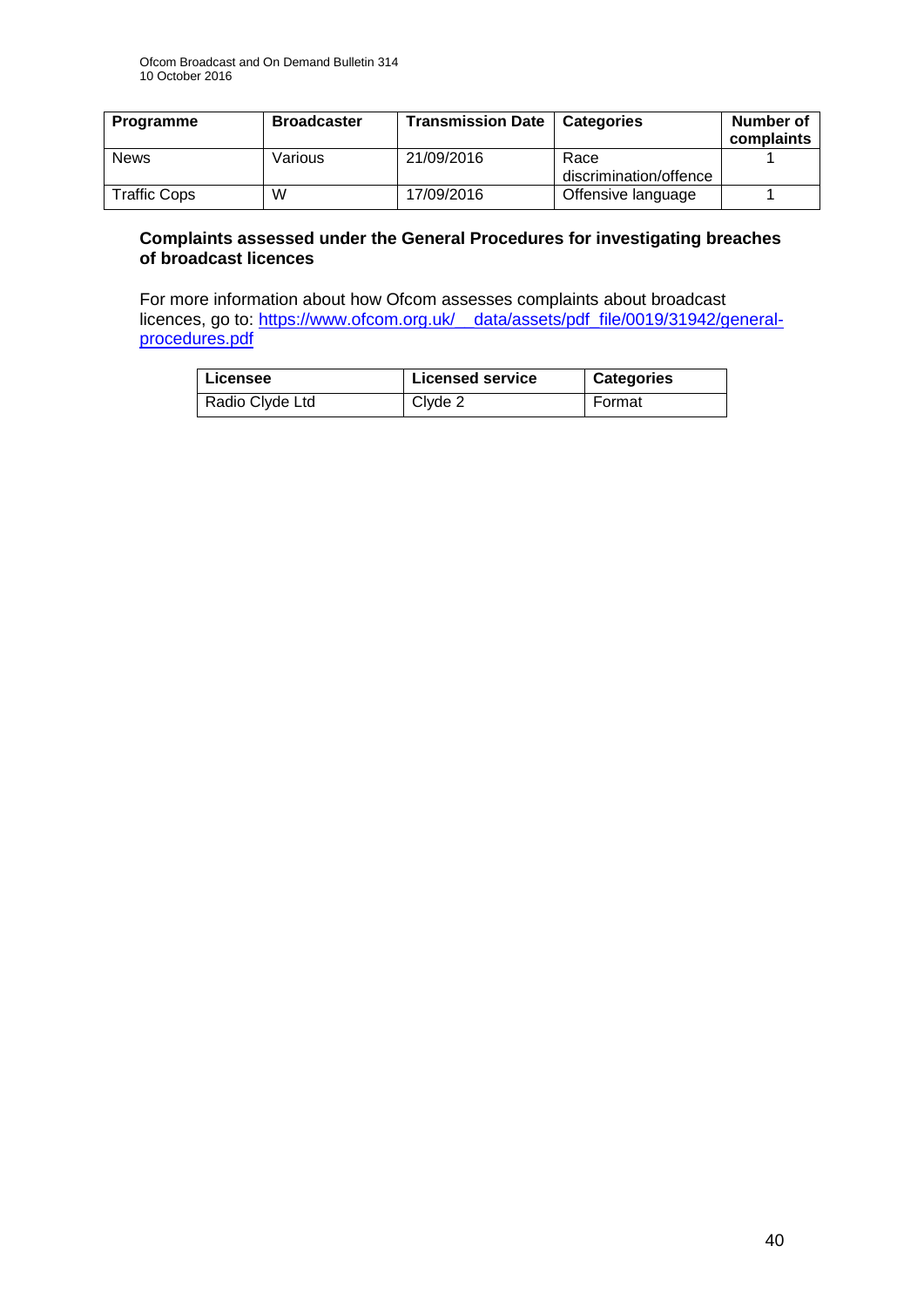# **Complaints outside of remit**

Here are alphabetical lists of complaints received by Ofcom that fell outside of our remit. This is because Ofcom is not responsible for regulating the issue complained about. For example, the complaints were about the content of television, radio or on demand adverts, accuracy in BBC programmes or an on demand service does not fall within the scope of regulation.

For more information about what Ofcom's rules cover, go to: [http://consumers.ofcom.org.uk/complain/tv-and-radio-complaints/what-does-ofcom](http://consumers.ofcom.org.uk/complain/tv-and-radio-complaints/what-does-ofcom-cover/)[cover/](http://consumers.ofcom.org.uk/complain/tv-and-radio-complaints/what-does-ofcom-cover/)

#### **Complaints about television or radio programmes**

For more information about how Ofcom assesses complaints about television and radio programmes, go to:

[https://www.ofcom.org.uk/\\_\\_data/assets/pdf\\_file/0020/55109/breaches-content](https://www.ofcom.org.uk/__data/assets/pdf_file/0020/55109/breaches-content-standards.pdf)[standards.pdf](https://www.ofcom.org.uk/__data/assets/pdf_file/0020/55109/breaches-content-standards.pdf)

| Programme          | <b>Broadcaster</b> | <b>Transmission Date</b> | <b>Categories</b>   | <b>Number of</b> |
|--------------------|--------------------|--------------------------|---------------------|------------------|
|                    |                    |                          |                     | complaints       |
| Advertisement      | 5 Star             | 17/09/2016               | Advertising content | 1                |
| <b>BBC News</b>    | BBC <sub>1</sub>   | 23/09/2016               | Due accuracy        | 1                |
| <b>BBC News</b>    | BBC <sub>1</sub>   | 25/09/2016               | Due accuracy        | 1                |
| <b>Breakfast</b>   | BBC <sub>1</sub>   | 16/09/2016               | Due                 | 1                |
|                    |                    |                          | impartiality/bias   |                  |
| <b>Breakfast</b>   | BBC <sub>1</sub>   | 17/09/2016               | Due                 | 1                |
|                    |                    |                          | impartiality/bias   |                  |
| Panorama: Labour:  | BBC <sub>1</sub>   | 19/09/2016               | Due                 | 1                |
| Is the Party Over? |                    |                          | impartiality/bias   |                  |
| Newsnight          | BBC <sub>2</sub>   | 16/09/2016               | Due                 | 1                |
|                    |                    |                          | impartiality/bias   |                  |
| Amol Rajan         | <b>BBC</b> Asian   | 27/09/2016               | Due                 | 1                |
|                    | <b>Network</b>     |                          | impartiality/bias   |                  |
| <b>BBC News</b>    | <b>BBC News</b>    | 16/09/2016               | Due accuracy        | 1                |
|                    | Channel            |                          |                     |                  |
| <b>BBC News</b>    | <b>BBC Radio 5</b> | 21/09/2016               | Due                 | 1                |
|                    | Live               |                          | impartiality/bias   |                  |
| <b>News</b>        | <b>BBC World</b>   | 24/09/2016               | Due                 | 1                |
|                    | Service            |                          | impartiality/bias   |                  |
| Advertisement      | <b>BET UK</b>      | 25/09/2016               | Advertising content | 1                |
| Advertisement      | BT Sport 1         | 24/09/2016               | Advertising content | 1                |
| Advertisement      | <b>Capital FM</b>  | 16/09/2016               | Advertising content | 1                |
|                    | (Birmingham)       |                          |                     |                  |
| Advertisement      | <b>CBS</b> Action  | 23/09/2016               | Advertising content | $\mathbf 1$      |
| Advertisement      | Channel 4          | 17/09/2016               | Advertising content | 1                |
| Advertisement      | Channel 5          | 18/09/2016               | Advertising content | 1                |
| Advertisement      | Channel 5          | 19/09/2016               | Advertising content | 1                |
| Advertisement      | Channel 5          | 22/09/2016               | Advertising content | 1                |
| Advertisement      | <b>Discovery</b>   | 16/09/2016               | Advertising content | 1                |
| Advertisement      | Gold               | 23/09/2016               | Advertising content | 1                |
| Advertisement      | <b>ITV</b>         | 21/09/2016               | Advertising content | 1                |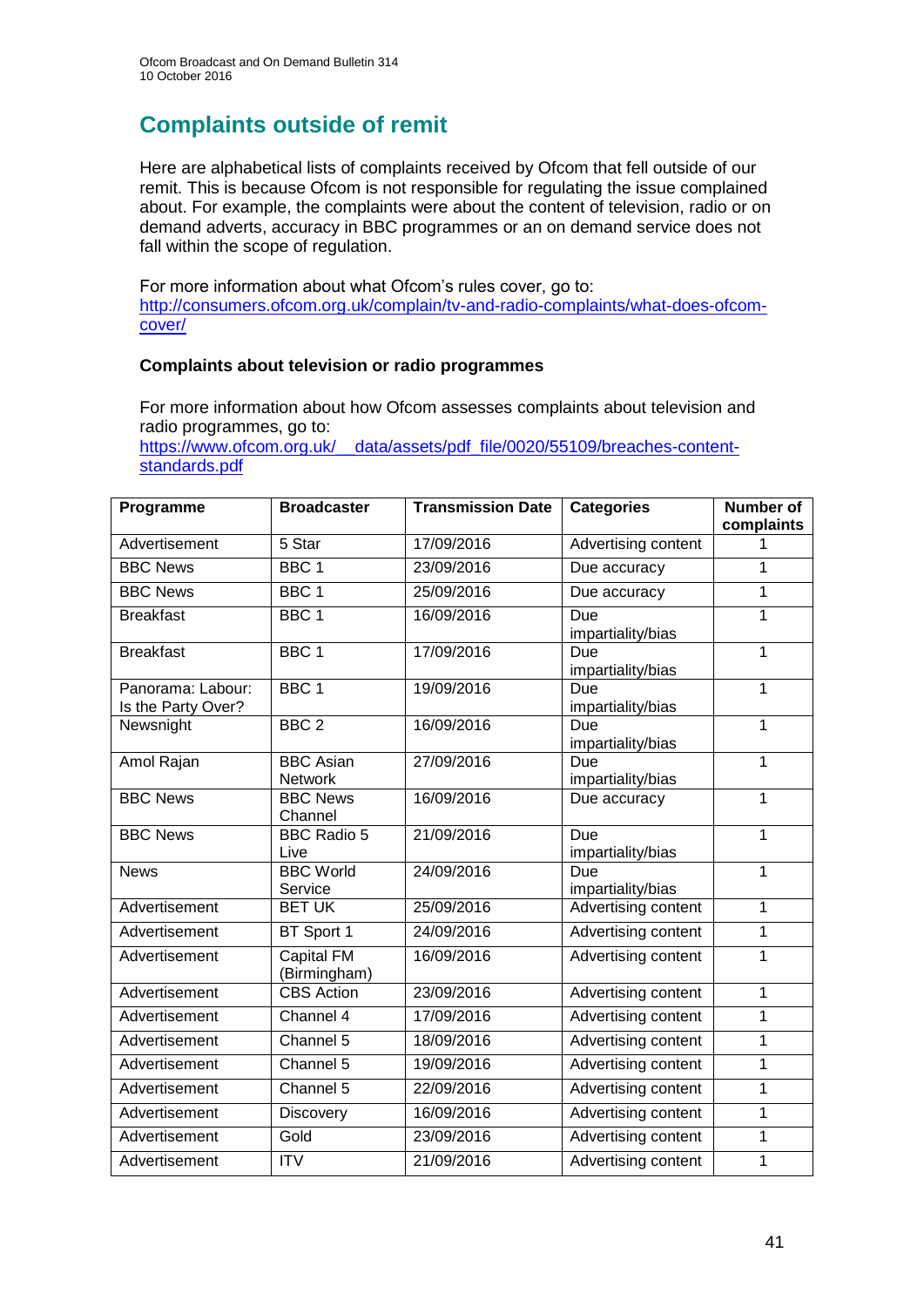| Programme                | <b>Broadcaster</b>          | <b>Transmission Date</b> | <b>Categories</b>                    | <b>Number of</b><br>complaints |
|--------------------------|-----------------------------|--------------------------|--------------------------------------|--------------------------------|
| Advertisement            | <b>ITV</b>                  | 22/09/2016               | Advertising content                  |                                |
| Advertisement            | <b>ITV</b>                  | 23/09/2016               | Advertising content                  |                                |
| Advertisement            | <b>ITV</b>                  | 24/09/2016               | Advertising content                  | 1                              |
| Advertisement            | <b>ITV</b>                  | 25/09/2016               | Advertising content                  | 1                              |
| Advertisement            | <b>ITV</b>                  | 28/09/2016               | Advertising content                  | 1                              |
| Advertisement            | <b>ITV and Channel</b><br>4 | 26/09/2016               | Advertising content                  | 1                              |
| Advertisement            | ITV <sub>2</sub>            | 17/09/2016               | Advertising content                  | 1                              |
| <b>Election Coverage</b> | Manx Radio                  | 22/09/2016               | Offensive language                   | 1                              |
| Advertisement            | <b>MTV</b>                  | 27/09/2016               | Advertising content                  | 1                              |
| Advertisements           | n/a                         | 19/09/2016               | Advertising content                  | 1                              |
| Sky Q promotions         | Sky 1                       | 01/08/2016               | Advertising/editorial<br>distinction | 1                              |
| Advertisement            | Spike                       | 21/09/2016               | Advertising content                  | 1                              |
| Advertisement            | Syfy                        | 27/09/2016               | Advertising content                  | 1                              |
| Advertisement            | <b>TalkSport</b>            | 23/09/2016               | Advertising content                  | 1                              |
| Advertisement            | <b>Travel Channel</b>       | 18/09/2016               | Advertising content                  | 1                              |
| Advertisement            | Various                     | 27/09/2016               | Advertising content                  | 1                              |
| Advertisement            | Various                     | 28/09/2016               | Advertising content                  | 1                              |
| Advertisement            | Viva                        | 27/09/2016               | Advertising content                  | 1                              |